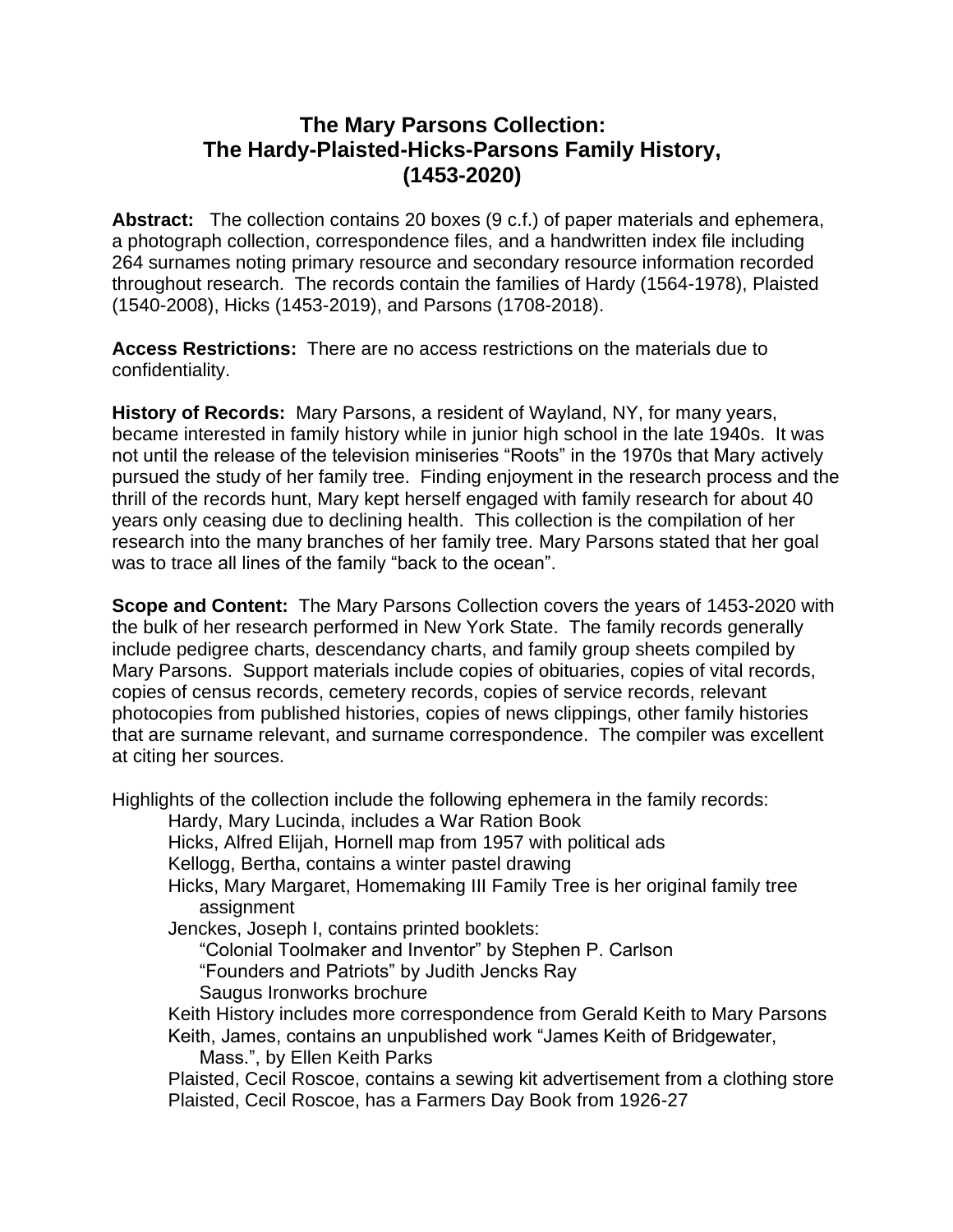Plaisted, Julia, contains Eastern Star membership card Plaisted, Leon Albert, includes a paperback edition of the play "Tatters: The Pet of Squatters' Gulch" Plaisted, Mabel, includes 1930 Divorce Judgement Van Cise Connection includes correspondence Many portrait postcards found throughout the photograph collection

#### **Arrangement:**

A Surname Index List has been compiled and included with this finding aid. The Surname Index List helps the researcher to identify the index file box that contains the surname. The index cards are arranged alphabetically by surname.

The family records are arranged in subseries by the main surnames of Hardy, Plaisted, Hicks, and Parsons. Within each subseries, the records are arranged by alphabetically by folder title. The Family Records end with a box of correspondence and miscellaneous files.

Photographs are arranged in subseries by the main surnames of Hardy (HA), Plaisted (PL), Hicks (HI), and Parsons (PA). Within each subseries, the records are then arranged by the surnames contained within each folder. Photographs are given a unique identifier that is found on the back of the picture and in the top right corner of each individual sleeve.

#### **Permissions:**

Steuben County Historical Society may provide copies of materials for scholarly research (US Copyright Law) at a nominal charge or donation fee. Researchers may publish portions of this collection through Fair Use exemption. Permission by researchers to publish in print or electronically (including placing photographs on a website), or quote extensively, must be obtained through January 1, 2050 by contacting: Anni Parsons, [paranneliz@yahoo.com](mailto:paranneliz@yahoo.com) , 262-358-0253

### **Repository:**

This collection has been donated to the Steuben County Historical Society, One Conhocton Street, Bath, NY 14810, (607) 776-9930.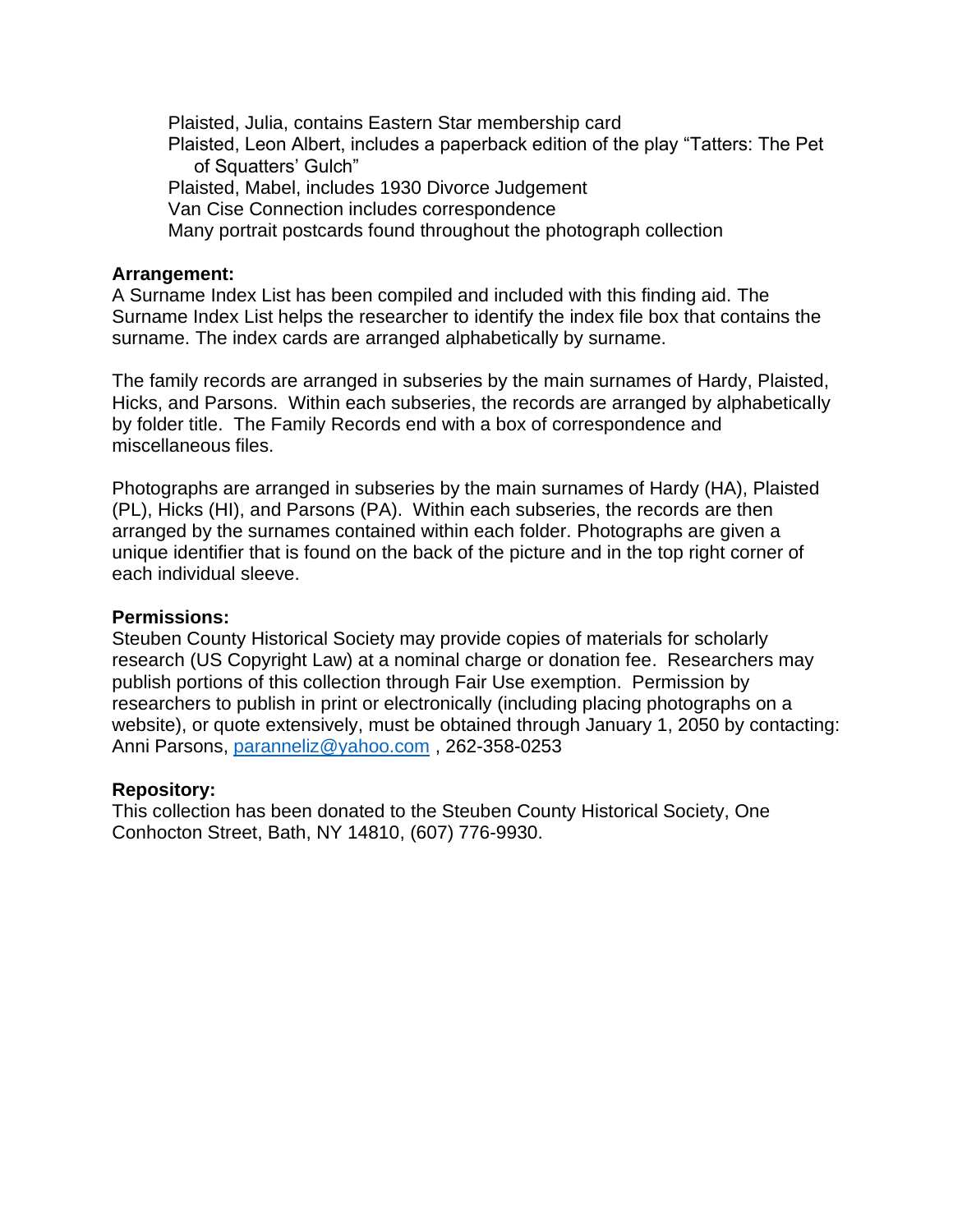### **Surname Index List**

| <b>Surname</b>            | <b>Index File</b> | <b>Surname</b>  | <b>Index File</b> |
|---------------------------|-------------------|-----------------|-------------------|
| Aber                      | Box 1             | <b>Budd</b>     | Box 2             |
| Aiken                     | Box 1             | <b>Bunting</b>  | Box 2             |
| Alger                     | Box 1             | <b>Burt</b>     | Box 2             |
| Amy                       | Box 1             | <b>Bush</b>     | Box 2             |
| Andrus                    | Box 1             | Canfield        | Box 2             |
| Arnold                    | Box 1             | Carpenter       | Box 2             |
| Arnout/Arnow              | Box 1             | Carter          | Box 2             |
| Arwine                    | Box 1             | Catharine       | Box 2             |
| Ashbaugh                  | Box 1             | Chandler        | Box 2             |
| Aten                      | Box 1             | Chubbuck        | Box 2             |
| Atwood                    | Box 1             | <b>Clark</b>    | Box 2             |
| Austin                    | Box 1             | Clymo           | Box 2             |
| <b>Baldwin</b>            | Box 1             | Cole            | Box 2             |
| <b>Barber</b>             | Box 1             | Coleman         | Box 2             |
| <b>Barranger</b>          | Box 1             | Conderman       | Box 2             |
| <b>Bathrick</b>           | Box 1             | Coogan          | Box 2             |
| <b>Beckwith</b>           | Box 1             | Cooley          | Box 2             |
| <b>Beebe</b>              | Box 1             | Cooper          | Box 2             |
| <b>Berry</b>              | Box 1             | Corbett         | Box 2             |
| <b>Bisbee</b>             | Box 2             | Cotton          | Box 2             |
| <b>Bishop</b>             | Box 2             | Covill          | Box 2             |
| <b>Blanchard</b>          | Box 2             | Crandall        | Box 2             |
| <b>Bliven</b>             | Box 2             | Crawford        | Box 2             |
| <b>Bloom</b>              | Box 2             | Curtis          | Box 2             |
| <b>Boardman</b>           | Box 2             | Davenport       | Box 2             |
| <b>Boisseau</b>           | Box 2             | Davis           | Box 2             |
| <b>Booth</b>              | Box 2             | Day             | Box 2             |
| <b>Bordon</b>             | Box 2             | Dean            | Box 2             |
| <b>Bower</b>              | Box 2             | De Remer        | Box 2             |
| <b>Bradish</b>            | Box 2             | Dickinson       | Box 2             |
| <b>Bradlief (Bradley)</b> | Box $2$           | <b>Disbrow</b>  | Box <sub>2</sub>  |
| <b>Brewster</b>           | Box 2             | Doe             | Box 2             |
| <b>Bridge</b>             | Box 2             | Dunton          | Box 2             |
| <b>Briggs</b>             | Box 2             | Edson           | Box 2             |
| <b>Brink</b>              | Box 2             | <b>Ellick</b>   | Box 2             |
| <b>Bronson</b>            | Box 2             | <b>Eschrick</b> | Box 2             |
| <b>Broughton</b>          | Box 2             | Ess             | Box 2             |
| <b>Brush</b>              | Box 2             | Fenton          | Box 2             |
| <b>Buck</b>               | Box 2             | Fernold         | Box 2             |
| <b>Buckholz</b>           | Box 2             | Ferris          | Box 2             |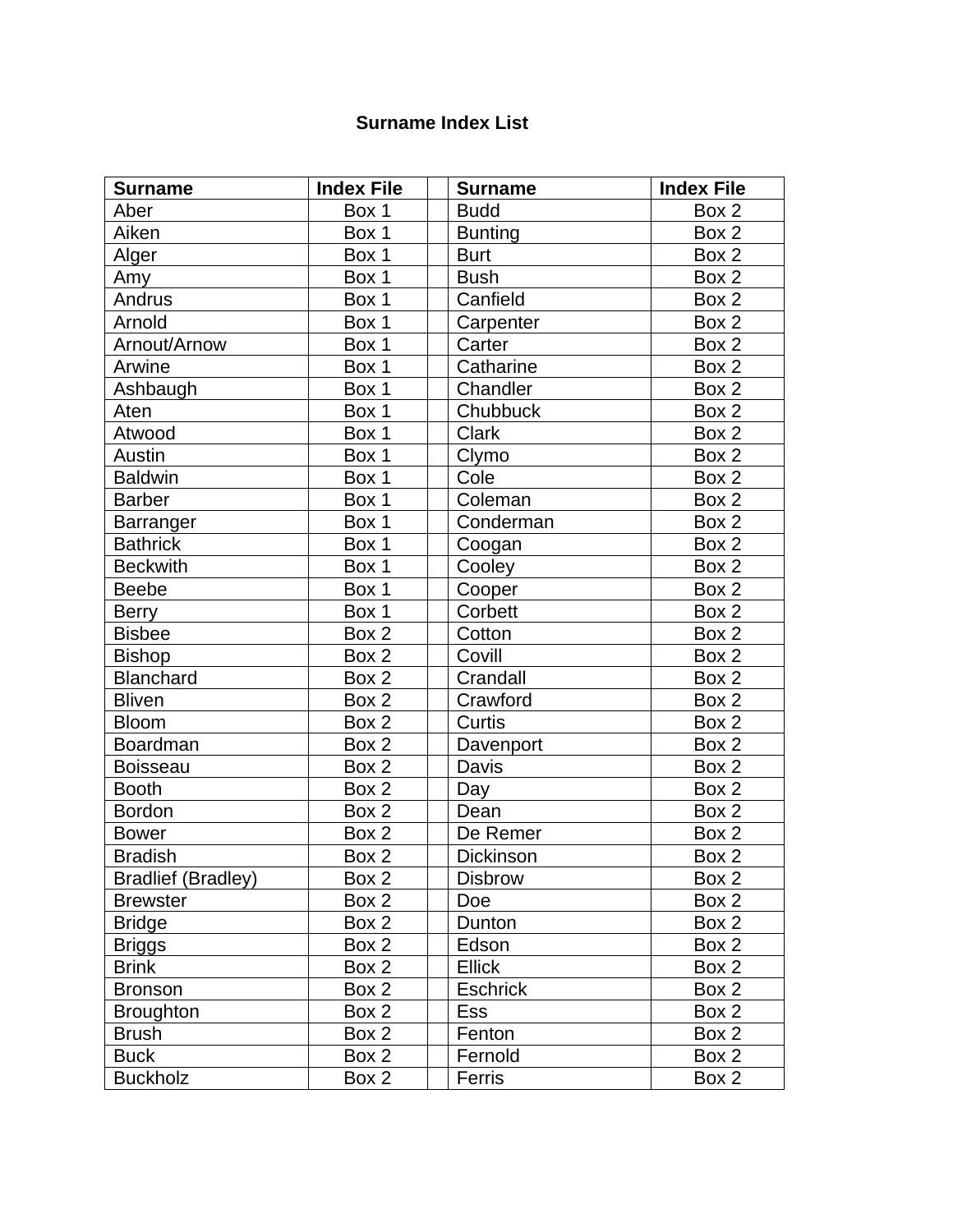| <b>Surname</b> | <b>Index File</b> | <b>Surname</b>    | <b>Index File</b> |
|----------------|-------------------|-------------------|-------------------|
| Ferry          | Box 2             | Hodge             | Box 4             |
| Fletcher       | Box 2             | <b>Hopkins</b>    | Box 4             |
| Flickner       | Box 2             | Horton            | Box 4             |
| Floyd          | Box 2             | Howard            | Box 4             |
| Fobes          | Box 2             | Howland           | Box 4             |
| Forbes         | Box 2             | Ingraham          | Box 4             |
| Fort           | Box 2             | Jenks             | Box 4 and 5       |
| Foster         | Box 2             | Johnson           | Box 5             |
| Fox            | Box 2             | Jones             | Box 5             |
| Francis        | Box 2             | Kaple             | Box 5             |
| Freeman        | Box 2             | Keeler            | Box 5             |
| Freeze         | Box 2             | Keith             | Box 5             |
| Gage           | Box 2             | Kellogg           | Box 5             |
| Gale           | Box 2             | Kelly             | Box 6             |
| Gates          | Box 2             | Kemp              | Box 6             |
| Gaylord        | Box 2             | Ketchum           | Box 6             |
| Getsinger      | Box 2             | Knight            | Box 6             |
| Gigee          | Box 2             | Koehler           | Box 6             |
| Gilbert        | Box 2 and 3       | <b>Kurtz</b>      | Box 6             |
| Gillet         | Box 3             | Lafler            | Box 6             |
| Ginn           | Box 3             | Lang              | Box 6             |
| Gitchell       | Box 3             | Langworthy        | Box 6             |
| Gleason        | Box 3             | Lamphier/Lanphier | Box 6             |
| Godfrey        | Box 3             | Leach             | Box 6             |
| Goho           | Box 3             | Lee               | Box 6             |
| Gorton         | Box 3             | Leith             | Box 6             |
| Gottschall     | Box 3             | Leonard           | Box 6             |
| Gould          | Box 3             | L'Hommedieu       | Box 6             |
| Green/Greene   | Box 3             | Lockwood          | Box 6             |
| Greenlief      | Box 3             | <u>Lyga</u>       | Box 6             |
| Griffith       | Box 3             | Lyon              | Box 6             |
| Griswold       | Box 3             | Manchester        | Box 6             |
| Hakes          | Box 3             | Marsh             | Box 6             |
| Hallett        | Box 3             | Mason             | Box 6             |
| Hammond        | Box 3             | Matteson          | Box 6             |
| Hardy          | Box 3             | Matthewson        | Box 6             |
| Harmon         | Box 3             | Mayhew            | Box 6             |
| Harter         | Box 3             | Maxfield          | Box 6             |
| Harvey         | Box 3             | Maxson            | Box 6             |
| Hayward        | Box 3             | <b>McDowell</b>   | Box 6             |
| <b>Hicks</b>   | Box 3 and 4       | McElwee           | Box 6             |
| Hill           | Box 4             | <b>McGuire</b>    | Box 6             |
| Hilliard       | Box 4             | McMullen          | Box 6             |
| Horan          | Box 4             | Melody            | Box 6             |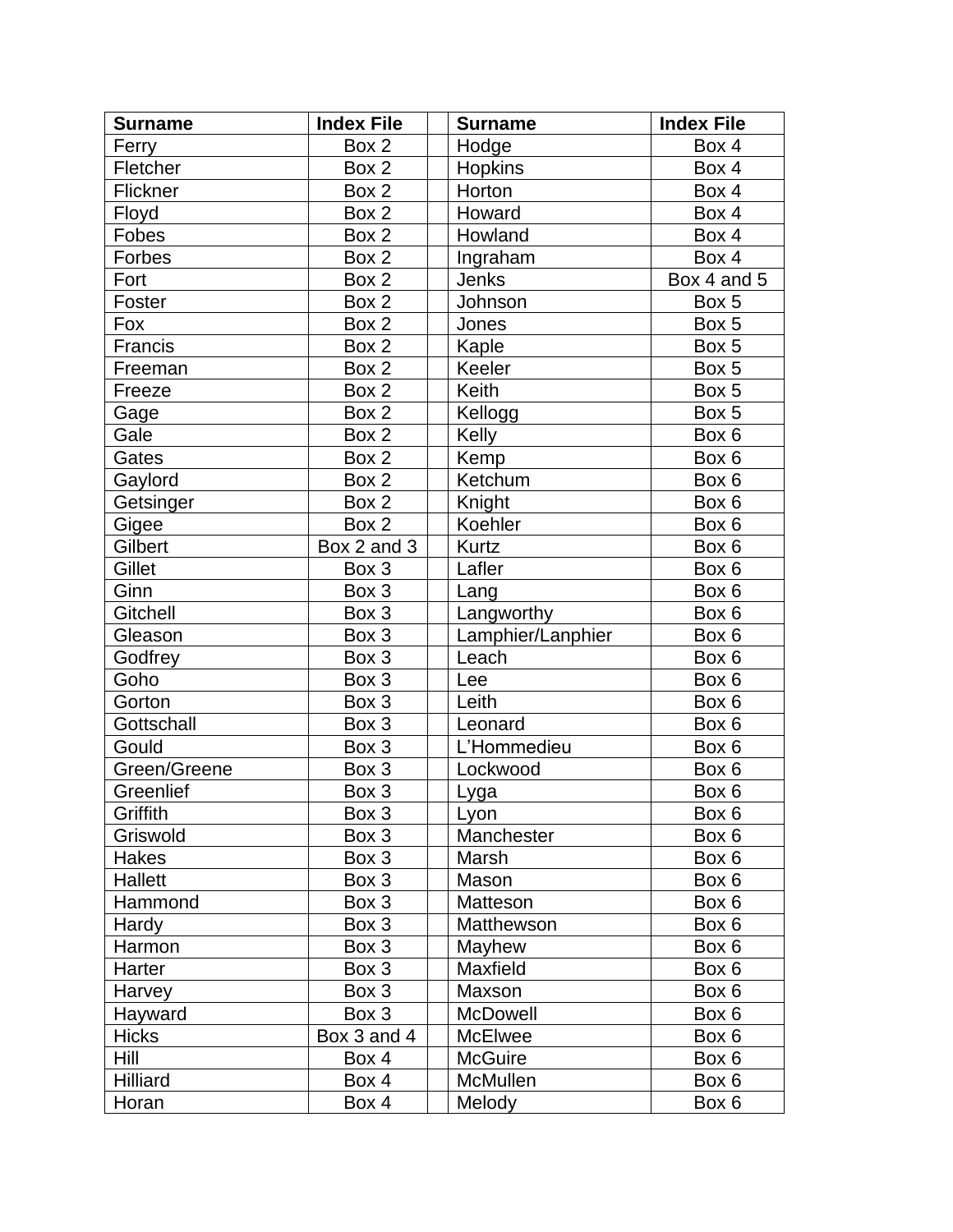| <b>Surname</b>  | <b>Index File</b> | <b>Surname</b>   | <b>Index File</b> |
|-----------------|-------------------|------------------|-------------------|
| Merrill         | Box 6             | Scoon            | Box 7             |
| Messerole       | Box 6             | <b>Scott</b>     | Box 7             |
| Metcalf         | Box 6             | Scribner         | Box 7             |
| <b>Miller</b>   | Box 6             | Sherman          | Box 7             |
| <b>Mitchell</b> | Box 6             | <b>Shevalier</b> | Box 7             |
| Mix             | Box 6             | Sherwood         | Box 7 and 8       |
| Moore           | Box 6             | Short            | Box 8             |
| Mulligan        | Box 6             | Shuart           | Box 8             |
| Murray          | Box 6             | <b>Shultz</b>    | Box 8             |
| <b>Myers</b>    | Box 6             | Sibley           | Box 8             |
| <b>Neff</b>     | Box 6             | Skillman         | Box 8             |
| <b>Newton</b>   | Box 6             | Smith            | Box 8             |
| Nicholl         | Box 6             | Soule            | Box 8             |
| Nowell          | Box 6             | Snyder           | Box 8             |
| Ogden           | Box 6             | <b>Stafford</b>  | Box 8             |
| Ordway          | Box 6             | Stanford         | Box 8             |
| Osman           | Box 6             | Stannard         | Box 8             |
| Parkhurst       | Box 6             | <b>Starr</b>     | Box 8             |
| Paris           | Box 6             | <b>Stewart</b>   | Box 8             |
| Parsons         | Box 6 and 7       | <b>Stone</b>     | Box 8             |
| Peck            | Box 7             | Taylor           | Box 8             |
| Peek            | Box 7             | <b>Terry</b>     | Box 8 and 9       |
| Pennoyer        | Box 7             | Thompson         | Box 9             |
| <b>Phillips</b> | Box 7             | Tomer            | Box 9             |
| Plaisted        | Box 7             | Totten           | Box 9             |
| Praa            | Box 7             | Towner           | Box 9             |
| Preble          | Box 7             | Trenchard        | Box 9             |
| Prince          | Box 7             | <b>Tripp</b>     | Box 9             |
| Rahmlow         | Box 7             | Tuthill          | Box 9             |
| Randolph        | Box 7             | Vail             | Box 9             |
| Rathbone        | Box 7             | Van Cise         | Box 9             |
| Reamer          | Box 7             | Van Doren        | Box 9             |
| Rice            | Box 7             | Van Dusen        | Box 9             |
| Robertson       | Box 7             | Vaningen         | Box 9             |
| Rogers          | Box 7             | Van Orden        | Box 9             |
| Rook            | Box 7             | Van Pelt         | Box 9             |
| Root            | Box 7             | Van Velzer       | <b>Box 10</b>     |
| Rude            | Box 7             | Veeder           | <b>Box 10</b>     |
| Satterly        | Box 7             | Voorhees         | <b>Box 10</b>     |
| Saxton          | Box 7             | Vrooman          | <b>Box 10</b>     |
| <b>Saunders</b> | Box 7             | Wagner           | <b>Box 10</b>     |
| Schaumberg      | Box 7             | Walbridge        | <b>Box 10</b>     |
| <b>Scholes</b>  | Box 7             | <b>Wales</b>     | <b>Box 10</b>     |
| Schwingle       | Box 7             | Ward             | <b>Box 10</b>     |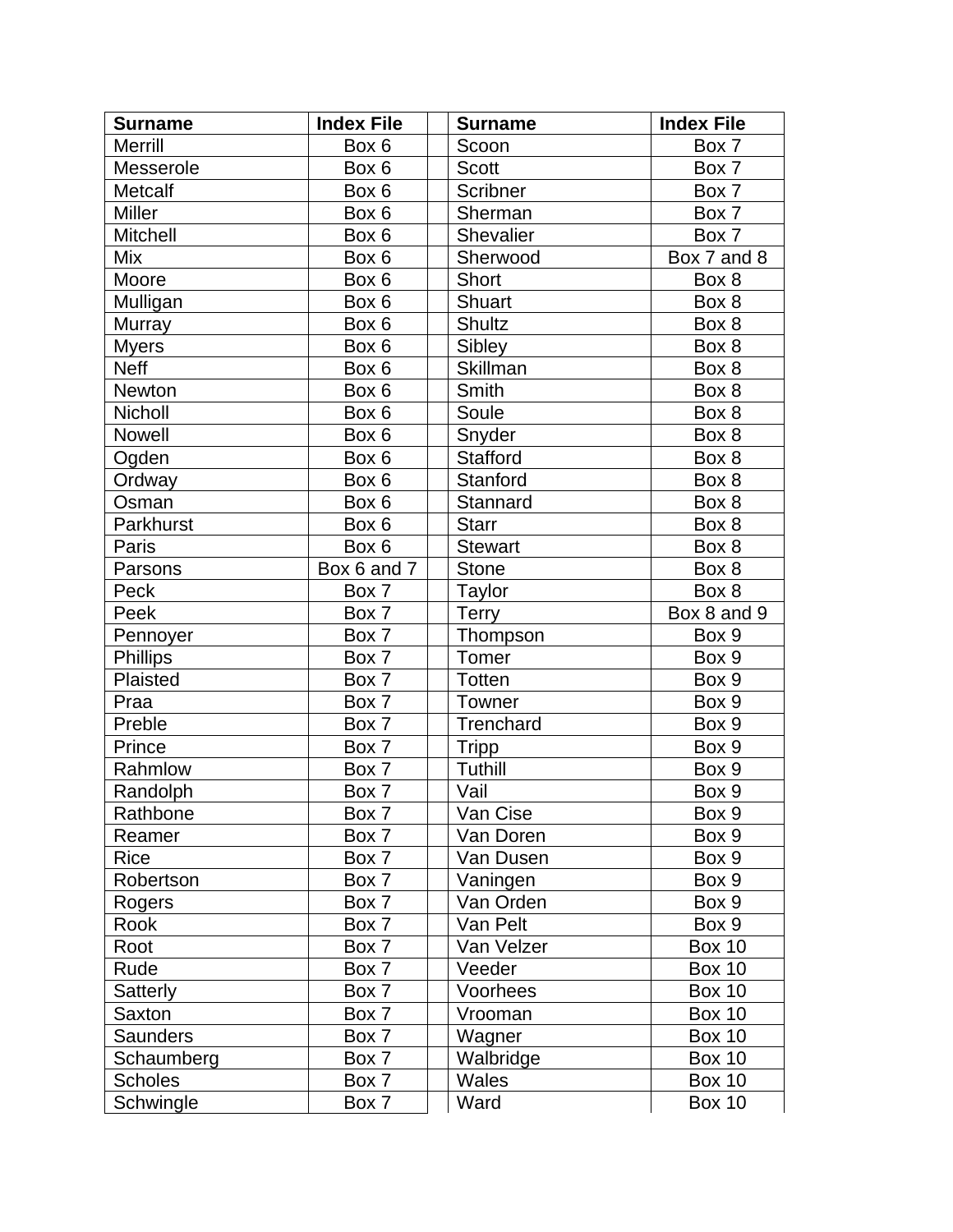| <b>Surname</b>            | <b>Index Card</b> |
|---------------------------|-------------------|
| Way                       | <b>Box 10</b>     |
| Webb                      | <b>Box 10</b>     |
| Webber                    | <b>Box 10</b>     |
| Webster                   | <b>Box 10</b>     |
| Wescott                   | <b>Box 10</b>     |
| West                      | <b>Box 10</b>     |
| Wetherby                  | <b>Box 10</b>     |
| Wheaton                   | <b>Box 10</b>     |
| Wheeler                   | <b>Box 10</b>     |
| White                     | <b>Box 10</b>     |
| Whitlow                   | <b>Box 10</b>     |
| <b>Wilcox</b>             | <b>Box 10</b>     |
| Wilkinson                 | <b>Box 10</b>     |
| Williams                  | <b>Box 10</b>     |
| Willsey/Wiltsey           | <b>Box 10</b>     |
| Wilson                    | <b>Box 10</b>     |
| Wing                      | <b>Box 10</b>     |
| Wood                      | <b>Box 10</b>     |
| Woolever                  | <b>Box 10</b>     |
| Wright                    | <b>Box 10</b>     |
| Yeomans                   | <b>Box 10</b>     |
| Youngs                    | <b>Box 10</b>     |
| Zigenfus                  | <b>Box 10</b>     |
| <b>Census Research by</b> | <b>Box 10</b>     |
| Towns                     |                   |
| Surname by County         | <b>Box 10</b>     |
| Surname by State          | Box 10            |
| PA Cemeteries and         | <b>Box 10</b>     |
| Marriages                 |                   |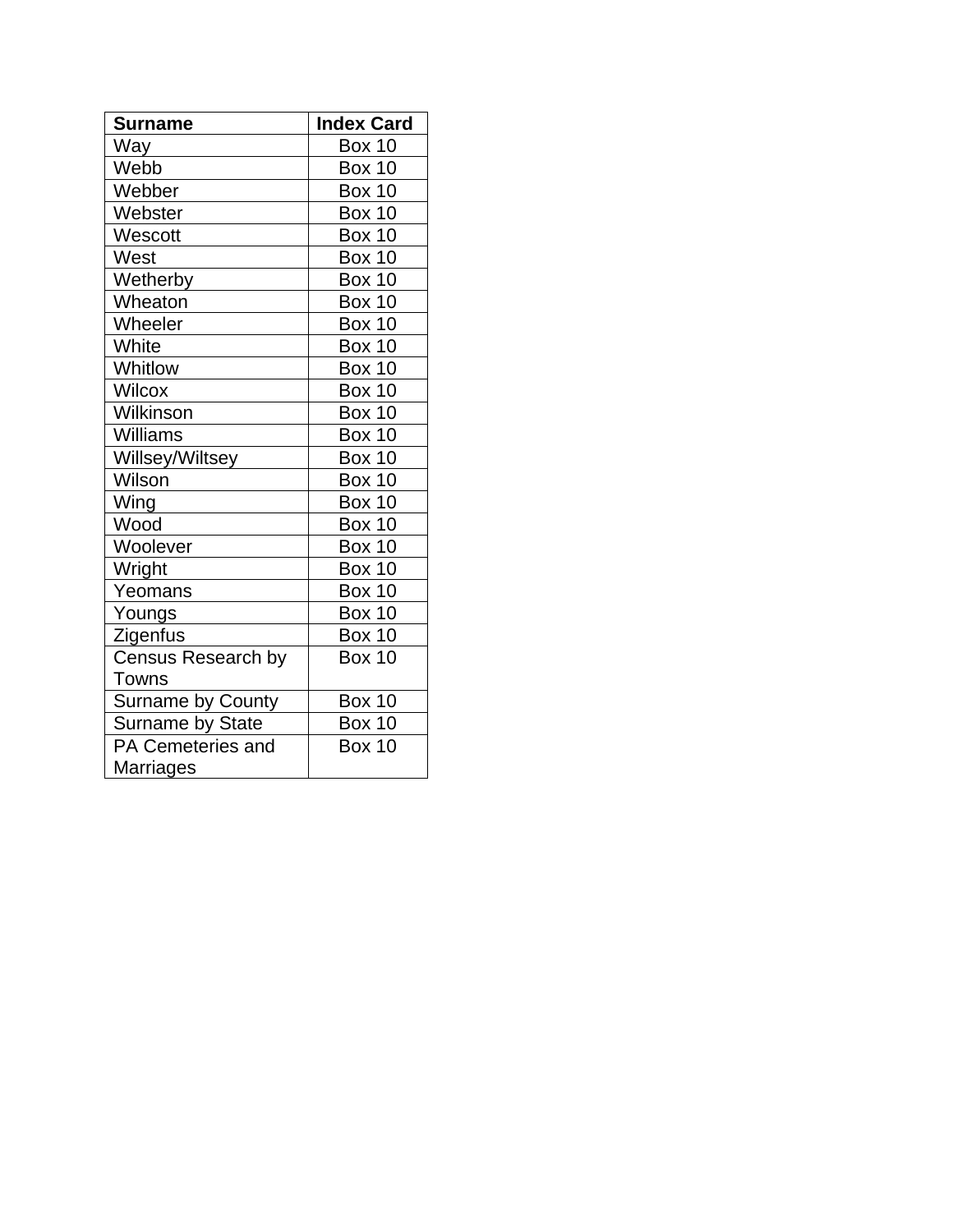## **Inventory of The Mary Parsons Collection: The Hardy-Plaisted-Hicks-Parsons Family History, (1453-2020)**

### **Index Cards**

| <b>Box</b>     | <b>Surnames</b>                 |
|----------------|---------------------------------|
|                | A-Ber                           |
| $\overline{2}$ | <b>Bis-Gil</b>                  |
| 3              | Gil-Hic                         |
| 4              | Hic-Jen                         |
| 5              | Jen-Kel                         |
| 6              | Kel-Par                         |
| 7              | Par-She                         |
| 8              | She-Ter                         |
| 9              | Ter-Van                         |
| 10             | Van-Zig                         |
| 10             | (other research index<br>cards) |

## **Family Records-Hardy, Box 11**

| <b>Folder name</b>                     | <b>Box</b> | <b>Folder</b>  |
|----------------------------------------|------------|----------------|
| Griffage, Isaac, ?-?                   | 11         | 1              |
| Griffith Family, The, 1978 Publication | 11         | $\overline{2}$ |
| Griffith, Jabez, 1803-1875             | 11         | 3              |
| Hardy family History, 1978             | 11         | 4              |
| <b>Hardy History</b>                   | 11         | 5              |
| Hardy Memorabilia                      | 11         | 6              |
| Hardy, George William, 1817-1897       | 11         | 7              |
| Hardy, George William, Sr., 1778-1860  | 11         | 8              |
| Hardy, George, 1747-1814               | 11         | 9              |
| Hardy, John David, 1856-1935           | 11         | 10             |
| Hardy, Mary Lucinda, 1881-1973         | 11         | 11             |
| Howard, Enos, 1760-1844                | 11         | 12             |
| <b>Sherwood History</b>                | 11         | 13             |
| Sherwood, James, 1755-1838             | 11         | 14             |
| Sherwood, Temperance, 1791-1876        | 11         | 15             |
| Soule, George, 1639-1704               | 11         | 16             |
| Soule, Robert, 1564-1812               | 11         | 17             |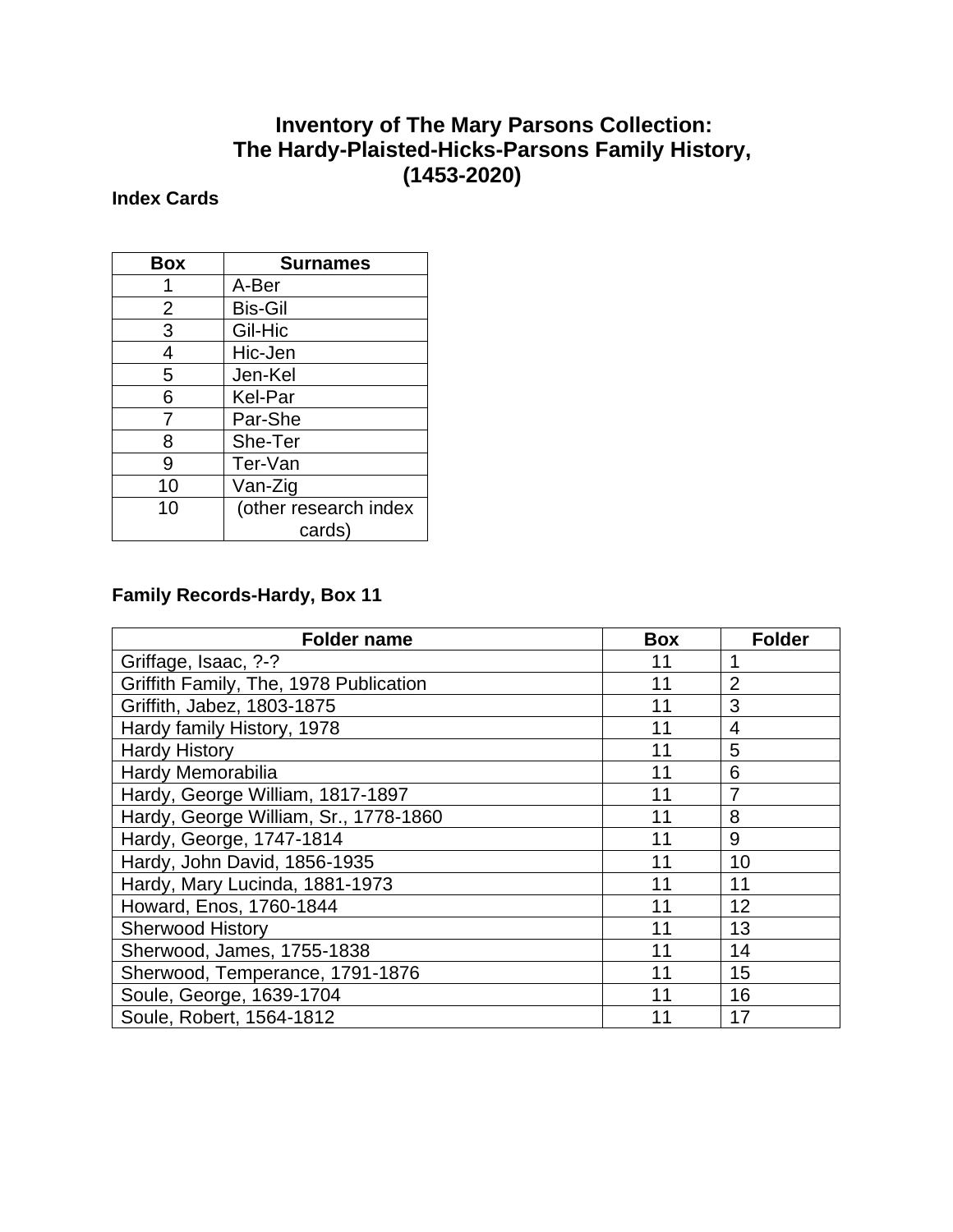#### **Family Records-Plaisted, Boxes 12-14**

| <b>Folder name</b>                     | <b>Box</b> | <b>Folder</b>   |
|----------------------------------------|------------|-----------------|
| Aten, Annetje, c. 1667-1761            | 12         | $\mathbf 1$     |
| Barony of Castle Combe, The            | 12         | $\overline{2}$  |
| Beers, Nathan, 1691-1743               | 12         | 3               |
| Bliss, Mary, 1616-?                    | 12         | $\overline{4}$  |
| Bragdon, Arthur, 1597-?                | 12         | 5               |
| Brinley, Thomas, 1591-1661             | 12         | $6\phantom{1}6$ |
| Budd, John I, 1619-1670                | 12         | $\overline{7}$  |
| Denyse, Jannetje Teunis, 1641-?        | 12         | 8               |
| Harmon, Francis, c. 1564               | 12         | 9               |
| Harmon, Sally, 1788-1858               | 12         | 10              |
| Haskins, Roscoe, 1899-1969             | 12         | 11              |
| Horton, Barnabus I, 1600-1680          | 12         | 12              |
| Horton, David, 1661-?                  | 12         | 13              |
| Horton, Joseph, 1578-1640              | 12         | 14              |
| Horton, Thomas, 1691-?                 | 12         | 15              |
| Horton, Thomas, Jr., 1763-1841         | 12         | 16              |
| Hotchkiss, Dorcas, 1690-1744           | 12         | 17              |
| Hudson, Jonathan, 1658-1729            | 12         | 18              |
| Hutchinson, Edward, 1560-1631          | 12         | 19              |
| Langton, John, 1581-1616               | 12         | 20              |
| L'Hommedieu, Benjamin, 1657-1748       | 12         | 21              |
| Mellen, Dorcas, 1757-1827              | 12         | 22              |
| Messerole, John, c. 1633-1695          | 12         | 23              |
| Moore, Thomas I, 1616-1691             | 12         | 24              |
| Moses, Anna, c. 1750-?                 | 12         | 25              |
| Parshall, Joanna, 1702-1733            | 12         | 26              |
| Petit, Sara, c. 1634-1704              | 12         | 27              |
| <b>Plaisted History</b>                | 12         | 28              |
| Plaisted, Cecil Roscoe, 1850-1928      | 12         | 29              |
| Plaisted, James Harmon, 1808-1893      | 12         | 30              |
| Plaisted, James, 1658-1710             | 12         | 31              |
| Plaisted, John, 1540-1617              | 12         | 32              |
| Plaisted, John, 1731-?                 | 12         | 33              |
| Plaisted, Joseph, 1700-1752            | 13         | 1               |
| Plaisted, Julia (m. Hicks), 1904-1995  | 13         | $\overline{2}$  |
| Plaisted, Leon, 1877-1915              | 13         | 3               |
| Plaisted, Leon, 1915-2008              | 13         | $\overline{4}$  |
| Plaisted, Mabel (m. Keeler), 1906-1992 | 13         | 5               |
| Plaisted, Mary Hardy, 1881-1973        | 13         | 6               |
| Plaisted, Miscellaneous                | 13         | $\overline{7}$  |
| Plaisted, Roger II, 1624-1675          | 13         | 8               |
| Plaisted, Roger, 1754-1848             | 13         | 9               |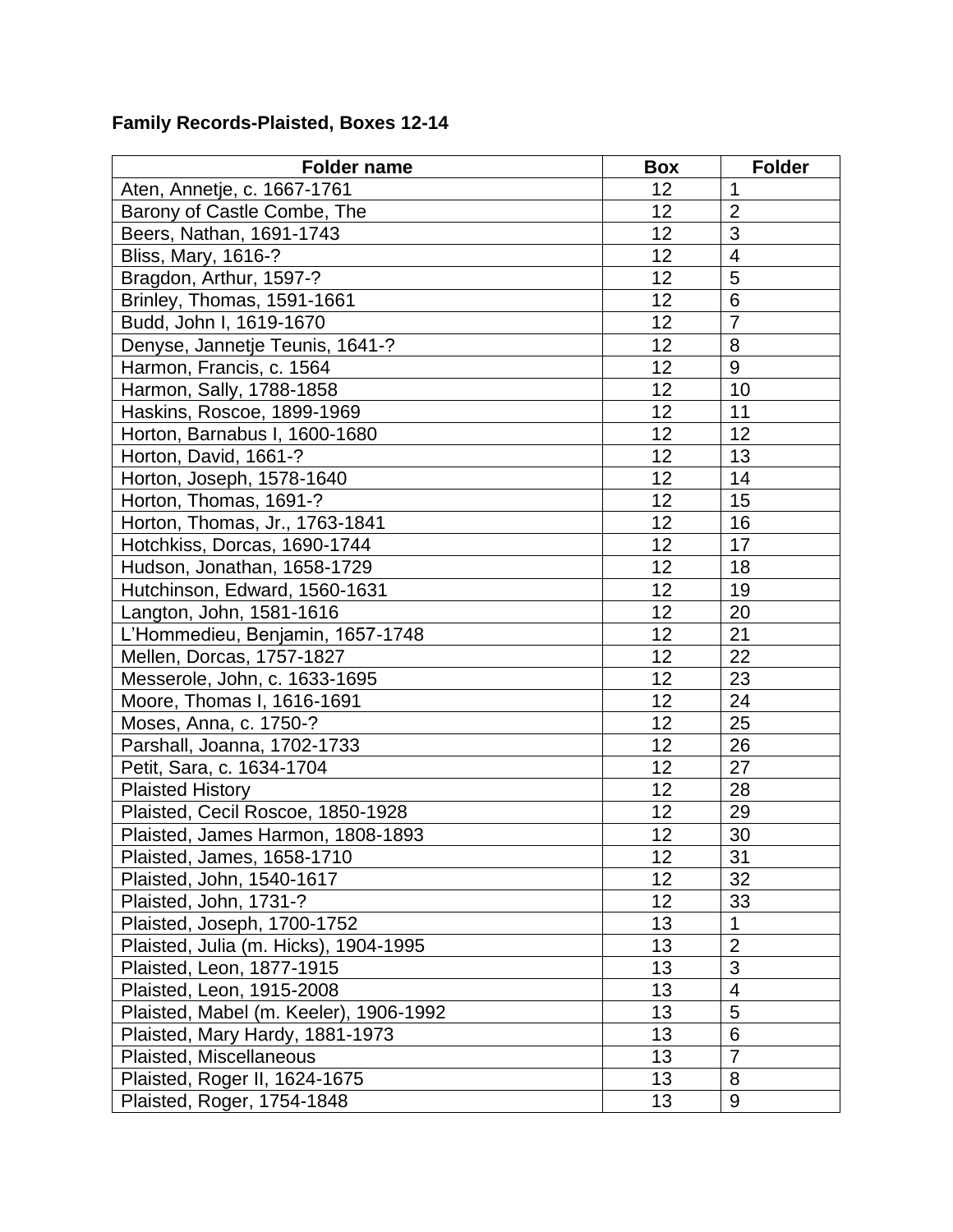| Plaisted, Simon, 1777-1841          | 13 | 10             |
|-------------------------------------|----|----------------|
| Praa, Pieter, 1655-1740             | 13 | 11             |
| Preble, Robert, c. 1530-1589        | 13 | 12             |
| Rishworth, Thomas, 1589-1632        | 13 | 13             |
| Roberts, William, d. 1675           | 13 | 14             |
| Rogers, Thomas, 1565-1608           | 13 | 15             |
| Sherman (Hall), Ann, 1613-1669      | 13 | 16             |
| Simpson, Mercy, 1683-?              | 13 | 17             |
| Skillman Correspondence             | 13 | 18             |
| Skillman, Jesse Carr, 1814-1876     | 13 | 19             |
| Skillman, Thomas N., Sr., 1736-1814 | 13 | 20             |
| Skillman, Thomas, 1635-1698         | 14 | 1              |
| Skillman, Thomas, Jr., 1770-1833    | 14 | $\overline{2}$ |
| Small, Elizabeth, 1728-c. 1777      | 14 | 3              |
| Smith, Mary, 1805-1892              | 14 | $\overline{4}$ |
| Spencer, Jemima, c. 1743-1807       | 14 | 5              |
| Sylvester, Patience, 1664-1719      | 14 | 6              |
| Titus, Francis, c. 1685-1764        | 14 | $\overline{7}$ |
| <b>Tutthill Research</b>            | 14 | 8              |
| Vail, Jeremiah, c. 1618-1686        | 14 | 9              |
| Warren, Mary, ? - 1678              | 14 | 10             |
| Wells, Anna, 1725-1799              | 14 | 11             |
| Wheelwright, Susannah, 1628-1675    | 14 | 12             |
| Wicks, Rebecca, c. 1642             | 14 | 13             |
| Wilmot, Benjamin, ? - 1669          | 14 | 14             |
| Youngs Research                     | 14 | 15             |
| Youngs, Anna, 1818-1889             | 14 | 16             |
| Youngs, John, Jr., 1686-1760        | 14 | 17             |

### **Family Records-Hicks, Boxes 15-17**

| <b>Folder name</b>             | <b>Box</b> | <b>Folder</b>  |
|--------------------------------|------------|----------------|
| Almy, William Lynn, 1601-1676  | 15         |                |
| <b>Arwine History</b>          | 15         | 2              |
| <b>Baldwin History</b>         | 15         | 3              |
| Baldwin, Alsop, 1794-1873      | 15         | $\overline{4}$ |
| Baldwin, Barnabus, 1665-1741   | 15         | 5              |
| Baldwin, Henry, 1734-1801      | 15         | 6              |
| Baldwin, Henry, 1759-1831      | 15         | 7              |
| Baldwin, Mary, 1818-1883       | 15         | 8              |
| Baldwin, Richard, 1622-1665    | 15         | 9              |
| Baldwin, Theophilus, 1699-1784 | 15         | 10             |
| <b>Bisbee History</b>          | 15         | 11             |
| Bloom, Edna Joan Hicks, 1928-  | 15         | 12             |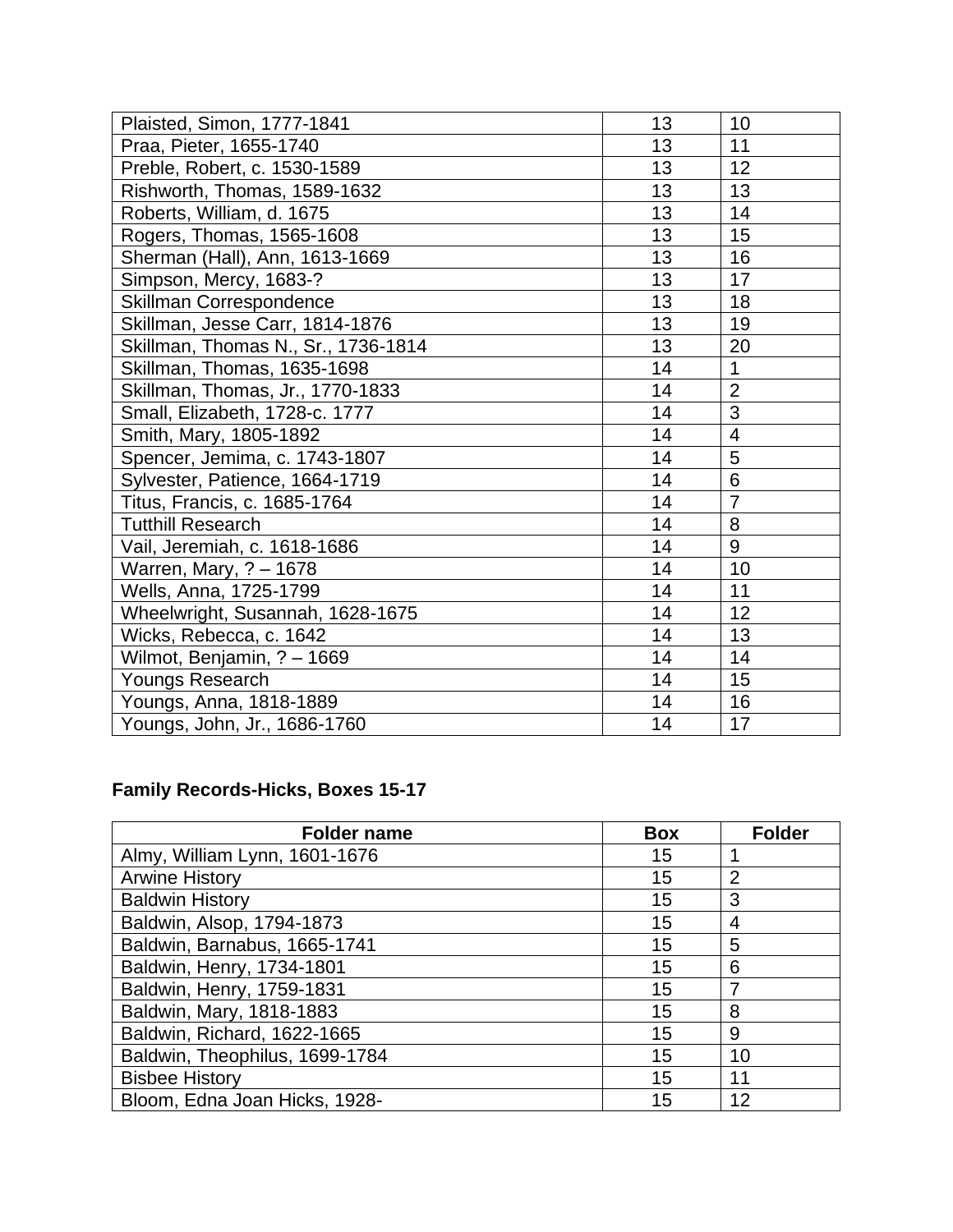| Bosworth, Edward, 1589-1648                      | 15              | 13             |
|--------------------------------------------------|-----------------|----------------|
| Burt Family History, 1709-1953                   | 15              | 14             |
| Carr, Caleb, 1650-1690                           | 15              | 15             |
| Dickinson, John, 1630-1682                       | 15              | 16             |
| Dickinson, Phillipe, 1716-1740                   | 15              | 17             |
| Edson, Susannah, 1640-1705                       | 15              | 18             |
| <b>Forbes History</b>                            | 15              | 19             |
| Forbes, John Christian, 1759-1853                | 15              | 20             |
| Geer, Jonathan, 1623-                            | 15              | 21             |
| <b>Hicks History</b>                             | 15              | 22             |
| Hicks Memorabilia                                | 15              | 23             |
| Hicks, Alfred B, 1816-1905                       | 15              | 24             |
| Hicks, Alfred Elijah, 1849-1924                  | 15              | 25             |
| Hicks, Charles Terry, 1874-1945                  | 15              | 26             |
| Hicks, Donald John, 1927-1978                    | 15              | 27             |
| Hicks, Earl A, 1895-1962                         | 15              | 28             |
| Hicks, FM, 1847-?                                | 15              | 29             |
| Hicks, George, 1740-1780                         | 15              | 30             |
| Hicks, John Martin, 1788-1875                    | 15              | 31             |
| Hicks, John, 1710-?                              | 15              | 32             |
| Hicks, John, 1762-1820                           | 15              | 33             |
| Hicks, Mary Margaret, Homemaking III Family Tree | 15              | 34             |
| Hicks, Robert W, 1903-1960                       | 15              | 35             |
| Howland, John, 1602-1673                         | 15              | 36             |
| Jenckes I, Joseph, 1602-1683                     | 15              | 37             |
| Jenckes II, Joseph, 1632-1717                    | 15              | 38             |
| Jenckes, Jonathan, 1688-1748                     | 15              | 39             |
| Jenckes, Nathaniel, 1663-1723                    | 15              | 40             |
| Jencks, Albert J, 1812-1864                      | 15              | 41             |
| Jencks, John B, 1784-1861                        | 15              | 42             |
| Jencks, John, 1556-1625                          | 15              | 43             |
| Jencks, William Henry, 1851-1922                 | $\overline{15}$ | 44             |
| <b>Jenks History</b>                             | 15              | 45             |
| Jenks, Dickinson, 1754-1836                      | 15              | 46             |
| Jenks, Jeremiah, 1714-1771                       | 16              | 1              |
| <b>Keith History</b>                             | 16              | $\overline{2}$ |
| Keith, Benjamin, 1835-1890                       | 16              | 3              |
| Keith, Clarissa, 1822-1905                       | 16              | $\overline{4}$ |
| Keith, James, 1643-1719                          | 16              | 5              |
| Keith, John, 1688-1761                           | 16              | 6              |
| Keith, Thomas, 1781-1840                         | 16              | $\overline{7}$ |
| Kellogg, Bertha Hicks, 1898-1980                 | 16              | 8              |
| Lamphier (Lanphear) History                      | 16              | 9              |
| Ogden, Robertus, 1453-?                          | 16              | 10             |
| Ogden, Theodosia, 1751-1804                      | 16              | 11             |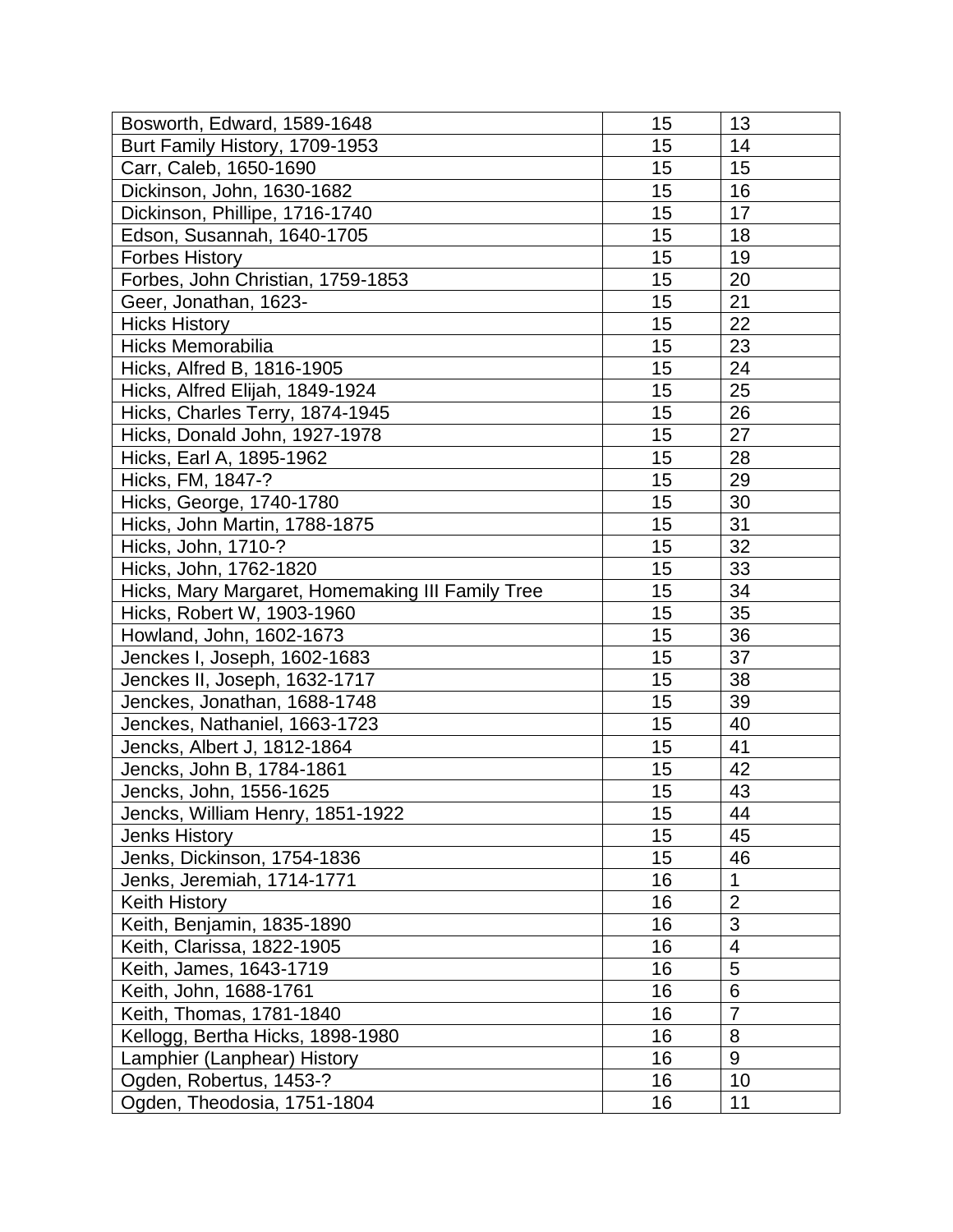| Ogden, Wilhelmus, ?-1569                         | 16 | 12             |
|--------------------------------------------------|----|----------------|
| Parsons, Mary Margaret Hicks, 1935-              | 16 | 13             |
| Peake, Donald Francis, 1933-1994                 | 16 | 14             |
| Peake, Phyllis Louise, 1932-2019                 | 16 | 15             |
| Terry History, Folder 1                          | 16 | 16             |
| Terry History, Folder 2                          | 16 | 17             |
| Terry, Frank (Frances), 1856-1938                | 16 | 18             |
| Terry, George W., 1824-1884                      | 16 | 19             |
| Terry, Remus (or Artemas), 1795-1873             | 16 | 20             |
| Terry, Samuel, the Immigrant by Carol McCraw     | 16 | 21             |
| Tilley, Elizabeth, 1607-1687                     | 16 | 22             |
| Tilley, John, ?-1621                             | 16 | 23             |
| Trenchard History, Folder 1                      | 17 | $\mathbf{1}$   |
| Trenchard History, Folder 2                      | 17 | $\overline{2}$ |
| Trenchard, George, 1655-1712                     | 17 | 3              |
| Trenchard, George, 1714-1776                     | 17 | $\overline{4}$ |
| Trenchard, Henrietta, 1824-1870                  | 17 | 5              |
| Trenchard, John Henry, 1794-1867                 | 17 | 6              |
| Trenchard, John, 1743-1823                       | 17 | $\overline{7}$ |
| Van Cise Connection by Eleanor Murry Slyter, The | 17 | 8              |
| Van Cise, Henry, 1820-1884                       | 17 | 9              |
| Van Pelt, Phoebe Ann, 1819-1885                  | 17 | 10             |
| Veeder, Simon Volkerste, 1624-1696               | 17 | 11             |
| Veeder-Van Deusen Family History                 | 17 | 12             |
| Vrooman, Helena Magelena, 1690-1743              | 17 | 13             |
| Webster, William Bowen, 1833-1897                | 17 | 14             |
| Wilber, Thomas, 1785-1872                        | 17 | 15             |
| Williams, Deborah, 1764-1837                     | 17 | 16             |
| Wiltse (or Willsey), Cornelia, 1774-1842         | 17 | 17             |

## **Family Records-Parsons, Box 18**

| <b>Folder name</b>                                 | <b>Box</b> | <b>Folder</b> |
|----------------------------------------------------|------------|---------------|
| <b>Arnold History</b>                              | 18         |               |
| Arnold, Amos, 1790-1856                            | 18         | າ             |
| Arnold, Carrie, 1866-1896                          | 18         | 3             |
| Arnold, Martin, 1841-?                             | 18         |               |
| Dunton History                                     | 18         | 5             |
| Genealogy of the Family of David Benjamin McDowell | 18         | 6             |
| and Jennie Bea Cole by Carl D Bartel, 2003         |            |               |
| <b>Gilbert History</b>                             | 18         |               |
| Gorton, William, 1708-1789                         | 18         | 8             |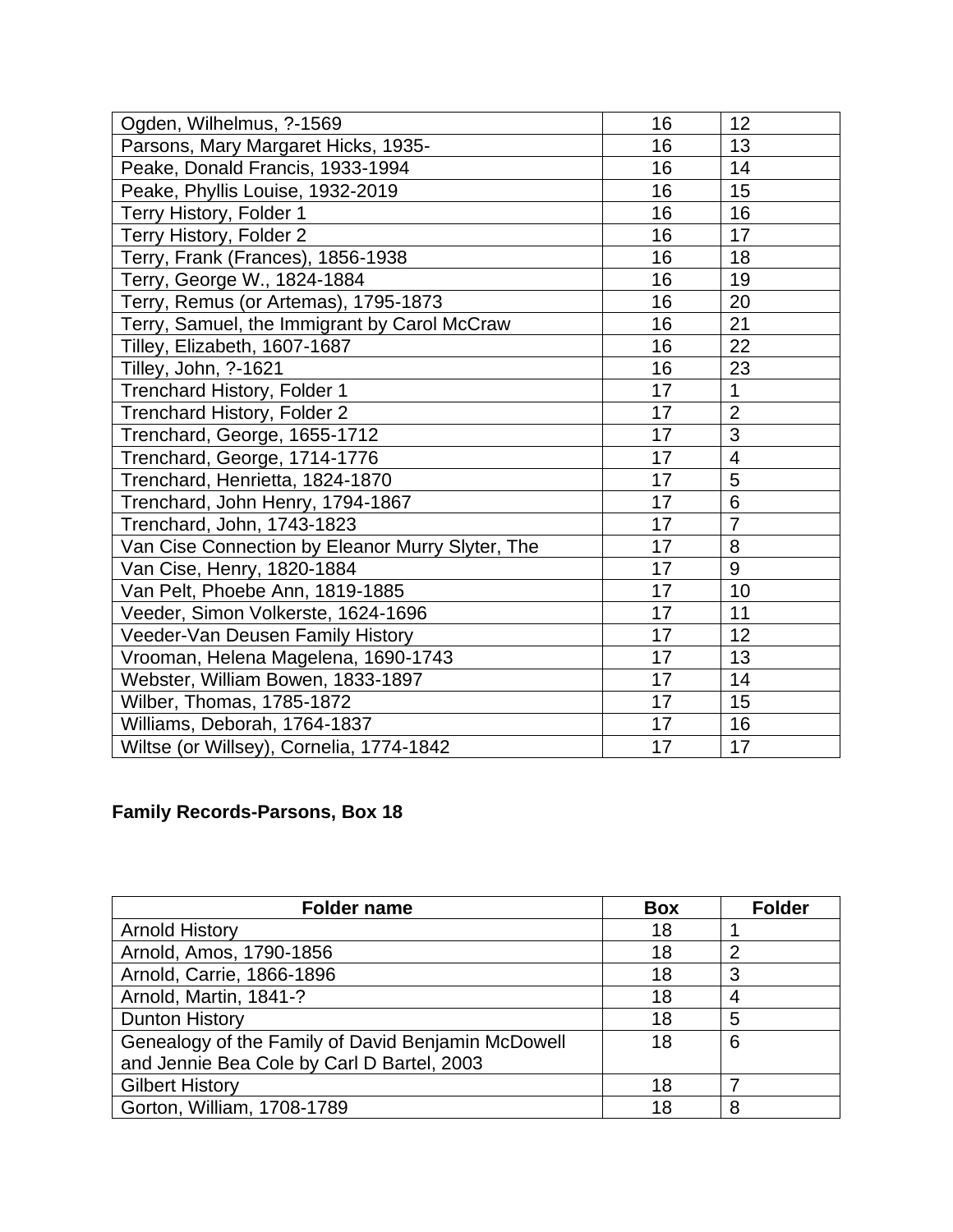| Ingraham History                      | 18 | 9  |
|---------------------------------------|----|----|
| <b>Leach History</b>                  | 18 | 10 |
| Martyka, Anne Parsons, 1964-?         | 18 | 11 |
| <b>Parsons History</b>                | 18 | 12 |
| Parsons, Clyde, 1933-2018             | 18 | 13 |
| Parsons, Herbert Arnold, 1880-1968    | 18 | 14 |
| Parsons, Richard, 1818-1887           | 18 | 15 |
| Parsons, Richard, 1862-1921           | 18 | 16 |
| Thompson, Patricia Parsons, 1960-2008 | 18 | 17 |

# **Family Records-Correspondence and Miscellaneous**, **Box 19**

| <b>Folder name</b>                             | <b>Box</b> | <b>Folder</b> |
|------------------------------------------------|------------|---------------|
| Correspondence, General                        | 19         |               |
| Correspondence, Jack and Joan Bloom, 1996-2005 | 19         | 2             |
| Correspondence, Richard L Kellogg, 1994-2004   | 19         | 3             |
| Correspondence, Richard L Kellogg, 2005-2013   | 19         | 4             |
| <b>Disbrow History</b>                         | 19         | 5             |
| Duart, DH, 1819-                               | 19         | 6             |
| History of Hornell, NY                         | 19         | 7             |
| Lyga, Michel A, 1861-1888                      | 19         | 8             |
| <b>Research Aids</b>                           | 19         | 9             |
| Smith, John T, 1844-1888                       | 19         | 10            |
| <b>Various Genealogy</b>                       | 19         | 11            |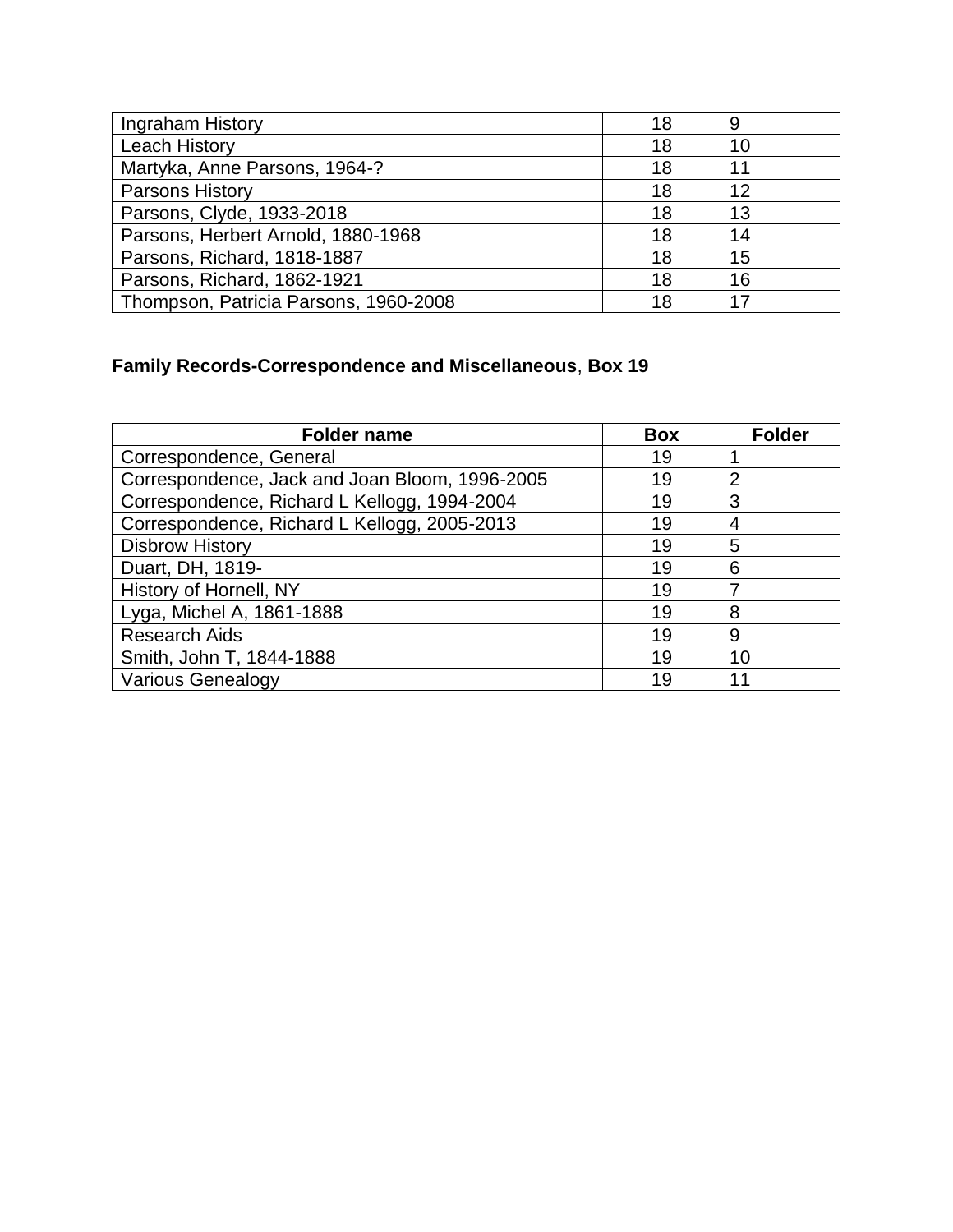# **Photographs, Box 20**

| <b>Folder name</b>      | <b>Description of Photograph</b>                                                                                              | <b>Identifier</b> | <b>Box</b> | <b>Folder</b> |
|-------------------------|-------------------------------------------------------------------------------------------------------------------------------|-------------------|------------|---------------|
| Hardy-Briggs-Flickinger | Lydia Hardy, 1884-                                                                                                            | <b>HA.BF.01</b>   | 20         |               |
| Hardy-Briggs-Flickinger | Miles and Lydia Briggs with son,<br>Harold                                                                                    | <b>HA.BF.02</b>   | 20         | 1             |
| Hardy-Briggs-Flickinger | Lydia E. Hardy Briggs Gaddis, 81<br>yrs. 10 months old. Crestview<br>Nursing Home. Ottawa, KS                                 | <b>HA.BF.03</b>   | 20         | 1             |
| Hardy-Briggs-Flickinger | Miles Elton Briggs, 1910-1992                                                                                                 | <b>HA.BF.04</b>   | 20         | 1             |
| Hardy-Briggs-Flickinger | L-R: Mabel Plaisted Keeler, Harold<br>Briggs, Mary Hardy Plaisted, Miles<br><b>Briggs</b>                                     | <b>HA.BF.05</b>   | 20         | 1             |
| Hardy-Briggs-Flickinger | Verda Mae Tucker Briggs, 1918-<br>and Miles Elton Briggs, 1910-1992                                                           | <b>HA.BF.06</b>   | 20         | 1             |
| Hardy-Briggs-Flickinger | Julia Plaisted Hicks, Leon Bert<br>Plaisted, Bernard (Bud) Briggs,<br><b>Stanley Hardy</b>                                    | <b>HA.BF.07</b>   | 20         | 1             |
| Hardy-Briggs-Flickinger | Back: Beverly Briggs, Barbara<br>Briggs, Miles Briggs, Verda Mae<br><b>Tucker Briggs</b><br>Front: Leah Briggs, Connie Briggs | <b>HA.BF.08</b>   | 20         | 1             |
| Hardy-Briggs-Flickinger | Minnie Hardy Flickinger, 1887-<br>1952                                                                                        | <b>HA.BF.09</b>   | 20         | 1             |
| Hardy-Briggs-Flickinger | Minnie Hardy                                                                                                                  | <b>HA.BF.10</b>   | 20         | 1             |
| Hardy-Briggs-Flickinger | Callie and Wesley Hardy                                                                                                       | <b>HA.BF.11</b>   | 20         | 1             |
| Hardy-Briggs-Flickinger | Clyde Flickinger and Minnie Hardy<br>Flickinger                                                                               | <b>HA.BF.12</b>   | 20         | 1             |
| Hardy-Briggs-Flickinger | Minnie Hardy Flickinger with<br>grandson Spring, Wesley Hardy,<br>Margaret Hardy Flickinger Spring,<br>Clyde Flickinger       | <b>HA.BF.13</b>   | 20         | 1             |
| Hardy-Briggs-Flickinger | Margaret Hardy Flickinger Spring                                                                                              | <b>HA.BF.14</b>   | 20         | 1             |
| Hardy-Briggs-Flickinger | <b>Wesley Hardy Postcard</b>                                                                                                  | <b>HA.BF.15</b>   | 20         | 1             |
| Hardy-Briggs-Flickinger | <b>Wesley Hardy</b>                                                                                                           | <b>HA.BF.16</b>   | 20         | 1             |
| Hardy-Briggs-Flickinger | Mr. and Mrs. Howard Hardy                                                                                                     | <b>HA.BF.17</b>   | 20         | 1             |
| Hardy-Briggs-Flickinger | Gertrude Hardy, 1918-1987                                                                                                     | <b>HA.BF.18</b>   | 20         | 1             |
| Hardy-Briggs-Flickinger | Marie Hardy, 1923-1941                                                                                                        | <b>HA.BF.19</b>   | 20         | 1             |
| Hardy-Briggs-Flickinger | Violet Hardy, 1927-1990, 1939                                                                                                 | <b>HA.BF.20</b>   | 20         | 1             |
| Hardy-Briggs-Flickinger | Margaret Hardy, 1929-1977                                                                                                     | <b>HA.BF.21</b>   | 20         | 1             |
| Hardy-Briggs-Flickinger | Lucy Brown Phillips Hardy and<br>Wesley Hardy, 1971                                                                           | <b>HA.BF.22</b>   | 20         | 1             |
| Hardy-Briggs-Flickinger | <b>Howard Hardy Postcard</b>                                                                                                  | <b>HA.BF.23</b>   | 20         | 1             |
| Hardy-Briggs-Flickinger | Julia Plaisted Hicks and Stanley E<br>Hardy                                                                                   | <b>HA.BF.24</b>   | 20         | 1             |
| Hardy-Briggs-Flickinger | Anne Parsons, Coral Cooper<br>Hardy, Patricia Parsons, Stanley<br>Hardy, 1978                                                 | <b>HA.BF.25</b>   | 20         | 1             |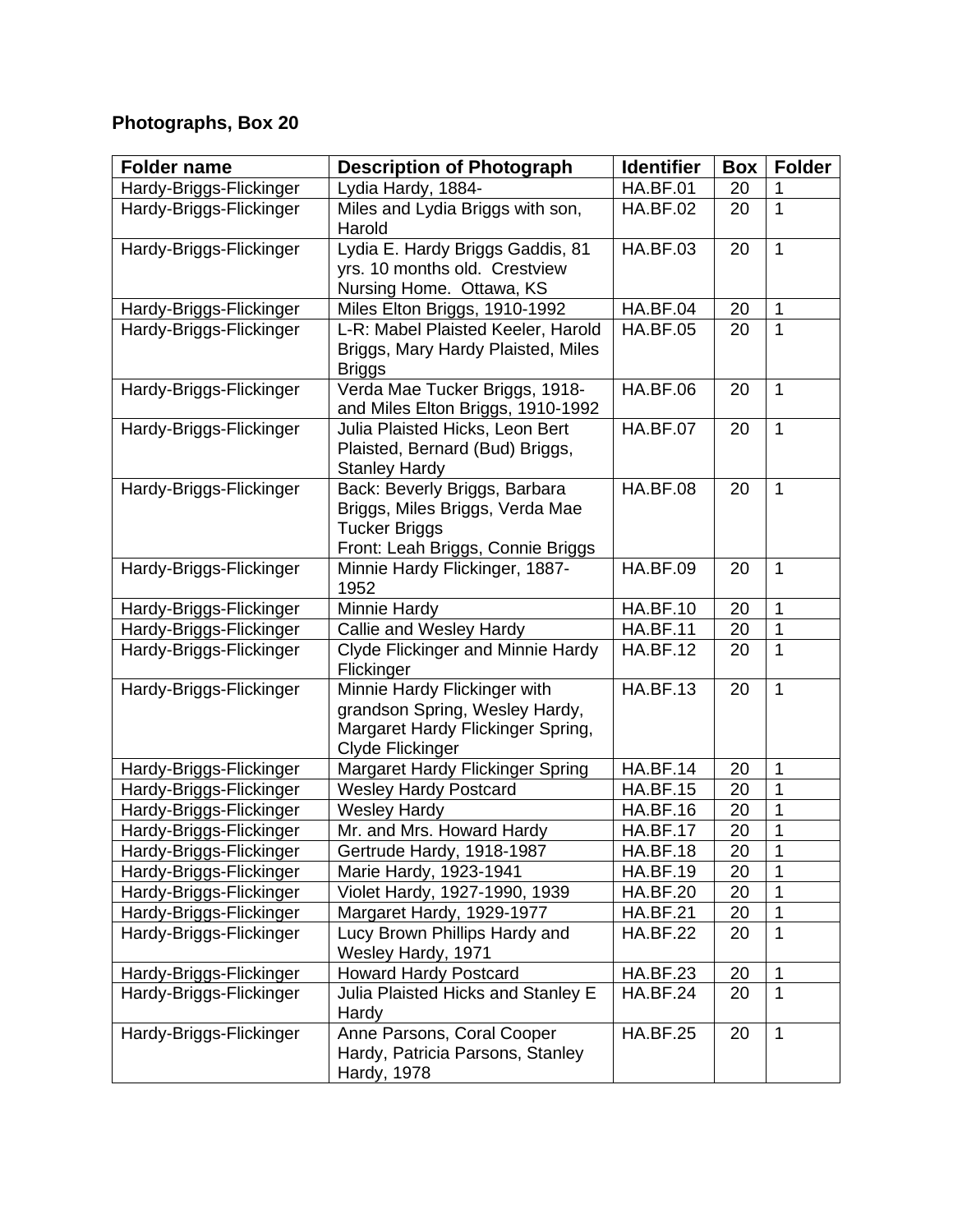| <b>Folder name</b>      | <b>Description of Photograph</b>                                     | <b>Identifier</b> | <b>Box</b> | <b>Folder</b>  |
|-------------------------|----------------------------------------------------------------------|-------------------|------------|----------------|
| Hardy-Briggs-Flickinger | Clarence Keeler, Mabel Plaisted                                      | <b>HA.BF.26</b>   | 20         |                |
|                         | Keeler, Robert Hicks, Julia Plaisted                                 |                   |            |                |
|                         | Hicks, Mary Hardy Plaisted, Mary<br>Richmond, Phyllis Hicks and Mary |                   |            |                |
|                         | <b>Hicks</b>                                                         |                   |            |                |
| Hardy-Briggs-Flickinger | Mary Hardy Richmond and Leslie                                       | <b>HA.BF.27</b>   | 20         | 1              |
|                         | Richmond                                                             |                   |            |                |
| Hardy-Briggs-Flickinger | Ernest Hardy, 1913                                                   | <b>HA.BF.28</b>   | 20         | $\mathbf{1}$   |
| Hardy-Briggs-Flickinger | <b>Richard Hardy and Genevieve</b><br>Hardy                          | <b>HA.BF.29</b>   | 20         | 1              |
| Hardy-Briggs-Flickinger | <b>Richard Hardy</b>                                                 | <b>HA.BF.30</b>   | 20         | $\overline{1}$ |
| Hardy-Briggs-Flickinger | <b>Barbara Hardy and Genevieve</b><br><b>Hardy Martin</b>            | <b>HA.BF.31</b>   | 20         | 1              |
| Hardy-Briggs-Flickinger | Theodore Hardy Sr., and Marie<br><b>Babcock Hardy</b>                | <b>HA.BF.32</b>   | 20         | 1              |
| Hardy-Canfield-Bathrick | John David Hardy, 1856-1935<br>Postcard                              | <b>HA.CB.01</b>   | 20         | $\overline{2}$ |
| Hardy-Canfield-Bathrick | John D. Hardy                                                        | <b>HA.CB.02</b>   | 20         | $\overline{2}$ |
| Hardy-Canfield-Bathrick | <b>Charlotte Griffith Hardy Postcard</b>                             | <b>HA.CB.03</b>   | 20         | $\overline{2}$ |
| Hardy-Canfield-Bathrick | John and Charlotte Griffith Hardy                                    | <b>HA.CB.03</b>   | 20         | $\overline{2}$ |
| Hardy-Canfield-Bathrick | Bert, Wesley, Nora, Lydia,                                           | <b>HA.CB.05</b>   | 20         | $\overline{2}$ |
|                         | Charlotte, Ernest, and John D.                                       |                   |            |                |
|                         | <b>Hardy Postcard</b>                                                |                   |            |                |
| Hardy-Canfield-Bathrick | <b>Charlotte Griffith Hardy</b>                                      | <b>HA.CB.06</b>   | 20         | $\overline{2}$ |
| Hardy-Canfield-Bathrick | <b>Charlotte Griffith Hardy</b>                                      | <b>HA.CB.07</b>   | 20         | $\overline{2}$ |
| Hardy-Canfield-Bathrick | Sherman Canfield, Minnie Hardy,<br>Lenora (Nora) Hardy Canfield      | <b>HA.CB.08</b>   | 20         | $\overline{2}$ |
| Hardy-Canfield-Bathrick | Minnie and Lydia Hardy                                               | HA.CB.09          | 20         | $\overline{2}$ |
| Hardy-Canfield-Bathrick | Nora Hardy Canfield and children                                     | <b>HA.CB.10</b>   | 20         | $\overline{2}$ |
| Hardy-Canfield-Bathrick | Postcard                                                             | <b>HA.CB.11</b>   | 20         | $\overline{2}$ |
|                         | Back: Minnie Hardy Plaisted,                                         |                   |            |                |
|                         | Ernest Hardy, Grace Hardy,                                           |                   |            |                |
|                         | <b>Wesley Hardy</b>                                                  |                   |            |                |
|                         | Front: Clyde Hardy, Charlotte                                        |                   |            |                |
|                         | Hardy, and John Hardy                                                |                   |            |                |
| Hardy-Canfield-Bathrick | Back: Elton Briggs, Bernard                                          | <b>HA.CB.12</b>   | 20         | $\overline{2}$ |
|                         | Briggs, Mabel Plaisted, Leon                                         |                   |            |                |
|                         | Plaisted, Mary Plaisted, ??                                          |                   |            |                |
|                         | Front: Harold Briggs, Lydia Hardy                                    |                   |            |                |
|                         | <b>Briggs</b><br>Seated: Marie Hardy, Gertrude                       |                   |            |                |
|                         | Hardy                                                                |                   |            |                |
| Hardy-Canfield-Bathrick | Nora Hardy                                                           | <b>HA.CB.13</b>   | 20         | $\overline{2}$ |
| Hardy-Canfield-Bathrick | Children of Freeman and Lenora                                       | <b>HA.CB.14</b>   | 20         | $\overline{2}$ |
|                         | Hardy Canfield Postcard                                              |                   |            |                |
| Hardy-Canfield-Bathrick | Sherman Canfield and Friend<br>Postcard                              | <b>HA.CB.15</b>   | 20         | $\overline{2}$ |
| Hardy-Canfield-Bathrick | <b>Bert Leroy Hardy</b>                                              | <b>HA.CB.16</b>   | 20         | $\overline{2}$ |
| Hardy-Canfield-Bathrick | Men at Oil Rig?                                                      | $H$ A.CB.17       | 20         | $\overline{2}$ |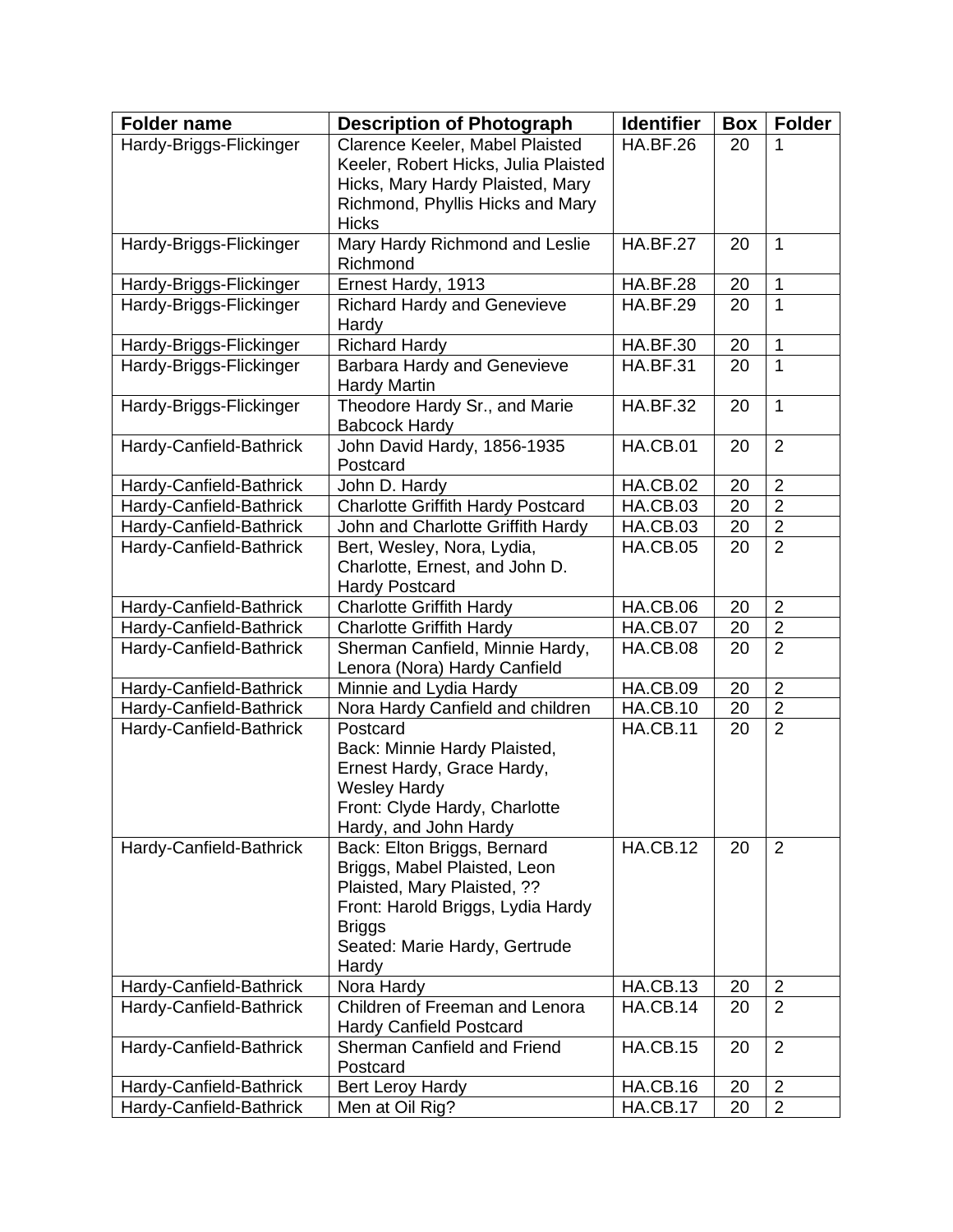| Delia Dexter Hardy, Phoebe<br><b>HA.CB.18</b><br>Hardy-Canfield-Bathrick<br>20<br>$\overline{2}$<br>Dexter Impson, Leonard Impson<br><b>HA.CB.19</b><br>$\overline{2}$<br>Hardy-Canfield-Bathrick<br><b>Ernest Hardy and Burt Hardy</b><br>20<br>Postcard<br>Bert Leroy Hardy, Donald Hardy,<br>Hardy-Canfield-Bathrick<br><b>HA.CB.20</b><br>$\overline{2}$<br>20<br>Delia Dexter Hardy<br>Vivian Hardy, Mary Plaisted, Burt<br><b>HA.CB.21</b><br>Hardy-Canfield-Bathrick<br>$\overline{2}$<br>20<br>Hardy Brothers and Sisters<br>$\overline{2}$<br>Hardy-Canfield-Bathrick<br><b>HA.CB.22</b><br>Burt Leroy Hardy and Donald<br>20<br>Hardy<br>Back: Charles Elliott, Delia Dexter<br><b>HA.CB.23</b><br>$\overline{2}$<br>Hardy-Canfield-Bathrick<br>20<br>Hardy, Mary Hardy Plaisted, Burt<br>Hardy<br>Front: Donald Hardy, Mary Hicks,<br>Gertrude Hardy Fletcher with<br>Sandra Fletcher<br>Gladys Bathrick, Mabel Plaisted<br><b>HA.CB.24</b><br>$\overline{2}$<br>Hardy-Canfield-Bathrick<br>20<br>Keeler, Charles Bathrick, Edith<br>Murphy<br>Gladys Fenton Bathrick, 1900-<br><b>HA.CB.25</b><br>$\overline{2}$<br>Hardy-Canfield-Bathrick<br>20<br>1991<br>$\overline{2}$<br>Hardy-Canfield-Bathrick<br>Charles Ernest Bathrick, Jr, 1943<br>HA.CB.26<br>20<br>$\overline{2}$<br><b>HA.CB.27</b><br>Hardy-Canfield-Bathrick<br>Leah Plaisted, Charles Bathrick,<br>20<br>Monte Bathrick, Rick Zigenfus,<br>1980<br><b>Ruth Bathrick</b><br><b>HA.CB.28</b><br>$\overline{2}$<br>Hardy-Canfield-Bathrick<br>20<br>$\overline{2}$<br>HA.CB.29<br>Hardy-Canfield-Bathrick<br>Marjorie Fenton Schaumberg<br>20<br>$\overline{2}$<br><b>Stanley Hardy and Marjorie</b><br>Hardy-Canfield-Bathrick<br><b>HA.CB.30</b><br>20<br>Schaumberg<br>3<br>George William Hardy, c. 1867<br><b>HA.HB.01</b><br>20<br>Hardy-Burton<br>$\overline{3}$<br>Hardy-Burton<br>Elizabeth Gale Sherwood Hardy, c.<br><b>HA.HB.02</b><br>20<br>1867<br>? Burton and Daisy A. Hardy<br><b>HA.HB.03</b><br>3<br>Hardy-Burton<br>20<br><b>Burton</b><br>Margaret "Maggie" Hardy and baby<br>HA.HB.04<br>3<br>20<br>Hardy-Burton<br>and Isaac "Ike" Hardy<br><b>HA.HG.01</b><br>Hardy-Griffith<br><b>Ebenezer Griffith and Charlotte</b><br>$\overline{4}$<br>20<br><b>Griffith Hardy</b><br>L-R: Ebenezer Griffith, Hila<br>Hardy-Griffith<br><b>HA.HG.02</b><br>20<br>$\overline{4}$<br>Canfield, ?, ?, ?, Eva Griffith,<br>Charlotte Griffith Hardy, John<br>Hardy<br>John David Hardy and Charlotte<br>Hardy-Griffith<br><b>HA.HG.03</b><br>20<br>$\overline{4}$<br><b>Griffith Hardy</b><br>John David Hardy and Charlotte<br><b>HA.HG.04</b><br>Hardy-Griffith<br>4<br>20<br><b>Griffith Hardy</b><br><b>HA.HG.05</b><br>Hardy-Griffith<br>John David Hardy and Charlotte<br>20<br>$\overline{4}$ | <b>Folder name</b> | <b>Description of Photograph</b> | <b>Identifier</b> | Box | <b>Folder</b> |
|------------------------------------------------------------------------------------------------------------------------------------------------------------------------------------------------------------------------------------------------------------------------------------------------------------------------------------------------------------------------------------------------------------------------------------------------------------------------------------------------------------------------------------------------------------------------------------------------------------------------------------------------------------------------------------------------------------------------------------------------------------------------------------------------------------------------------------------------------------------------------------------------------------------------------------------------------------------------------------------------------------------------------------------------------------------------------------------------------------------------------------------------------------------------------------------------------------------------------------------------------------------------------------------------------------------------------------------------------------------------------------------------------------------------------------------------------------------------------------------------------------------------------------------------------------------------------------------------------------------------------------------------------------------------------------------------------------------------------------------------------------------------------------------------------------------------------------------------------------------------------------------------------------------------------------------------------------------------------------------------------------------------------------------------------------------------------------------------------------------------------------------------------------------------------------------------------------------------------------------------------------------------------------------------------------------------------------------------------------------------------------------------------------------------------------------------------------------------------------------------------------------------------------------------------------------------------------------------------------------------------------------------------------------------------------------------------------------------------------------------------------------------------------------|--------------------|----------------------------------|-------------------|-----|---------------|
|                                                                                                                                                                                                                                                                                                                                                                                                                                                                                                                                                                                                                                                                                                                                                                                                                                                                                                                                                                                                                                                                                                                                                                                                                                                                                                                                                                                                                                                                                                                                                                                                                                                                                                                                                                                                                                                                                                                                                                                                                                                                                                                                                                                                                                                                                                                                                                                                                                                                                                                                                                                                                                                                                                                                                                                          |                    |                                  |                   |     |               |
|                                                                                                                                                                                                                                                                                                                                                                                                                                                                                                                                                                                                                                                                                                                                                                                                                                                                                                                                                                                                                                                                                                                                                                                                                                                                                                                                                                                                                                                                                                                                                                                                                                                                                                                                                                                                                                                                                                                                                                                                                                                                                                                                                                                                                                                                                                                                                                                                                                                                                                                                                                                                                                                                                                                                                                                          |                    |                                  |                   |     |               |
|                                                                                                                                                                                                                                                                                                                                                                                                                                                                                                                                                                                                                                                                                                                                                                                                                                                                                                                                                                                                                                                                                                                                                                                                                                                                                                                                                                                                                                                                                                                                                                                                                                                                                                                                                                                                                                                                                                                                                                                                                                                                                                                                                                                                                                                                                                                                                                                                                                                                                                                                                                                                                                                                                                                                                                                          |                    |                                  |                   |     |               |
|                                                                                                                                                                                                                                                                                                                                                                                                                                                                                                                                                                                                                                                                                                                                                                                                                                                                                                                                                                                                                                                                                                                                                                                                                                                                                                                                                                                                                                                                                                                                                                                                                                                                                                                                                                                                                                                                                                                                                                                                                                                                                                                                                                                                                                                                                                                                                                                                                                                                                                                                                                                                                                                                                                                                                                                          |                    |                                  |                   |     |               |
|                                                                                                                                                                                                                                                                                                                                                                                                                                                                                                                                                                                                                                                                                                                                                                                                                                                                                                                                                                                                                                                                                                                                                                                                                                                                                                                                                                                                                                                                                                                                                                                                                                                                                                                                                                                                                                                                                                                                                                                                                                                                                                                                                                                                                                                                                                                                                                                                                                                                                                                                                                                                                                                                                                                                                                                          |                    |                                  |                   |     |               |
|                                                                                                                                                                                                                                                                                                                                                                                                                                                                                                                                                                                                                                                                                                                                                                                                                                                                                                                                                                                                                                                                                                                                                                                                                                                                                                                                                                                                                                                                                                                                                                                                                                                                                                                                                                                                                                                                                                                                                                                                                                                                                                                                                                                                                                                                                                                                                                                                                                                                                                                                                                                                                                                                                                                                                                                          |                    |                                  |                   |     |               |
|                                                                                                                                                                                                                                                                                                                                                                                                                                                                                                                                                                                                                                                                                                                                                                                                                                                                                                                                                                                                                                                                                                                                                                                                                                                                                                                                                                                                                                                                                                                                                                                                                                                                                                                                                                                                                                                                                                                                                                                                                                                                                                                                                                                                                                                                                                                                                                                                                                                                                                                                                                                                                                                                                                                                                                                          |                    |                                  |                   |     |               |
|                                                                                                                                                                                                                                                                                                                                                                                                                                                                                                                                                                                                                                                                                                                                                                                                                                                                                                                                                                                                                                                                                                                                                                                                                                                                                                                                                                                                                                                                                                                                                                                                                                                                                                                                                                                                                                                                                                                                                                                                                                                                                                                                                                                                                                                                                                                                                                                                                                                                                                                                                                                                                                                                                                                                                                                          |                    |                                  |                   |     |               |
|                                                                                                                                                                                                                                                                                                                                                                                                                                                                                                                                                                                                                                                                                                                                                                                                                                                                                                                                                                                                                                                                                                                                                                                                                                                                                                                                                                                                                                                                                                                                                                                                                                                                                                                                                                                                                                                                                                                                                                                                                                                                                                                                                                                                                                                                                                                                                                                                                                                                                                                                                                                                                                                                                                                                                                                          |                    |                                  |                   |     |               |
|                                                                                                                                                                                                                                                                                                                                                                                                                                                                                                                                                                                                                                                                                                                                                                                                                                                                                                                                                                                                                                                                                                                                                                                                                                                                                                                                                                                                                                                                                                                                                                                                                                                                                                                                                                                                                                                                                                                                                                                                                                                                                                                                                                                                                                                                                                                                                                                                                                                                                                                                                                                                                                                                                                                                                                                          |                    |                                  |                   |     |               |
|                                                                                                                                                                                                                                                                                                                                                                                                                                                                                                                                                                                                                                                                                                                                                                                                                                                                                                                                                                                                                                                                                                                                                                                                                                                                                                                                                                                                                                                                                                                                                                                                                                                                                                                                                                                                                                                                                                                                                                                                                                                                                                                                                                                                                                                                                                                                                                                                                                                                                                                                                                                                                                                                                                                                                                                          |                    |                                  |                   |     |               |
|                                                                                                                                                                                                                                                                                                                                                                                                                                                                                                                                                                                                                                                                                                                                                                                                                                                                                                                                                                                                                                                                                                                                                                                                                                                                                                                                                                                                                                                                                                                                                                                                                                                                                                                                                                                                                                                                                                                                                                                                                                                                                                                                                                                                                                                                                                                                                                                                                                                                                                                                                                                                                                                                                                                                                                                          |                    |                                  |                   |     |               |
|                                                                                                                                                                                                                                                                                                                                                                                                                                                                                                                                                                                                                                                                                                                                                                                                                                                                                                                                                                                                                                                                                                                                                                                                                                                                                                                                                                                                                                                                                                                                                                                                                                                                                                                                                                                                                                                                                                                                                                                                                                                                                                                                                                                                                                                                                                                                                                                                                                                                                                                                                                                                                                                                                                                                                                                          |                    |                                  |                   |     |               |
|                                                                                                                                                                                                                                                                                                                                                                                                                                                                                                                                                                                                                                                                                                                                                                                                                                                                                                                                                                                                                                                                                                                                                                                                                                                                                                                                                                                                                                                                                                                                                                                                                                                                                                                                                                                                                                                                                                                                                                                                                                                                                                                                                                                                                                                                                                                                                                                                                                                                                                                                                                                                                                                                                                                                                                                          |                    |                                  |                   |     |               |
|                                                                                                                                                                                                                                                                                                                                                                                                                                                                                                                                                                                                                                                                                                                                                                                                                                                                                                                                                                                                                                                                                                                                                                                                                                                                                                                                                                                                                                                                                                                                                                                                                                                                                                                                                                                                                                                                                                                                                                                                                                                                                                                                                                                                                                                                                                                                                                                                                                                                                                                                                                                                                                                                                                                                                                                          |                    |                                  |                   |     |               |
|                                                                                                                                                                                                                                                                                                                                                                                                                                                                                                                                                                                                                                                                                                                                                                                                                                                                                                                                                                                                                                                                                                                                                                                                                                                                                                                                                                                                                                                                                                                                                                                                                                                                                                                                                                                                                                                                                                                                                                                                                                                                                                                                                                                                                                                                                                                                                                                                                                                                                                                                                                                                                                                                                                                                                                                          |                    |                                  |                   |     |               |
|                                                                                                                                                                                                                                                                                                                                                                                                                                                                                                                                                                                                                                                                                                                                                                                                                                                                                                                                                                                                                                                                                                                                                                                                                                                                                                                                                                                                                                                                                                                                                                                                                                                                                                                                                                                                                                                                                                                                                                                                                                                                                                                                                                                                                                                                                                                                                                                                                                                                                                                                                                                                                                                                                                                                                                                          |                    |                                  |                   |     |               |
|                                                                                                                                                                                                                                                                                                                                                                                                                                                                                                                                                                                                                                                                                                                                                                                                                                                                                                                                                                                                                                                                                                                                                                                                                                                                                                                                                                                                                                                                                                                                                                                                                                                                                                                                                                                                                                                                                                                                                                                                                                                                                                                                                                                                                                                                                                                                                                                                                                                                                                                                                                                                                                                                                                                                                                                          |                    |                                  |                   |     |               |
|                                                                                                                                                                                                                                                                                                                                                                                                                                                                                                                                                                                                                                                                                                                                                                                                                                                                                                                                                                                                                                                                                                                                                                                                                                                                                                                                                                                                                                                                                                                                                                                                                                                                                                                                                                                                                                                                                                                                                                                                                                                                                                                                                                                                                                                                                                                                                                                                                                                                                                                                                                                                                                                                                                                                                                                          |                    |                                  |                   |     |               |
|                                                                                                                                                                                                                                                                                                                                                                                                                                                                                                                                                                                                                                                                                                                                                                                                                                                                                                                                                                                                                                                                                                                                                                                                                                                                                                                                                                                                                                                                                                                                                                                                                                                                                                                                                                                                                                                                                                                                                                                                                                                                                                                                                                                                                                                                                                                                                                                                                                                                                                                                                                                                                                                                                                                                                                                          |                    |                                  |                   |     |               |
|                                                                                                                                                                                                                                                                                                                                                                                                                                                                                                                                                                                                                                                                                                                                                                                                                                                                                                                                                                                                                                                                                                                                                                                                                                                                                                                                                                                                                                                                                                                                                                                                                                                                                                                                                                                                                                                                                                                                                                                                                                                                                                                                                                                                                                                                                                                                                                                                                                                                                                                                                                                                                                                                                                                                                                                          |                    |                                  |                   |     |               |
|                                                                                                                                                                                                                                                                                                                                                                                                                                                                                                                                                                                                                                                                                                                                                                                                                                                                                                                                                                                                                                                                                                                                                                                                                                                                                                                                                                                                                                                                                                                                                                                                                                                                                                                                                                                                                                                                                                                                                                                                                                                                                                                                                                                                                                                                                                                                                                                                                                                                                                                                                                                                                                                                                                                                                                                          |                    |                                  |                   |     |               |
|                                                                                                                                                                                                                                                                                                                                                                                                                                                                                                                                                                                                                                                                                                                                                                                                                                                                                                                                                                                                                                                                                                                                                                                                                                                                                                                                                                                                                                                                                                                                                                                                                                                                                                                                                                                                                                                                                                                                                                                                                                                                                                                                                                                                                                                                                                                                                                                                                                                                                                                                                                                                                                                                                                                                                                                          |                    |                                  |                   |     |               |
|                                                                                                                                                                                                                                                                                                                                                                                                                                                                                                                                                                                                                                                                                                                                                                                                                                                                                                                                                                                                                                                                                                                                                                                                                                                                                                                                                                                                                                                                                                                                                                                                                                                                                                                                                                                                                                                                                                                                                                                                                                                                                                                                                                                                                                                                                                                                                                                                                                                                                                                                                                                                                                                                                                                                                                                          |                    |                                  |                   |     |               |
|                                                                                                                                                                                                                                                                                                                                                                                                                                                                                                                                                                                                                                                                                                                                                                                                                                                                                                                                                                                                                                                                                                                                                                                                                                                                                                                                                                                                                                                                                                                                                                                                                                                                                                                                                                                                                                                                                                                                                                                                                                                                                                                                                                                                                                                                                                                                                                                                                                                                                                                                                                                                                                                                                                                                                                                          |                    |                                  |                   |     |               |
|                                                                                                                                                                                                                                                                                                                                                                                                                                                                                                                                                                                                                                                                                                                                                                                                                                                                                                                                                                                                                                                                                                                                                                                                                                                                                                                                                                                                                                                                                                                                                                                                                                                                                                                                                                                                                                                                                                                                                                                                                                                                                                                                                                                                                                                                                                                                                                                                                                                                                                                                                                                                                                                                                                                                                                                          |                    |                                  |                   |     |               |
|                                                                                                                                                                                                                                                                                                                                                                                                                                                                                                                                                                                                                                                                                                                                                                                                                                                                                                                                                                                                                                                                                                                                                                                                                                                                                                                                                                                                                                                                                                                                                                                                                                                                                                                                                                                                                                                                                                                                                                                                                                                                                                                                                                                                                                                                                                                                                                                                                                                                                                                                                                                                                                                                                                                                                                                          |                    |                                  |                   |     |               |
|                                                                                                                                                                                                                                                                                                                                                                                                                                                                                                                                                                                                                                                                                                                                                                                                                                                                                                                                                                                                                                                                                                                                                                                                                                                                                                                                                                                                                                                                                                                                                                                                                                                                                                                                                                                                                                                                                                                                                                                                                                                                                                                                                                                                                                                                                                                                                                                                                                                                                                                                                                                                                                                                                                                                                                                          |                    |                                  |                   |     |               |
|                                                                                                                                                                                                                                                                                                                                                                                                                                                                                                                                                                                                                                                                                                                                                                                                                                                                                                                                                                                                                                                                                                                                                                                                                                                                                                                                                                                                                                                                                                                                                                                                                                                                                                                                                                                                                                                                                                                                                                                                                                                                                                                                                                                                                                                                                                                                                                                                                                                                                                                                                                                                                                                                                                                                                                                          |                    |                                  |                   |     |               |
|                                                                                                                                                                                                                                                                                                                                                                                                                                                                                                                                                                                                                                                                                                                                                                                                                                                                                                                                                                                                                                                                                                                                                                                                                                                                                                                                                                                                                                                                                                                                                                                                                                                                                                                                                                                                                                                                                                                                                                                                                                                                                                                                                                                                                                                                                                                                                                                                                                                                                                                                                                                                                                                                                                                                                                                          |                    |                                  |                   |     |               |
|                                                                                                                                                                                                                                                                                                                                                                                                                                                                                                                                                                                                                                                                                                                                                                                                                                                                                                                                                                                                                                                                                                                                                                                                                                                                                                                                                                                                                                                                                                                                                                                                                                                                                                                                                                                                                                                                                                                                                                                                                                                                                                                                                                                                                                                                                                                                                                                                                                                                                                                                                                                                                                                                                                                                                                                          |                    |                                  |                   |     |               |
|                                                                                                                                                                                                                                                                                                                                                                                                                                                                                                                                                                                                                                                                                                                                                                                                                                                                                                                                                                                                                                                                                                                                                                                                                                                                                                                                                                                                                                                                                                                                                                                                                                                                                                                                                                                                                                                                                                                                                                                                                                                                                                                                                                                                                                                                                                                                                                                                                                                                                                                                                                                                                                                                                                                                                                                          |                    |                                  |                   |     |               |
|                                                                                                                                                                                                                                                                                                                                                                                                                                                                                                                                                                                                                                                                                                                                                                                                                                                                                                                                                                                                                                                                                                                                                                                                                                                                                                                                                                                                                                                                                                                                                                                                                                                                                                                                                                                                                                                                                                                                                                                                                                                                                                                                                                                                                                                                                                                                                                                                                                                                                                                                                                                                                                                                                                                                                                                          |                    |                                  |                   |     |               |
|                                                                                                                                                                                                                                                                                                                                                                                                                                                                                                                                                                                                                                                                                                                                                                                                                                                                                                                                                                                                                                                                                                                                                                                                                                                                                                                                                                                                                                                                                                                                                                                                                                                                                                                                                                                                                                                                                                                                                                                                                                                                                                                                                                                                                                                                                                                                                                                                                                                                                                                                                                                                                                                                                                                                                                                          |                    |                                  |                   |     |               |
|                                                                                                                                                                                                                                                                                                                                                                                                                                                                                                                                                                                                                                                                                                                                                                                                                                                                                                                                                                                                                                                                                                                                                                                                                                                                                                                                                                                                                                                                                                                                                                                                                                                                                                                                                                                                                                                                                                                                                                                                                                                                                                                                                                                                                                                                                                                                                                                                                                                                                                                                                                                                                                                                                                                                                                                          |                    |                                  |                   |     |               |
|                                                                                                                                                                                                                                                                                                                                                                                                                                                                                                                                                                                                                                                                                                                                                                                                                                                                                                                                                                                                                                                                                                                                                                                                                                                                                                                                                                                                                                                                                                                                                                                                                                                                                                                                                                                                                                                                                                                                                                                                                                                                                                                                                                                                                                                                                                                                                                                                                                                                                                                                                                                                                                                                                                                                                                                          |                    |                                  |                   |     |               |
|                                                                                                                                                                                                                                                                                                                                                                                                                                                                                                                                                                                                                                                                                                                                                                                                                                                                                                                                                                                                                                                                                                                                                                                                                                                                                                                                                                                                                                                                                                                                                                                                                                                                                                                                                                                                                                                                                                                                                                                                                                                                                                                                                                                                                                                                                                                                                                                                                                                                                                                                                                                                                                                                                                                                                                                          |                    |                                  |                   |     |               |
|                                                                                                                                                                                                                                                                                                                                                                                                                                                                                                                                                                                                                                                                                                                                                                                                                                                                                                                                                                                                                                                                                                                                                                                                                                                                                                                                                                                                                                                                                                                                                                                                                                                                                                                                                                                                                                                                                                                                                                                                                                                                                                                                                                                                                                                                                                                                                                                                                                                                                                                                                                                                                                                                                                                                                                                          |                    |                                  |                   |     |               |
|                                                                                                                                                                                                                                                                                                                                                                                                                                                                                                                                                                                                                                                                                                                                                                                                                                                                                                                                                                                                                                                                                                                                                                                                                                                                                                                                                                                                                                                                                                                                                                                                                                                                                                                                                                                                                                                                                                                                                                                                                                                                                                                                                                                                                                                                                                                                                                                                                                                                                                                                                                                                                                                                                                                                                                                          |                    |                                  |                   |     |               |
|                                                                                                                                                                                                                                                                                                                                                                                                                                                                                                                                                                                                                                                                                                                                                                                                                                                                                                                                                                                                                                                                                                                                                                                                                                                                                                                                                                                                                                                                                                                                                                                                                                                                                                                                                                                                                                                                                                                                                                                                                                                                                                                                                                                                                                                                                                                                                                                                                                                                                                                                                                                                                                                                                                                                                                                          |                    |                                  |                   |     |               |
|                                                                                                                                                                                                                                                                                                                                                                                                                                                                                                                                                                                                                                                                                                                                                                                                                                                                                                                                                                                                                                                                                                                                                                                                                                                                                                                                                                                                                                                                                                                                                                                                                                                                                                                                                                                                                                                                                                                                                                                                                                                                                                                                                                                                                                                                                                                                                                                                                                                                                                                                                                                                                                                                                                                                                                                          |                    |                                  |                   |     |               |
|                                                                                                                                                                                                                                                                                                                                                                                                                                                                                                                                                                                                                                                                                                                                                                                                                                                                                                                                                                                                                                                                                                                                                                                                                                                                                                                                                                                                                                                                                                                                                                                                                                                                                                                                                                                                                                                                                                                                                                                                                                                                                                                                                                                                                                                                                                                                                                                                                                                                                                                                                                                                                                                                                                                                                                                          |                    |                                  |                   |     |               |
|                                                                                                                                                                                                                                                                                                                                                                                                                                                                                                                                                                                                                                                                                                                                                                                                                                                                                                                                                                                                                                                                                                                                                                                                                                                                                                                                                                                                                                                                                                                                                                                                                                                                                                                                                                                                                                                                                                                                                                                                                                                                                                                                                                                                                                                                                                                                                                                                                                                                                                                                                                                                                                                                                                                                                                                          |                    |                                  |                   |     |               |
|                                                                                                                                                                                                                                                                                                                                                                                                                                                                                                                                                                                                                                                                                                                                                                                                                                                                                                                                                                                                                                                                                                                                                                                                                                                                                                                                                                                                                                                                                                                                                                                                                                                                                                                                                                                                                                                                                                                                                                                                                                                                                                                                                                                                                                                                                                                                                                                                                                                                                                                                                                                                                                                                                                                                                                                          |                    | Griffith Hardy and grandchildren |                   |     |               |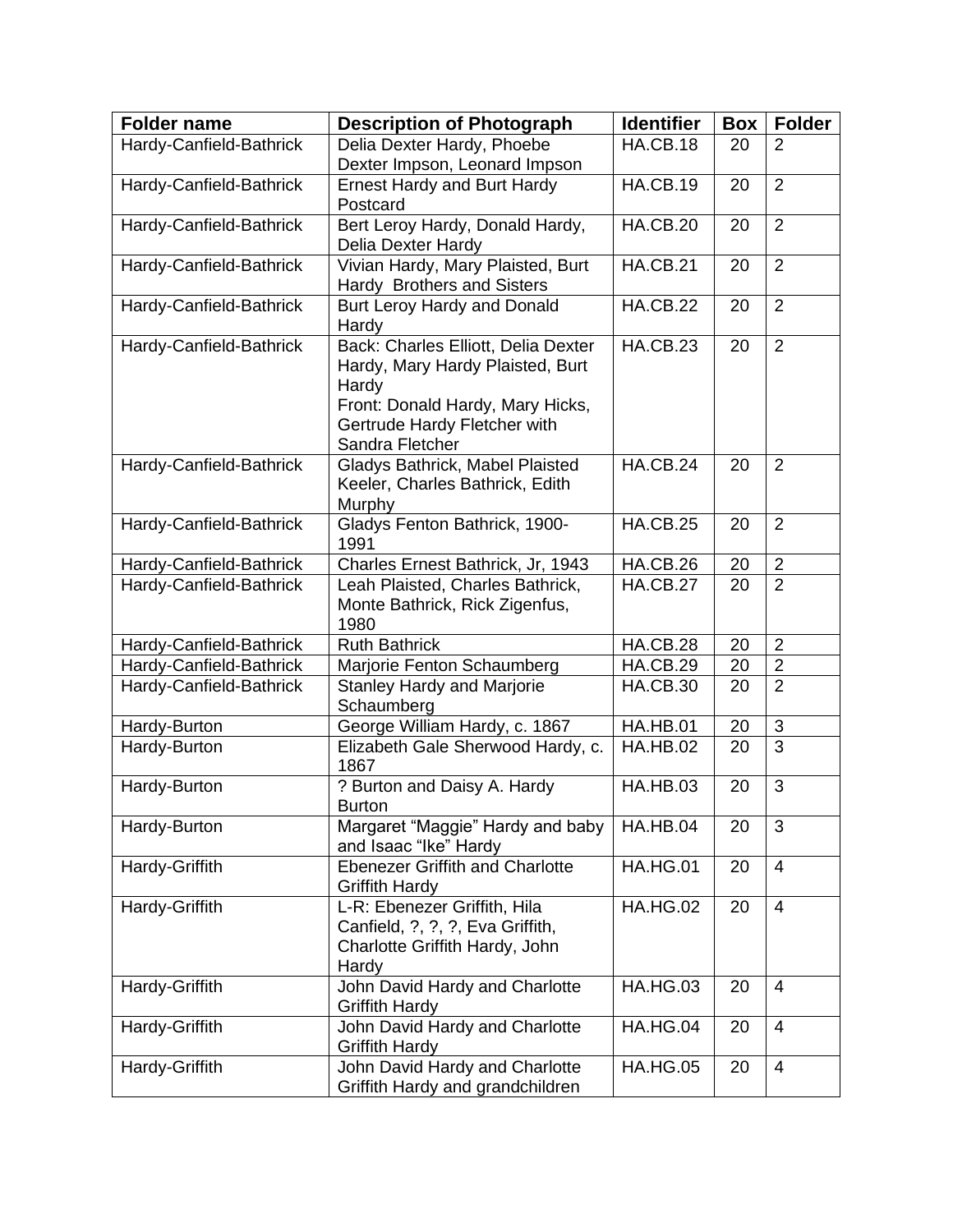| <b>Folder name</b> | <b>Description of Photograph</b>                                                                                                                                                                    | <b>Identifier</b> | Box | <b>Folder</b>  |
|--------------------|-----------------------------------------------------------------------------------------------------------------------------------------------------------------------------------------------------|-------------------|-----|----------------|
| Hardy-Griffith     | John David Hardy (photocopy)                                                                                                                                                                        | <b>HA.HG.07</b>   | 20  | 4              |
| Hardy-Griffith     | <b>Charlotte Griffith Hardy</b><br>(photocopy)                                                                                                                                                      | <b>HA.HG.08</b>   | 20  | $\overline{4}$ |
| Hardy-Plaisted     | Mary Lucinda Hardy Plaisted                                                                                                                                                                         | <b>HA.PL.01</b>   | 20  | 5              |
| Hardy-Plaisted     | Mary Lucinda Hardy Plaisted                                                                                                                                                                         | <b>HA.PL.02</b>   | 20  | $\overline{5}$ |
| Hardy-Plaisted     | Mary Lucinda Hardy Plaisted and<br>Leon Albert Plaisted                                                                                                                                             | <b>HA.PL.03</b>   | 20  | $\overline{5}$ |
| Hardy-Plaisted     | Mary Hardy Plaisted and Charlotte<br><b>Griffith Hardy</b>                                                                                                                                          | <b>HA.PL.04</b>   | 20  | 5              |
| Hardy-Plaisted     | Mary Hardy Plaisted, Julia Plaisted<br>Hicks, Mary Hick Parsons, Patricia<br>Parsons, 1961                                                                                                          | <b>HA.PL.05</b>   | 20  | 5              |
| Hardy-Plaisted     | Mary Parsons,                                                                                                                                                                                       | <b>HA.PL.06</b>   | 20  | 5              |
| Hardy-Plaisted     | Julia and Mabel Plaisted                                                                                                                                                                            | <b>HA.PL.07</b>   | 20  | 5              |
| Hardy-Plaisted     | <b>Leon Bert Plaisted</b>                                                                                                                                                                           | <b>HA.PL.08</b>   | 20  | $\overline{5}$ |
| Hardy-Plaisted     | Mabel Plaisted Keeler, Mary Hardy<br>Plaisted, Julia Plaisted Hicks                                                                                                                                 | <b>HA.PL.09</b>   | 20  | $\overline{5}$ |
| Hardy-Plaisted     | Leah Cooper Plaisted, Marjorie<br>Hardy, Verda Mae Briggs, Mary<br>Hardy, Leon Plaisted, Mary Hicks<br>Parsons, 1978                                                                                | <b>HA.PL.10</b>   | 20  | 5              |
| Hardy-Plaisted     | Genevieve Hardy Martin, David<br>Martin, Julia Plaisted Hicks,<br><b>Stanley Hardy</b>                                                                                                              | <b>HA.PL.11</b>   | 20  | 5              |
| Hardy-Plaisted     | Back: Mary Horan Hardy, Ernest<br>Hardy, Genevieve Hardy Martin<br>ted Hardy<br><b>Wesley Hardy</b><br>Middle: Barbara Martin<br>Seated: Mabel Plaisted Keeler,<br>Marie Hardy, Mary Hardy Plaisted | <b>HA.PL.12</b>   | 20  | 5              |
| Hardy-Plaisted     | Barbara Martin, Mary Hardy and<br><b>Wesley Hardy</b>                                                                                                                                               | <b>HA.PL.13</b>   | 20  | 5              |
| Hardy-Plaisted     | Genevieve Hardy Martin, David<br>Martin, Ernest Hardy, Mary Hardy,<br><b>Mary Hardy Plaisted</b>                                                                                                    | <b>HA.PL.14</b>   | 20  | 5              |
| <b>Bisbeetown</b>  | Bisbeetown historical marker                                                                                                                                                                        | <b>HI.BI.01</b>   | 20  | $6\phantom{1}$ |
| <b>Bisbeetown</b>  | Pack of 12 historical cards with<br>images of Ossian Center<br>businesses, Livingston Co., NY                                                                                                       | <b>HI.BI.02</b>   | 20  | 6              |
| Hicks-Bloom        | Phyllis Hicks, Edna Joan Hicks,<br><b>Mary Hicks</b>                                                                                                                                                | <b>HI.BL.01</b>   | 20  | $\overline{7}$ |
| Hicks-Bloom        | Mary Hicks Parsons, Edna Joan<br>Hicks Bloom, Phyllis Hicks Peake,<br>1999                                                                                                                          | <b>HI.BL.02</b>   | 20  | $\overline{7}$ |
| Hicks-Bloom        | Edna Joan Hicks Bloom and<br>Abraham Jacob "Jack" Bloom,<br>1999                                                                                                                                    | <b>HI.BL.03</b>   | 20  | $\overline{7}$ |
| Hicks-Bloom        | The Bloom Grandchildren                                                                                                                                                                             | <b>HI.BL.04</b>   | 20  | $\overline{7}$ |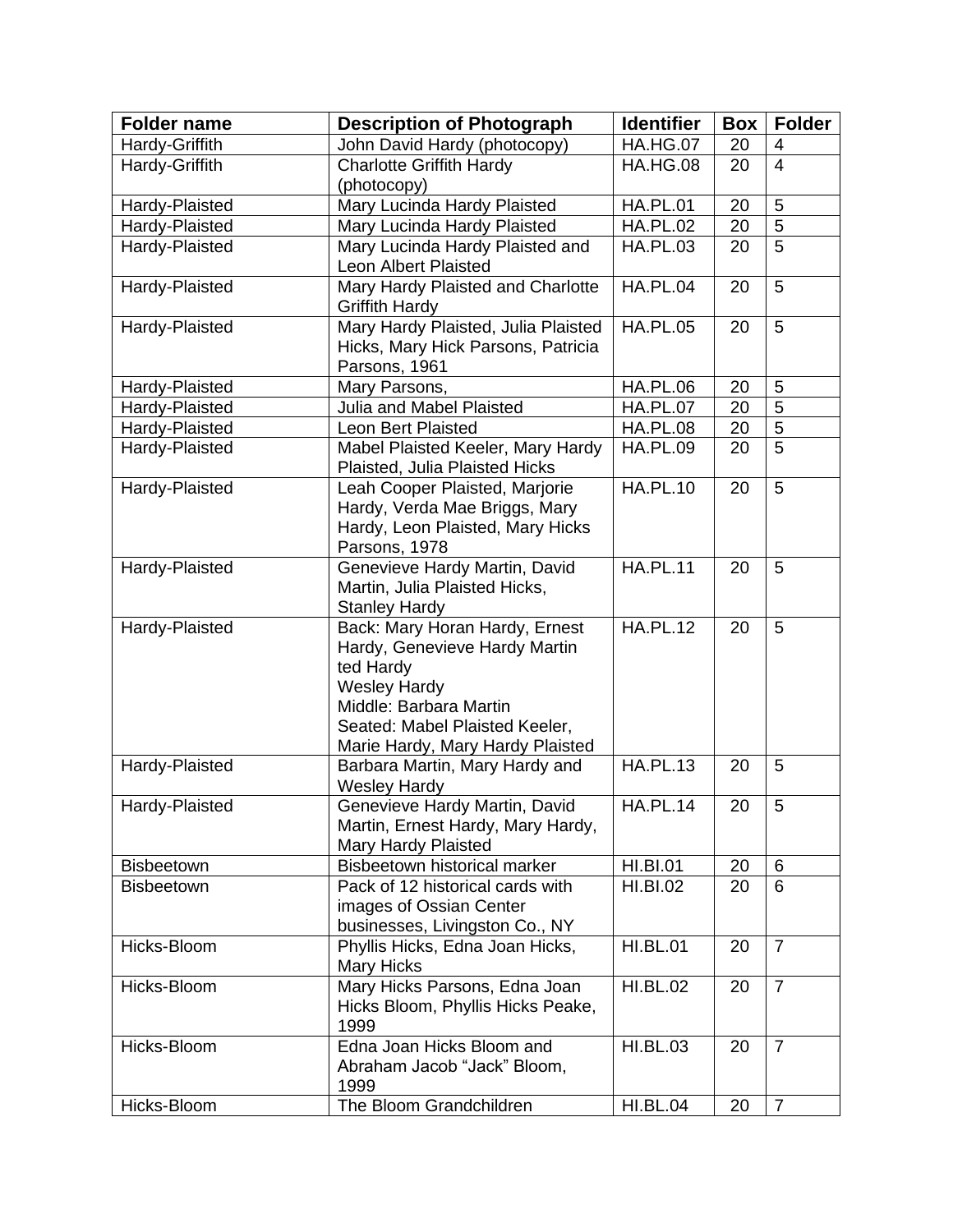| <b>Folder name</b>     | <b>Description of Photograph</b>                                      | <b>Identifier</b>     | <b>Box</b> | <b>Folder</b>  |
|------------------------|-----------------------------------------------------------------------|-----------------------|------------|----------------|
| Hicks-Bloom            | The Bloom Family                                                      | <b>HI.BL.05</b>       | 20         | $\overline{7}$ |
| Hicks-Catharine        | <b>Charles Hicks</b>                                                  | <b>HI.HC.01</b>       | 20         | 8              |
| <b>Hicks-Catharine</b> | Charles Terry Hicks, Silver Lake,<br>NY, 1934                         | <b>HI.HC.02</b>       | 20         | $\overline{8}$ |
| <b>Hicks-Catharine</b> | Charles Terry Hicks and daughter<br>Dorothy                           | <b>HI.HC.03</b>       | 20         | 8              |
| Hicks-Catharine        | Canning Factory, Stittsville, NY                                      | <b>HI.HC.04</b>       | 20         | 8              |
| <b>Hicks-Catharine</b> | Robert Hicks, Bertha Hicks, and<br>Donald Hicks Postcard              | <b>HI.HC.05</b>       | 20         | 8              |
| <b>Hicks-Catharine</b> | Margaret "Marge" C Catharine and<br><b>Earl Hicks</b>                 | <b>HI.HC.06</b>       | 20         | 8              |
| Hicks-Catharine        | Earl Hicks, Jr.                                                       | <b>HI.HC.07</b>       | 20         | 8              |
| Hicks-Catharine        | Ruth Bloom Hicks, first wife of Earl<br>Hicks, Jr.                    | <b>HI.HC.08</b>       | 20         | 8              |
| Hicks-Catharine        | Margaret Catharine Hicks, wife of<br>Earl, and daughter Joan Edna     | <b>HI.HC.09</b>       | 20         | 8              |
| Hicks-Catharine        | Joan Edna Hicks                                                       | <b>HI.HC.10</b>       | 20         | 8              |
| Hicks-Catharine        | Joan Edna Hicks                                                       | <b>HI.HC.11</b>       | 20         | 8              |
| Hicks-Catharine        | Joan Ruth Bloom, second wife of<br>Earl Hicks, Jr.                    | $\overline{H}$ .HC.12 | 20         | 8              |
| <b>Hicks-Catharine</b> | Dorothy Hicks Patanella and Frank<br>Patanella                        | <b>HI.HC.13</b>       | 20         | 8              |
| <b>Hicks-Catharine</b> | <b>Frank Patanella</b>                                                | <b>HI.HC.14</b>       | 20         | 8              |
| Hicks-Catharine        | Elizabeth Patanella                                                   | <b>HI.HC.15</b>       | 20         | 8              |
| Hicks-Catharine        | <b>Edna Jenks Hicks Corbett</b><br>(photocopy)                        | <b>HI.HC.16</b>       | 20         | 8              |
| Hicks-Catharine        | <b>Edna Jenks Hicks Corbett</b><br>(photocopy)                        | <b>HI.HC.17</b>       | 20         | 8              |
| Hicks-Catharine        | Guy Corbett with two women<br>(photocopy)                             | <b>HI.HC.18</b>       | 20         | 8              |
| Hicks-Catharine        | Guy Corbett (photocopy)                                               | <b>HI.HC.19</b>       | 20         | 8              |
| Hicks-Catharine        | <b>Guy Corbett with others</b><br>(photocopy)                         | <b>HI.HC.20</b>       | 20         | 8              |
| Hicks-Catharine        | Margaret "Marge" C Catharine and   HI.HC.21<br>Earl Hicks (photocopy) |                       | 20         | 8              |
| Hicks-Catharine        | Grandmother, Lillian Furth<br>Catharine, 1937 (photocopy)             | <b>HI.HC.22</b>       | 20         | 8              |
| <b>Hicks-Catharine</b> | Grandmother, Lillian Furth<br>Catharine, 1937 (photocopy)             | <b>HI.HC.23</b>       | 20         | 8              |
| <b>Hicks-Catharine</b> | Grandmother, Lillian Furth<br>Catharine, 1937 (photocopy)             | <b>HI.HC.24</b>       | 20         | 8              |
| <b>Hicks-Catharine</b> | Margaret C. Catharine and Lillian<br>Furth Catharine (photocopy)      | <b>HI.HC.25</b>       | 20         | 8              |
| <b>Hicks-Catharine</b> | Joan Edna Hicks and Lillian<br>Catharine (photocopy)                  | <b>HI.HC.26</b>       | 20         | 8              |
| Hicks-Catharine        | Earl Hicks and Margaret "Marge" C<br>Catharine (photocopy)            | <b>HI.HC.27</b>       | 20         | 8              |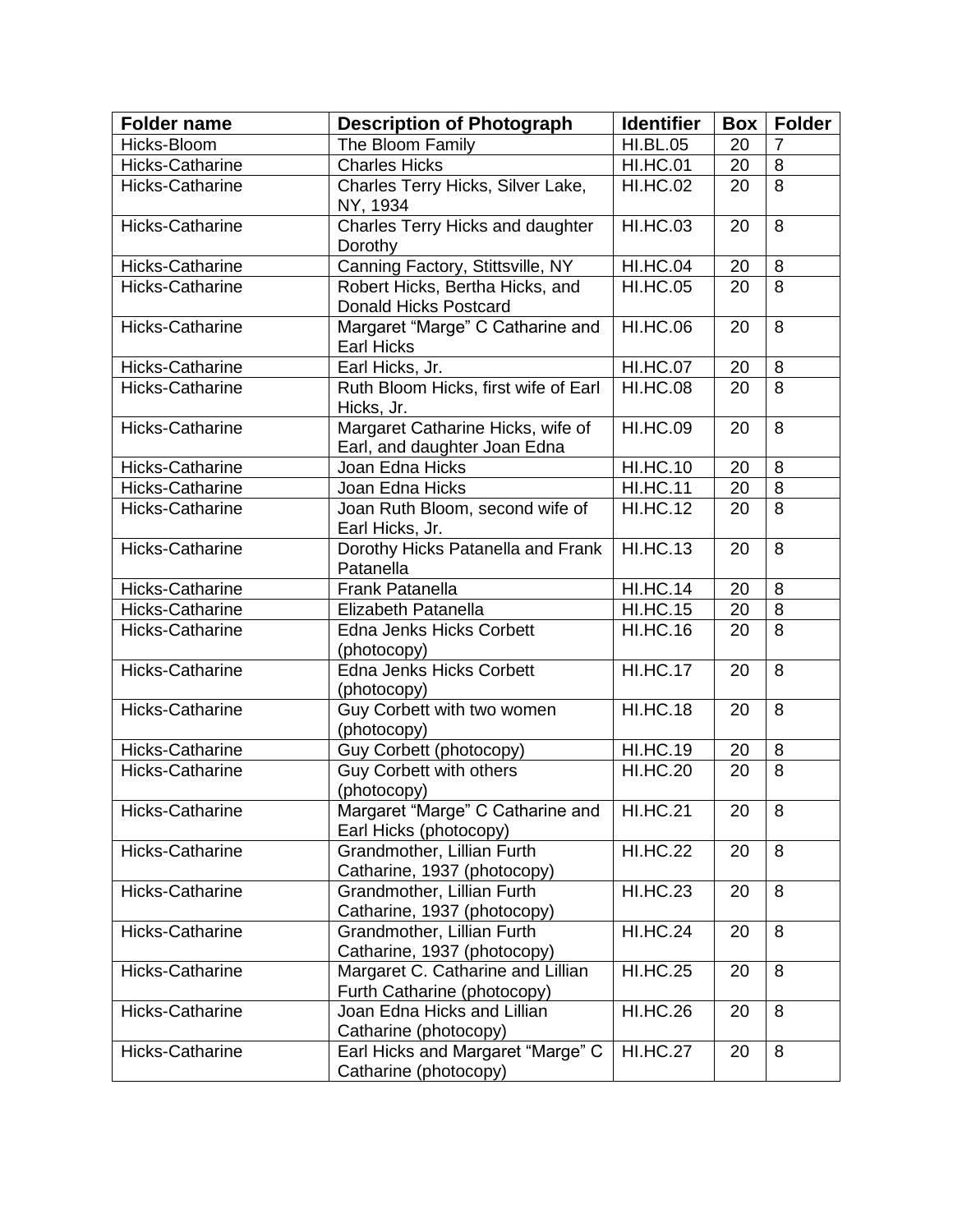| <b>Folder name</b>     | <b>Description of Photograph</b>            | <b>Identifier</b> | <b>Box</b> | <b>Folder</b>    |
|------------------------|---------------------------------------------|-------------------|------------|------------------|
| Hicks-Catharine        | Woman with Margaret "Marge C                | <b>HI.HC.28</b>   | 20         | 8                |
|                        | Catharine (photocopy)                       |                   |            |                  |
| Hicks-Catharine        | Earl Hicks, Jr. (photocopy)                 | <b>HI.HC.29</b>   | 20         | 8                |
| <b>Hicks-Catharine</b> | Earl Hicks, Jr. (photocopy)                 | <b>HI.HC.30</b>   | 20         | 8                |
| Hicks-Catharine        | Unknown photograph (photocopy)              | <b>HI.HC.31</b>   | 20         | 8                |
| <b>Hicks-Catharine</b> | Margaret C. Catharine Hicks and             | <b>HI.HC.32</b>   | 20         | 8                |
|                        | Earl Hicks, Jr., summer of 1913             |                   |            |                  |
|                        | (photocopy)                                 |                   |            |                  |
| <b>Hicks-Catharine</b> | George Catharine and Joan Edna              | <b>HI.HC.33</b>   | 20         | 8                |
|                        | Hicks (photocopy)                           |                   |            |                  |
| <b>Hicks-Parsons</b>   | Susan Hicks, Mary Hicks Parsons,            | <b>HI.HP.01</b>   | 20         | 9                |
|                        | Clyde Parsons, Ronald Jerome                |                   |            |                  |
|                        | and Rev. Gordon Loomis,                     |                   |            |                  |
|                        | wedding, 1956                               | <b>HI.HP.02</b>   |            |                  |
| <b>Hicks-Parsons</b>   | <b>Mary Hicks Parsons</b>                   |                   | 20         | 9                |
| Hicks-Parsons          | <b>Clyde Parsons</b>                        | <b>HI.HP.03</b>   | 20         | $\boldsymbol{9}$ |
| <b>Hicks-Parsons</b>   | Mary Hicks Parsons and Clyde<br>Parsons     | <b>HI.HP.04</b>   | 20         | 9                |
| <b>Hicks-Parsons</b>   | Mary Hicks, 1953                            | <b>HI.HP.05</b>   | 20         | 9                |
| <b>Hicks-Parsons</b>   | Clyde Parsons, Mary Hicks                   | <b>HI.HP.06</b>   | 20         | 9                |
|                        | Parsons, Anne Parsons, Patricia             |                   |            |                  |
|                        | Parsons, 1967                               |                   |            |                  |
| <b>Hicks-Parsons</b>   | Mary Hicks Parsons, Jennifer                | <b>HI.HP.07</b>   | 20         | 9                |
|                        | Zigenfus, and Clyde Parsons, 1983           |                   |            |                  |
| <b>Hicks-Parsons</b>   | Clyde Parsons, Glenn "Rusty"                | <b>HI.HP.08</b>   | 20         | 9                |
|                        | Sutterby, Paul Rothermel                    |                   |            |                  |
| <b>Hicks-Parsons</b>   | Clyde Parsons, Glenn "Rusty"                | <b>HI.HP.09</b>   | 20         | 9                |
|                        | Sutterby, Reva Parsons Gigee                |                   |            |                  |
|                        | Rothermel, seated: Mary Hicks               |                   |            |                  |
| Hicks-Terry-Pettit     | Parsons, 2002<br>Alfred E. Hicks, 1848-1924 | <b>HI.HT.01</b>   | 20         | 10               |
|                        | frank, his wife, 1856-1938                  |                   |            |                  |
|                        | Rural Cemetery, Hornell, Steuben            |                   |            |                  |
|                        | Co, NY                                      |                   |            |                  |
| Hicks-Terry-Pettit     | Frank Terry Hicks, Perry Center,            | <b>HI.HT.02</b>   | 20         | 10               |
|                        | NY, 1927                                    |                   |            |                  |
| Hicks-Terry-Pettit     | Fred G. Hicks, 1880-1971                    | <b>HI.HT.03</b>   | 20         | 10               |
|                        | Rural Cemetery, Hornell, Steuben            |                   |            |                  |
|                        | Co, NY                                      |                   |            |                  |
| Hicks-Terry-Pettit     | Harry Hicks, 1876-1945                      | <b>HI.HT.04</b>   | 20         | 10               |
|                        | Rural Cemetery, Hornell, Steuben            |                   |            |                  |
|                        | Co, NY                                      |                   |            |                  |
| Hicks-Terry-Pettit     | Emma R. Hicks, 1877-1923                    | <b>HI.HT.05</b>   | 20         | 10               |
|                        | Rural Cemetery, Hornell, Steuben            |                   |            |                  |
|                        | Co, NY                                      |                   |            |                  |
| Hicks-Terry-Pettit     | Fidelia Hicks, 1892-19                      | <b>HI.HT.06</b>   | 20         | 10               |
|                        | Rural Cemetery, Hornell, Steuben            |                   |            |                  |
|                        | Co, NY                                      |                   |            |                  |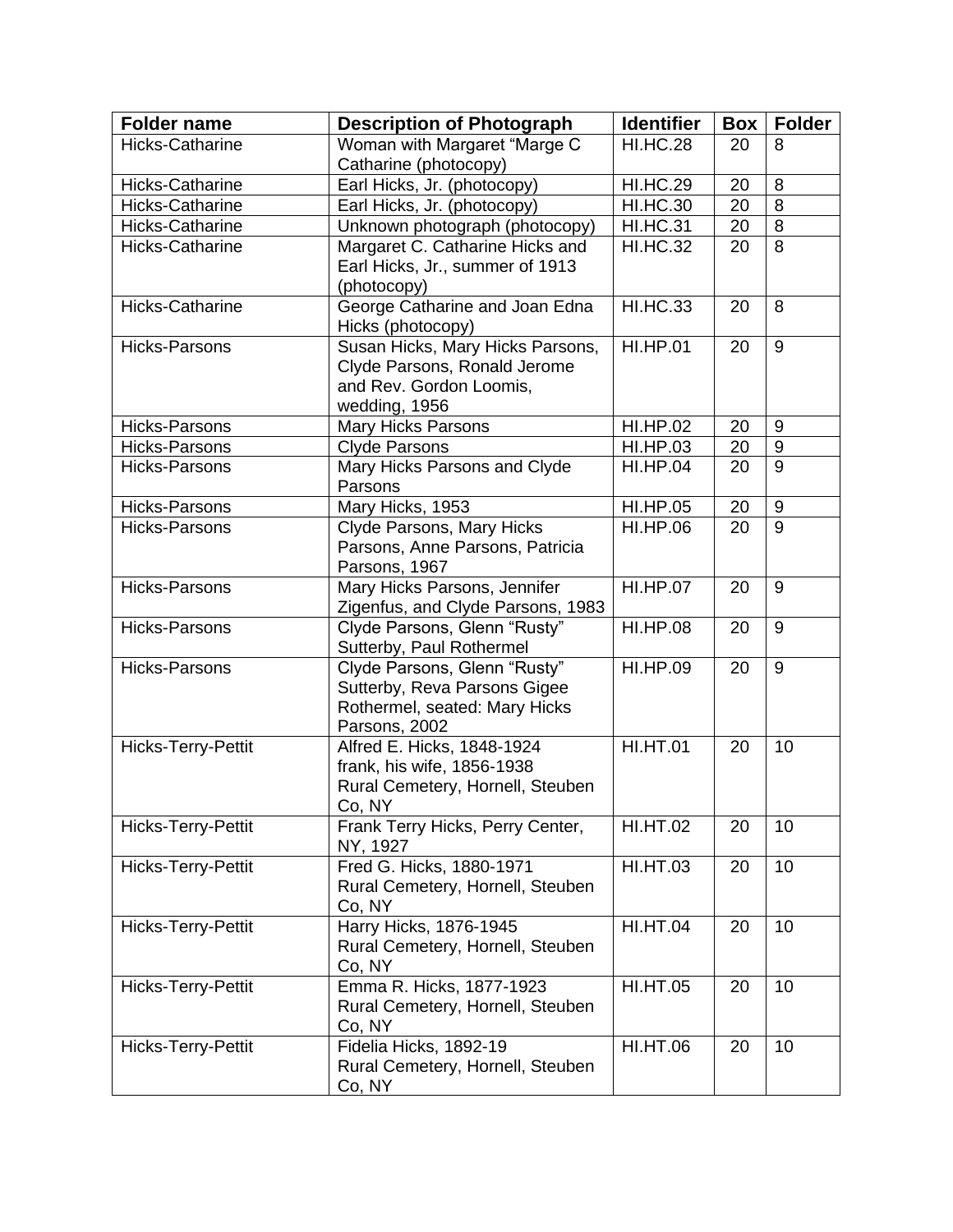| <b>Folder name</b>   | <b>Description of Photograph</b>                                 | <b>Identifier</b> | <b>Box</b> | <b>Folder</b> |
|----------------------|------------------------------------------------------------------|-------------------|------------|---------------|
| Hicks-Terry-Pettit   | Harold Hicks, Jr., 1940                                          | <b>HI.HT.07</b>   | 20         | 10            |
|                      | Harold L. Hicks, 1897-1946                                       |                   |            |               |
|                      | Ruth J Pettitt Hicks, 1902-1940                                  |                   |            |               |
|                      | Rural Cemetery, Hornell, Steuben                                 |                   |            |               |
|                      | Co, NY                                                           |                   |            |               |
| Jencks-Hicks-Corbett | William H. Jencks, 1851-1922                                     | <b>HI.JH.01</b>   | 20         | 11            |
|                      | Lettie A. (VanCise), 1854-1918<br>Hornell Cemetery, Hornell,     |                   |            |               |
|                      | Steuben Co., NY                                                  |                   |            |               |
| Jencks-Hicks-Corbett | Carrie Jencks, 1874-1901, Hornell                                | <b>HI.JH.02</b>   | 20         | 11            |
|                      | Cemetery, Hornell, Steuben Co.,                                  |                   |            |               |
|                      | NY.                                                              |                   |            |               |
| Jencks-Hicks-Corbett | Edna Jane Jencks Hicks                                           | <b>HI.JH.03</b>   | 20         | 11            |
| Jencks-Hicks-Corbett | Edna Jane Jencks Hicks Corbett                                   | <b>HI.JH.04</b>   | 20         | 11            |
| Jencks-Hicks-Corbett | <b>Edna Hicks Corbett</b>                                        | <b>HI.JH.05</b>   | 20         | 11            |
| Jencks-Hicks-Corbett | <b>Edna Hicks Corbett</b>                                        | HI.JH.06          | 20         | 11            |
| Jencks-Hicks-Corbett | Edna Jane Jencks                                                 | <b>HI.JH.07</b>   | 20         | 11            |
| Jencks-Hicks-Corbett | Guy Corbett and Edna Jane                                        | <b>HI.JH.08</b>   | 20         | 11            |
|                      | <b>Jencks Hicks</b>                                              |                   |            |               |
| Jencks-Hicks-Corbett | Edna Jane Jencks Hicks on right                                  | <b>HI.JH.09</b>   | 20         | 11            |
| Jencks-Hicks-Corbett | Robert, Harold, and Donald Hicks                                 | <b>HI.JH.10</b>   | 20         | 11            |
| Jencks-Hicks-Corbett | Robert Hicks with unnamed fish                                   | <b>HI.JH.11</b>   | 20         | 11            |
| Jencks-Hicks-Corbett | Robert William Hicks, c. 1955                                    | <b>HI.JH.12</b>   | 20         | 11            |
| Jencks-Hicks-Corbett | <b>Robert William Hicks and Donald</b><br>John Hicks             | <b>HI.JH.13</b>   | 20         | 11            |
| Jencks-Hicks-Corbett | Back: Robert W. Hicks, Pearl Van                                 | <b>HI.JH.14</b>   | 20         | 11            |
|                      | Barranger                                                        |                   |            |               |
|                      | Front: Earl A. Hicks, Donald J.                                  |                   |            |               |
|                      | Hicks, and Bertha L. Hicks                                       |                   |            |               |
| Jencks-Hicks-Corbett | (Photocopy)<br>Back L-R: Ed Kellogg, Phyllis                     | <b>HI.JH.15</b>   | 20         | 11            |
|                      | Hicks, Bertha Kellogg, Julia Hicks,                              |                   |            |               |
|                      | <b>Robert Hicks</b>                                              |                   |            |               |
|                      | Front L-R: Mary Hicks, Emma                                      |                   |            |               |
|                      | Gould                                                            |                   |            |               |
| Jencks-Hicks-Corbett | Mary Margaret Hicks and Phyllis                                  | <b>HI.JH.16</b>   | 20         | 11            |
|                      | Louise Hicks                                                     |                   |            |               |
| Jencks-Hicks-Corbett | Juanita Hicks, ?, ?, Joan Susan                                  | <b>HI.JH.17</b>   | 20         | 11            |
|                      | <b>Hicks</b>                                                     |                   |            |               |
| Jencks-Hicks-Corbett | Joan Susan Hicks                                                 | <b>HI.JH.18</b>   | 20         | 11            |
| Jenks-Tripp-Ellicott | West Sparta Methodist Church,<br>West Sparta, Livingston Co., NY | <b>HI.JT.01</b>   | 20         | 12            |
| Jenks-Tripp-Ellicott | Sally, wife of John Jencks died                                  | <b>HI.JT.02</b>   | 20         | 12            |
|                      | June 6, 1848                                                     |                   |            |               |
|                      | Oak Lawn Cemetery, West Sparta,                                  |                   |            |               |
|                      | Livingston Co., NY                                               |                   |            |               |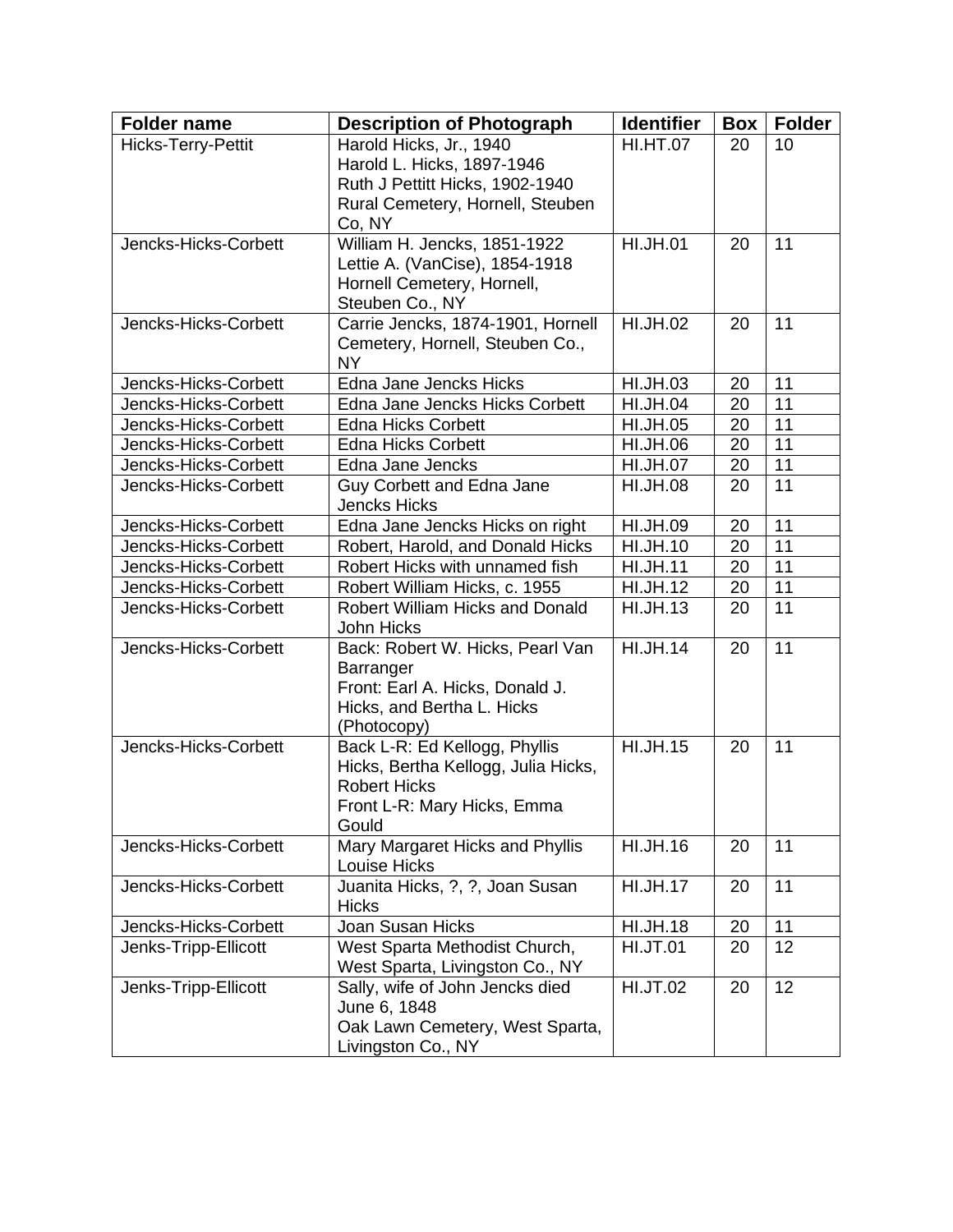| <b>Folder name</b>                           | <b>Description of Photograph</b>                                                                                                                                                                                              | <b>Identifier</b>                                     | Box      | <b>Folder</b> |
|----------------------------------------------|-------------------------------------------------------------------------------------------------------------------------------------------------------------------------------------------------------------------------------|-------------------------------------------------------|----------|---------------|
| Jenks-Tripp-Ellicott                         | Laura, wife of John Jencks, died                                                                                                                                                                                              | <b>HI.JT.03</b>                                       | 20       | 12            |
|                                              | Feb. 11, 1856<br>Oak Lawn Cemetery, West Sparta,                                                                                                                                                                              |                                                       |          |               |
|                                              | Livingston Co., NY                                                                                                                                                                                                            |                                                       |          |               |
| Jenks-Tripp-Ellicott                         | Amos D Jencks, 1861-1937                                                                                                                                                                                                      | <b>HI.JT.04</b>                                       | 20       | 12            |
|                                              | Mary Orcelia, his wife, 1861-1925                                                                                                                                                                                             |                                                       |          |               |
|                                              | Mt. Pleasant Cemetery, Lodi,                                                                                                                                                                                                  |                                                       |          |               |
| Jenks-Tripp-Ellicott                         | Columbia Co., WI<br>SE Cowles, Aug. 21, 1931                                                                                                                                                                                  | <b>HI.JT.05</b>                                       | 20       | 12            |
|                                              | Martha C. Cowles, Jan 4, 1838-                                                                                                                                                                                                |                                                       |          |               |
|                                              | Feb 1, 1904                                                                                                                                                                                                                   |                                                       |          |               |
|                                              | Mt. Pleasant Cemetery, Lodi,                                                                                                                                                                                                  |                                                       |          |               |
|                                              | Columbia Co., WI                                                                                                                                                                                                              |                                                       |          |               |
| Jenks-Tripp-Ellicott                         | Jenks stone and Emory L Jenks,<br>1860-1935                                                                                                                                                                                   | <b>HI.JT.06</b>                                       | 20       | 12            |
|                                              | Mapleview Cemetery, Cohocton,                                                                                                                                                                                                 |                                                       |          |               |
|                                              | Steuben Co., NY                                                                                                                                                                                                               |                                                       |          |               |
| Jenks-Tripp-Ellicott                         | Gertrude Jenks, 1894-1909<br>Mapleview Cemetery, Cohocton,                                                                                                                                                                    | <b>HI.JT.07</b>                                       | 20       | 12            |
|                                              | Steuben Co., NY                                                                                                                                                                                                               |                                                       |          |               |
| Jenks-Tripp-Ellicott                         | Dora M. Jenks, 1865-1937                                                                                                                                                                                                      | <b>HI.JT.08</b>                                       | 20       | 12            |
|                                              | Mapleview Cemetery, Cohocton,                                                                                                                                                                                                 |                                                       |          |               |
|                                              | Steuben Co., NY                                                                                                                                                                                                               |                                                       |          |               |
| Jenks-Tripp-Ellicott                         | Richard E Jencks, 27 Sep 1838-9<br><b>Jun 1891</b>                                                                                                                                                                            | <b>HI.JT.09</b>                                       | 20       | 12            |
|                                              | Mary Jencks, 16 Jun, 1837-                                                                                                                                                                                                    |                                                       |          |               |
|                                              | unknown                                                                                                                                                                                                                       |                                                       |          |               |
|                                              | Mapleview Cemetery, Cohocton,                                                                                                                                                                                                 |                                                       |          |               |
|                                              | Steuben Co., NY                                                                                                                                                                                                               |                                                       |          |               |
| Jenks-Tripp-Ellicott                         | Sidney Reynolds Tripp, 1843-1919<br>Mapleview Cemetery, Cohocton,                                                                                                                                                             | <b>HI.JT.10</b>                                       | 20       | 12            |
|                                              | Steuben Co., NY                                                                                                                                                                                                               |                                                       |          |               |
| Jenks-Tripp-Ellicott                         | George W. Jenks, 1854-1933                                                                                                                                                                                                    | <b>HI.JT.11</b>                                       | 20       | 12            |
|                                              | Lillian B. Jenks, 1963-1945                                                                                                                                                                                                   |                                                       |          |               |
|                                              | Nondaga Cemetery, Bath, Steuben                                                                                                                                                                                               |                                                       |          |               |
|                                              |                                                                                                                                                                                                                               |                                                       |          |               |
|                                              | 1917                                                                                                                                                                                                                          |                                                       |          |               |
|                                              | Mapleview Cemetery, Cohocton,                                                                                                                                                                                                 |                                                       |          |               |
|                                              |                                                                                                                                                                                                                               |                                                       |          |               |
|                                              |                                                                                                                                                                                                                               |                                                       |          |               |
|                                              |                                                                                                                                                                                                                               |                                                       |          |               |
|                                              | Clearview Cemetery, N. Cohocton,                                                                                                                                                                                              |                                                       |          |               |
|                                              | Steuben Co., NY                                                                                                                                                                                                               |                                                       |          |               |
| Jenks-Tripp-Ellicott                         | Mary Jane Jenks, 1916-                                                                                                                                                                                                        |                                                       | 20       | 12            |
|                                              |                                                                                                                                                                                                                               |                                                       |          |               |
|                                              |                                                                                                                                                                                                                               |                                                       |          |               |
| Jenks-Tripp-Ellicott<br>Jenks-Tripp-Ellicott | Co., NY<br>Barbara Jane Jencks Tripp, 1847-<br>Steuben Co., NY<br>Mary E. Vosburgh Jenks, 1885-<br>1978<br>Austin T. Jenks, 1882-1973<br>Frederick L. Jenks, 1915-1997<br>Clearview Cemetery, N. Cohocton,<br>Steuben Co., NY | <b>HI.JT.12</b><br><b>HI.JT.13</b><br><b>HI.JT.14</b> | 20<br>20 | 12<br>12      |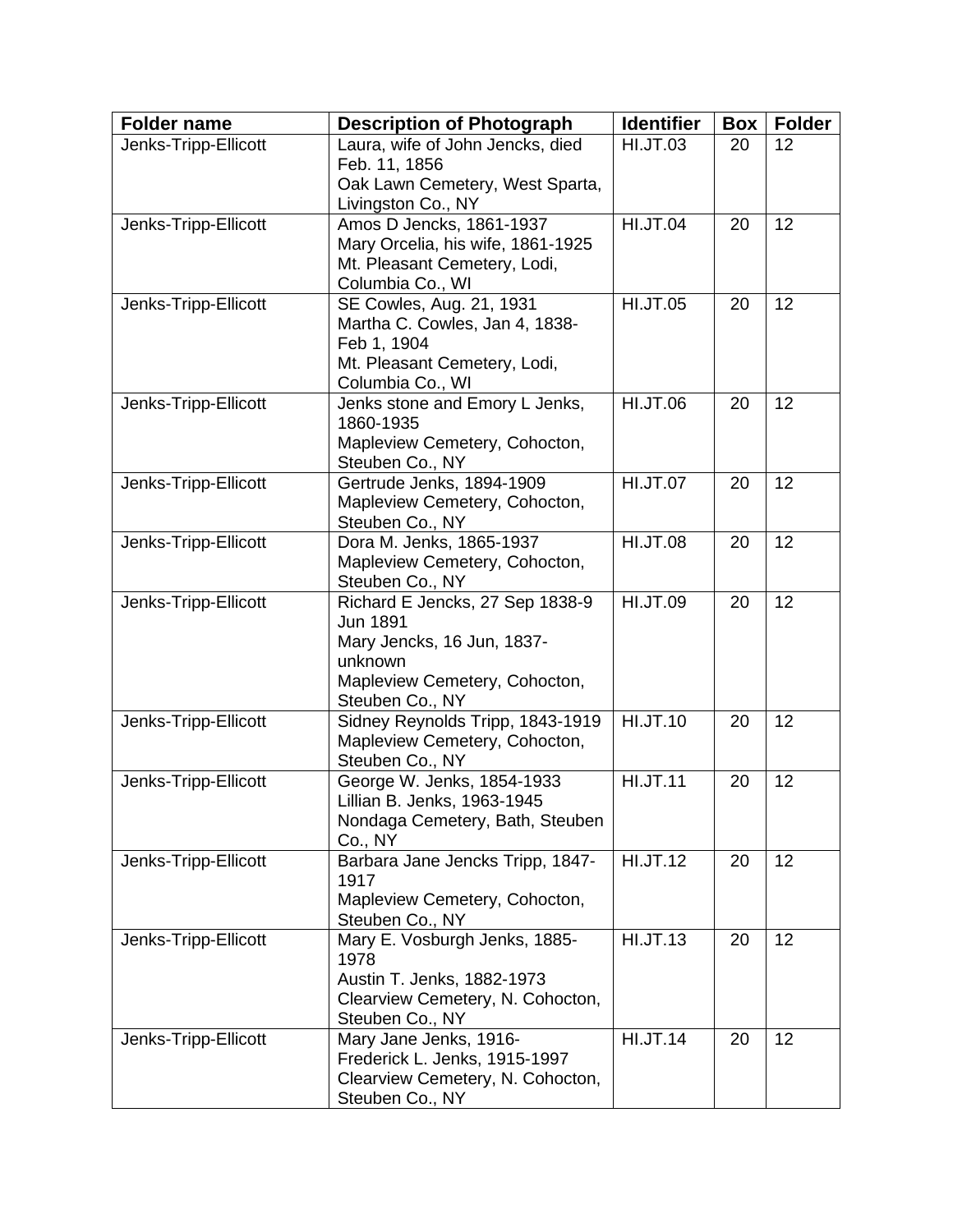| Jenks-Tripp-Ellicott<br>12<br>20<br>Clearview Cemetery, N. Cohocton,<br>Steuben Co., NY<br><b>HI.JT.16</b><br>12<br>Reginald Jenks, 1927-1928<br>Jenks-Tripp-Ellicott<br>20<br>Clearview Cemetery, N. Cohocton,<br>Steuben Co., NY<br><b>HI.JT.17</b><br>12<br>Jenks-Tripp-Ellicott<br><b>Charles Jenks</b><br>20<br>Lakeside Cemetery, Loon Lake,<br>Steuben Co., NY<br><b>HI.JT.18</b><br>Ida I. Lockwood, 1872-1948<br>12<br>Jenks-Tripp-Ellicott<br>20<br>Lakeside Cemetery, Loon Lake,<br>Steuben Co., NY<br><b>HI.JT.19</b><br>12<br>Betsey Ann Jenks, wife of Merrick<br>Jenks-Tripp-Ellicott<br>20<br>Jenks, 1826-27 Feb. 1867<br>Lakeside Cemetery, Loon Lake,<br>Steuben Co., NY<br><b>HI.JT.20</b><br>12<br>Jenks-Tripp-Ellicott<br>Merrick Jenks, 19 Jun 1817-20 Jun<br>20<br>1892<br>Lakeside Cemetery, Loon Lake,<br>Steuben Co., NY<br>Eugene Noble Jenks, 1856-1943<br><b>HI.JT.21</b><br>12<br>Jenks-Tripp-Ellicott<br>20<br>Lakeside Cemetery, Loon Lake,<br>Steuben Co., NY<br><b>HI.JT.22</b><br>Hattie Cornish Jenks, 1859-1925<br>12<br>Jenks-Tripp-Ellicott<br>20<br>Lakeside Cemetery, Loon Lake,<br>Steuben Co., NY<br><b>HI.JT.23</b><br>12<br>Jenks-Tripp-Ellicott<br>Hiram Jencks, born July 22, 1805,<br>20<br>died Jan. 6, 1892<br>Lydia Judd, wife of J Jencks, born<br>Feb 27, 1804, died Jan 14, 1894<br>Mt. Pleasant Cemetery, Lodi,<br>Columbia Co., WI<br><b>HI.JT.24</b><br>12<br>Jenks-Tripp-Ellicott<br>Hiram D Jencks, Feb 1, 1826, died<br>20<br>May 8, 1911<br>Anna Mariah, wife of HD, born Nov<br>20, 1824, died Oct 19, 1893<br>Mt. Pleasant Cemetery, Lodi,<br>Columbia Co., WI<br>Watermon Jenks, 1810-1899<br><b>HI.JT.25</b><br>12<br>Jenks-Tripp-Ellicott<br>20<br>Eliza Ann, his wife, 1821-1901<br>Nondaga Cemetery, Bath, Steuben<br>Co., NY<br>Margaretta Jencks, died 13 May<br><b>HI.JT.26</b><br>Jenks-Tripp-Ellicott<br>20<br>12<br>1853<br>Mapleview Cemetery, Cohocton,<br>Steuben Co., NY | <b>Folder name</b>   | <b>Description of Photograph</b> | <b>Identifier</b> | <b>Box</b> | <b>Folder</b> |
|--------------------------------------------------------------------------------------------------------------------------------------------------------------------------------------------------------------------------------------------------------------------------------------------------------------------------------------------------------------------------------------------------------------------------------------------------------------------------------------------------------------------------------------------------------------------------------------------------------------------------------------------------------------------------------------------------------------------------------------------------------------------------------------------------------------------------------------------------------------------------------------------------------------------------------------------------------------------------------------------------------------------------------------------------------------------------------------------------------------------------------------------------------------------------------------------------------------------------------------------------------------------------------------------------------------------------------------------------------------------------------------------------------------------------------------------------------------------------------------------------------------------------------------------------------------------------------------------------------------------------------------------------------------------------------------------------------------------------------------------------------------------------------------------------------------------------------------------------------------------------------------------------------------------------------------------------------|----------------------|----------------------------------|-------------------|------------|---------------|
|                                                                                                                                                                                                                                                                                                                                                                                                                                                                                                                                                                                                                                                                                                                                                                                                                                                                                                                                                                                                                                                                                                                                                                                                                                                                                                                                                                                                                                                                                                                                                                                                                                                                                                                                                                                                                                                                                                                                                        |                      | Isabella Jenks, 1923-1951        | <b>HI.JT.15</b>   |            |               |
|                                                                                                                                                                                                                                                                                                                                                                                                                                                                                                                                                                                                                                                                                                                                                                                                                                                                                                                                                                                                                                                                                                                                                                                                                                                                                                                                                                                                                                                                                                                                                                                                                                                                                                                                                                                                                                                                                                                                                        |                      |                                  |                   |            |               |
|                                                                                                                                                                                                                                                                                                                                                                                                                                                                                                                                                                                                                                                                                                                                                                                                                                                                                                                                                                                                                                                                                                                                                                                                                                                                                                                                                                                                                                                                                                                                                                                                                                                                                                                                                                                                                                                                                                                                                        |                      |                                  |                   |            |               |
|                                                                                                                                                                                                                                                                                                                                                                                                                                                                                                                                                                                                                                                                                                                                                                                                                                                                                                                                                                                                                                                                                                                                                                                                                                                                                                                                                                                                                                                                                                                                                                                                                                                                                                                                                                                                                                                                                                                                                        |                      |                                  |                   |            |               |
|                                                                                                                                                                                                                                                                                                                                                                                                                                                                                                                                                                                                                                                                                                                                                                                                                                                                                                                                                                                                                                                                                                                                                                                                                                                                                                                                                                                                                                                                                                                                                                                                                                                                                                                                                                                                                                                                                                                                                        |                      |                                  |                   |            |               |
|                                                                                                                                                                                                                                                                                                                                                                                                                                                                                                                                                                                                                                                                                                                                                                                                                                                                                                                                                                                                                                                                                                                                                                                                                                                                                                                                                                                                                                                                                                                                                                                                                                                                                                                                                                                                                                                                                                                                                        |                      |                                  |                   |            |               |
|                                                                                                                                                                                                                                                                                                                                                                                                                                                                                                                                                                                                                                                                                                                                                                                                                                                                                                                                                                                                                                                                                                                                                                                                                                                                                                                                                                                                                                                                                                                                                                                                                                                                                                                                                                                                                                                                                                                                                        |                      |                                  |                   |            |               |
|                                                                                                                                                                                                                                                                                                                                                                                                                                                                                                                                                                                                                                                                                                                                                                                                                                                                                                                                                                                                                                                                                                                                                                                                                                                                                                                                                                                                                                                                                                                                                                                                                                                                                                                                                                                                                                                                                                                                                        |                      |                                  |                   |            |               |
|                                                                                                                                                                                                                                                                                                                                                                                                                                                                                                                                                                                                                                                                                                                                                                                                                                                                                                                                                                                                                                                                                                                                                                                                                                                                                                                                                                                                                                                                                                                                                                                                                                                                                                                                                                                                                                                                                                                                                        |                      |                                  |                   |            |               |
|                                                                                                                                                                                                                                                                                                                                                                                                                                                                                                                                                                                                                                                                                                                                                                                                                                                                                                                                                                                                                                                                                                                                                                                                                                                                                                                                                                                                                                                                                                                                                                                                                                                                                                                                                                                                                                                                                                                                                        |                      |                                  |                   |            |               |
|                                                                                                                                                                                                                                                                                                                                                                                                                                                                                                                                                                                                                                                                                                                                                                                                                                                                                                                                                                                                                                                                                                                                                                                                                                                                                                                                                                                                                                                                                                                                                                                                                                                                                                                                                                                                                                                                                                                                                        |                      |                                  |                   |            |               |
|                                                                                                                                                                                                                                                                                                                                                                                                                                                                                                                                                                                                                                                                                                                                                                                                                                                                                                                                                                                                                                                                                                                                                                                                                                                                                                                                                                                                                                                                                                                                                                                                                                                                                                                                                                                                                                                                                                                                                        |                      |                                  |                   |            |               |
|                                                                                                                                                                                                                                                                                                                                                                                                                                                                                                                                                                                                                                                                                                                                                                                                                                                                                                                                                                                                                                                                                                                                                                                                                                                                                                                                                                                                                                                                                                                                                                                                                                                                                                                                                                                                                                                                                                                                                        |                      |                                  |                   |            |               |
|                                                                                                                                                                                                                                                                                                                                                                                                                                                                                                                                                                                                                                                                                                                                                                                                                                                                                                                                                                                                                                                                                                                                                                                                                                                                                                                                                                                                                                                                                                                                                                                                                                                                                                                                                                                                                                                                                                                                                        |                      |                                  |                   |            |               |
|                                                                                                                                                                                                                                                                                                                                                                                                                                                                                                                                                                                                                                                                                                                                                                                                                                                                                                                                                                                                                                                                                                                                                                                                                                                                                                                                                                                                                                                                                                                                                                                                                                                                                                                                                                                                                                                                                                                                                        |                      |                                  |                   |            |               |
|                                                                                                                                                                                                                                                                                                                                                                                                                                                                                                                                                                                                                                                                                                                                                                                                                                                                                                                                                                                                                                                                                                                                                                                                                                                                                                                                                                                                                                                                                                                                                                                                                                                                                                                                                                                                                                                                                                                                                        |                      |                                  |                   |            |               |
|                                                                                                                                                                                                                                                                                                                                                                                                                                                                                                                                                                                                                                                                                                                                                                                                                                                                                                                                                                                                                                                                                                                                                                                                                                                                                                                                                                                                                                                                                                                                                                                                                                                                                                                                                                                                                                                                                                                                                        |                      |                                  |                   |            |               |
|                                                                                                                                                                                                                                                                                                                                                                                                                                                                                                                                                                                                                                                                                                                                                                                                                                                                                                                                                                                                                                                                                                                                                                                                                                                                                                                                                                                                                                                                                                                                                                                                                                                                                                                                                                                                                                                                                                                                                        |                      |                                  |                   |            |               |
|                                                                                                                                                                                                                                                                                                                                                                                                                                                                                                                                                                                                                                                                                                                                                                                                                                                                                                                                                                                                                                                                                                                                                                                                                                                                                                                                                                                                                                                                                                                                                                                                                                                                                                                                                                                                                                                                                                                                                        |                      |                                  |                   |            |               |
|                                                                                                                                                                                                                                                                                                                                                                                                                                                                                                                                                                                                                                                                                                                                                                                                                                                                                                                                                                                                                                                                                                                                                                                                                                                                                                                                                                                                                                                                                                                                                                                                                                                                                                                                                                                                                                                                                                                                                        |                      |                                  |                   |            |               |
|                                                                                                                                                                                                                                                                                                                                                                                                                                                                                                                                                                                                                                                                                                                                                                                                                                                                                                                                                                                                                                                                                                                                                                                                                                                                                                                                                                                                                                                                                                                                                                                                                                                                                                                                                                                                                                                                                                                                                        |                      |                                  |                   |            |               |
|                                                                                                                                                                                                                                                                                                                                                                                                                                                                                                                                                                                                                                                                                                                                                                                                                                                                                                                                                                                                                                                                                                                                                                                                                                                                                                                                                                                                                                                                                                                                                                                                                                                                                                                                                                                                                                                                                                                                                        |                      |                                  |                   |            |               |
|                                                                                                                                                                                                                                                                                                                                                                                                                                                                                                                                                                                                                                                                                                                                                                                                                                                                                                                                                                                                                                                                                                                                                                                                                                                                                                                                                                                                                                                                                                                                                                                                                                                                                                                                                                                                                                                                                                                                                        |                      |                                  |                   |            |               |
|                                                                                                                                                                                                                                                                                                                                                                                                                                                                                                                                                                                                                                                                                                                                                                                                                                                                                                                                                                                                                                                                                                                                                                                                                                                                                                                                                                                                                                                                                                                                                                                                                                                                                                                                                                                                                                                                                                                                                        |                      |                                  |                   |            |               |
|                                                                                                                                                                                                                                                                                                                                                                                                                                                                                                                                                                                                                                                                                                                                                                                                                                                                                                                                                                                                                                                                                                                                                                                                                                                                                                                                                                                                                                                                                                                                                                                                                                                                                                                                                                                                                                                                                                                                                        |                      |                                  |                   |            |               |
|                                                                                                                                                                                                                                                                                                                                                                                                                                                                                                                                                                                                                                                                                                                                                                                                                                                                                                                                                                                                                                                                                                                                                                                                                                                                                                                                                                                                                                                                                                                                                                                                                                                                                                                                                                                                                                                                                                                                                        |                      |                                  |                   |            |               |
|                                                                                                                                                                                                                                                                                                                                                                                                                                                                                                                                                                                                                                                                                                                                                                                                                                                                                                                                                                                                                                                                                                                                                                                                                                                                                                                                                                                                                                                                                                                                                                                                                                                                                                                                                                                                                                                                                                                                                        |                      |                                  |                   |            |               |
|                                                                                                                                                                                                                                                                                                                                                                                                                                                                                                                                                                                                                                                                                                                                                                                                                                                                                                                                                                                                                                                                                                                                                                                                                                                                                                                                                                                                                                                                                                                                                                                                                                                                                                                                                                                                                                                                                                                                                        |                      |                                  |                   |            |               |
|                                                                                                                                                                                                                                                                                                                                                                                                                                                                                                                                                                                                                                                                                                                                                                                                                                                                                                                                                                                                                                                                                                                                                                                                                                                                                                                                                                                                                                                                                                                                                                                                                                                                                                                                                                                                                                                                                                                                                        |                      |                                  |                   |            |               |
|                                                                                                                                                                                                                                                                                                                                                                                                                                                                                                                                                                                                                                                                                                                                                                                                                                                                                                                                                                                                                                                                                                                                                                                                                                                                                                                                                                                                                                                                                                                                                                                                                                                                                                                                                                                                                                                                                                                                                        |                      |                                  |                   |            |               |
|                                                                                                                                                                                                                                                                                                                                                                                                                                                                                                                                                                                                                                                                                                                                                                                                                                                                                                                                                                                                                                                                                                                                                                                                                                                                                                                                                                                                                                                                                                                                                                                                                                                                                                                                                                                                                                                                                                                                                        |                      |                                  |                   |            |               |
|                                                                                                                                                                                                                                                                                                                                                                                                                                                                                                                                                                                                                                                                                                                                                                                                                                                                                                                                                                                                                                                                                                                                                                                                                                                                                                                                                                                                                                                                                                                                                                                                                                                                                                                                                                                                                                                                                                                                                        |                      |                                  |                   |            |               |
|                                                                                                                                                                                                                                                                                                                                                                                                                                                                                                                                                                                                                                                                                                                                                                                                                                                                                                                                                                                                                                                                                                                                                                                                                                                                                                                                                                                                                                                                                                                                                                                                                                                                                                                                                                                                                                                                                                                                                        |                      |                                  |                   |            |               |
|                                                                                                                                                                                                                                                                                                                                                                                                                                                                                                                                                                                                                                                                                                                                                                                                                                                                                                                                                                                                                                                                                                                                                                                                                                                                                                                                                                                                                                                                                                                                                                                                                                                                                                                                                                                                                                                                                                                                                        |                      |                                  |                   |            |               |
|                                                                                                                                                                                                                                                                                                                                                                                                                                                                                                                                                                                                                                                                                                                                                                                                                                                                                                                                                                                                                                                                                                                                                                                                                                                                                                                                                                                                                                                                                                                                                                                                                                                                                                                                                                                                                                                                                                                                                        |                      |                                  |                   |            |               |
|                                                                                                                                                                                                                                                                                                                                                                                                                                                                                                                                                                                                                                                                                                                                                                                                                                                                                                                                                                                                                                                                                                                                                                                                                                                                                                                                                                                                                                                                                                                                                                                                                                                                                                                                                                                                                                                                                                                                                        |                      |                                  |                   |            |               |
|                                                                                                                                                                                                                                                                                                                                                                                                                                                                                                                                                                                                                                                                                                                                                                                                                                                                                                                                                                                                                                                                                                                                                                                                                                                                                                                                                                                                                                                                                                                                                                                                                                                                                                                                                                                                                                                                                                                                                        |                      |                                  |                   |            |               |
|                                                                                                                                                                                                                                                                                                                                                                                                                                                                                                                                                                                                                                                                                                                                                                                                                                                                                                                                                                                                                                                                                                                                                                                                                                                                                                                                                                                                                                                                                                                                                                                                                                                                                                                                                                                                                                                                                                                                                        |                      |                                  |                   |            |               |
|                                                                                                                                                                                                                                                                                                                                                                                                                                                                                                                                                                                                                                                                                                                                                                                                                                                                                                                                                                                                                                                                                                                                                                                                                                                                                                                                                                                                                                                                                                                                                                                                                                                                                                                                                                                                                                                                                                                                                        |                      |                                  |                   |            |               |
|                                                                                                                                                                                                                                                                                                                                                                                                                                                                                                                                                                                                                                                                                                                                                                                                                                                                                                                                                                                                                                                                                                                                                                                                                                                                                                                                                                                                                                                                                                                                                                                                                                                                                                                                                                                                                                                                                                                                                        |                      |                                  |                   |            |               |
|                                                                                                                                                                                                                                                                                                                                                                                                                                                                                                                                                                                                                                                                                                                                                                                                                                                                                                                                                                                                                                                                                                                                                                                                                                                                                                                                                                                                                                                                                                                                                                                                                                                                                                                                                                                                                                                                                                                                                        |                      |                                  |                   |            |               |
|                                                                                                                                                                                                                                                                                                                                                                                                                                                                                                                                                                                                                                                                                                                                                                                                                                                                                                                                                                                                                                                                                                                                                                                                                                                                                                                                                                                                                                                                                                                                                                                                                                                                                                                                                                                                                                                                                                                                                        |                      |                                  |                   |            |               |
| Byersville, NY                                                                                                                                                                                                                                                                                                                                                                                                                                                                                                                                                                                                                                                                                                                                                                                                                                                                                                                                                                                                                                                                                                                                                                                                                                                                                                                                                                                                                                                                                                                                                                                                                                                                                                                                                                                                                                                                                                                                         | Jenks-Tripp-Ellicott | Jannet Jenks, 1842-1898          | <b>HI.JT.27</b>   | 20         | 12            |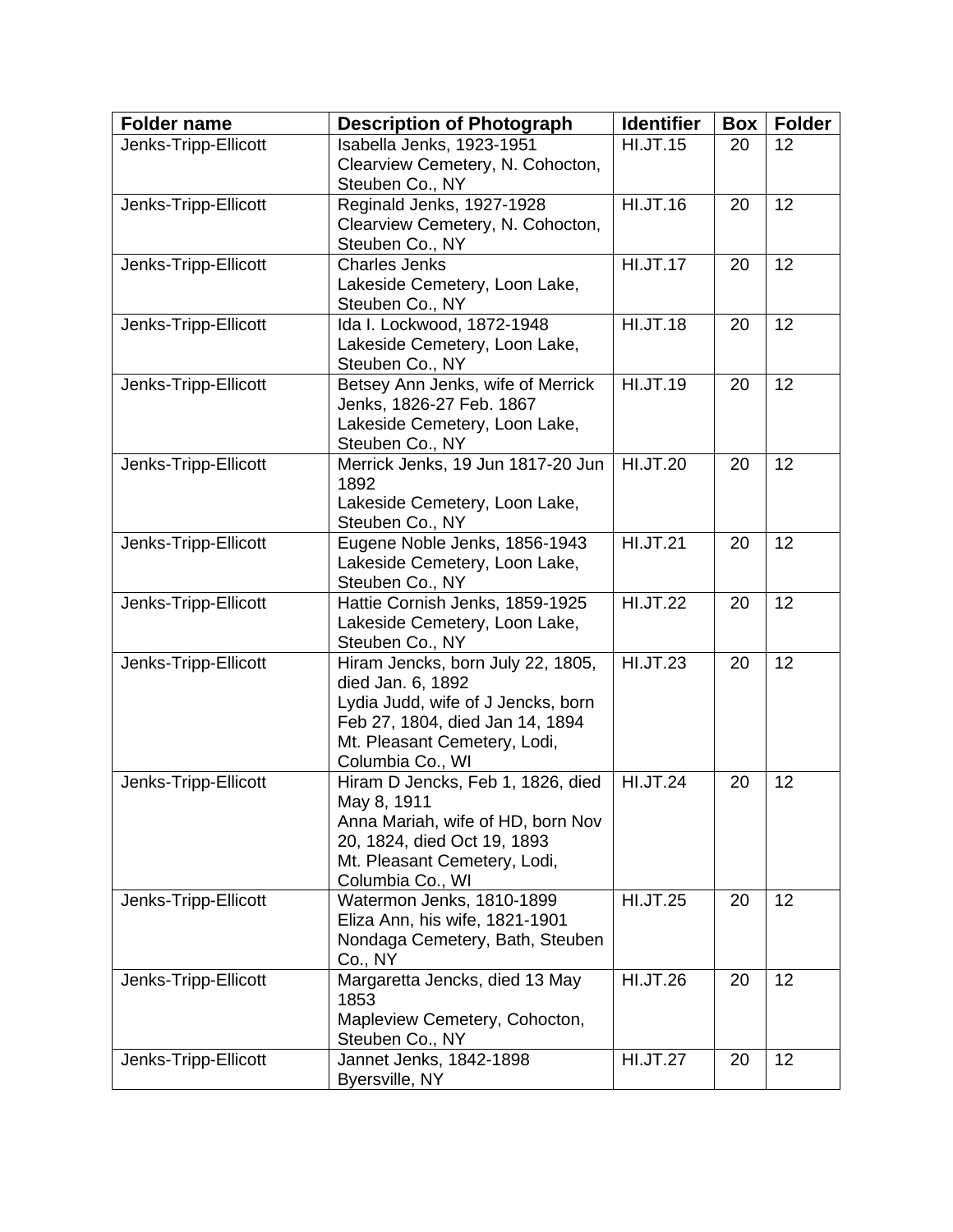| <b>Folder name</b>   | <b>Description of Photograph</b>                             | <b>Identifier</b> | Box | <b>Folder</b> |
|----------------------|--------------------------------------------------------------|-------------------|-----|---------------|
| Jenks-Tripp-Ellicott | Charles Ellicott, 1845-                                      | <b>HI.JT.28</b>   | 20  | 12            |
|                      | Byersville, NY                                               |                   |     |               |
| Jenks-Tripp-Ellicott | Lillis W. Ellicott, 1857-1885                                | <b>HI.JT.29</b>   | 20  | 12            |
|                      | Byersville, NY                                               |                   |     |               |
| Jenks-Tripp-Ellicott | Back L-R: Frances E. Jenks Vary,                             | <b>HI.JT.30</b>   | 20  | 12            |
|                      | John Vary, and Samuel Vary                                   |                   |     |               |
|                      | Front L-R: Eri S. Jenks, Elizabeth                           |                   |     |               |
|                      | Southwell Jenks and sister                                   |                   |     |               |
| Hicks-Keith          | Oaklawn Cemetery, West Sparta,<br><b>NY</b>                  | <b>HI.KE.01</b>   | 20  | 13            |
| Hicks-Keith          | Levi B Keith, 1809-1891                                      | <b>HI.KE.02</b>   | 20  | 13            |
|                      | Mary Ann Crawford, 1815-1890                                 |                   |     |               |
| Hicks-Keith          | Samuel A Keith, died Mar. 9, 1870                            | <b>HI.KE.03</b>   | 20  | 13            |
| Hicks-Kellogg        | Back L-R: Julia Plaisted Hicks,                              | <b>HI.KL.01</b>   | 20  | 14            |
|                      | <b>Bertha Hicks Kellogg</b>                                  |                   |     |               |
|                      | Middle: Robert Kellogg, Everett                              |                   |     |               |
|                      | "Ed" D Kellogg                                               |                   |     |               |
|                      | Front L-R: Everett Kellogg,                                  |                   |     |               |
|                      | Lawrence Kellogg                                             |                   |     |               |
| Hicks-Kellogg        | Everett "Ed" Kellogg, Bertha Hicks                           | <b>HI.KL.02</b>   | 20  | 14            |
|                      | Kellogg, Julia Plaisted Hicks,                               |                   |     |               |
|                      | Robert W. Hicks                                              |                   |     |               |
| Hicks-Kellogg        | Bertha Hicks Kellogg, Dorothy                                | <b>HI.KL.03</b>   | 20  | 14            |
|                      | Hicks Patanella, Frank Patanella,                            |                   |     |               |
|                      | Everett "Ed" Kellogg                                         |                   |     |               |
| Hicks-Kellogg        | <b>Bertha Louise Hicks</b>                                   | <b>HI.KL.04</b>   | 20  | 14            |
| Hicks-Kellogg        | Robert Kellogg and Robert Hicks                              | <b>HI.KL.05</b>   | 20  | 14            |
| Hicks-Kellogg        | <b>Robert and Everett Kellogg</b>                            | <b>HI.KL.06</b>   | 20  | 14            |
| Hicks-Kellogg        | Everett Kellogg                                              | <b>HI.KL.07</b>   | 20  | 14            |
| Hicks-Kellogg        | <b>Robert Kellogg</b>                                        | <b>HI.KL.08</b>   | 20  | 14            |
| Hicks-Kellogg        | Bertha Hicks Kellogg, Amanda                                 | <b>HI.KL.09</b>   | 20  | 14            |
|                      | Beekman Kellogg Sibley, Richard                              |                   |     |               |
|                      | Kellogg                                                      |                   |     |               |
| Hicks-Kellogg        | L-R: Bertha Hicks Kellogg, Ed                                | <b>HI.KL.10</b>   | 20  | 14            |
|                      | Kellogg, Dorothy Hicks Patanella,                            |                   |     |               |
|                      | Sarah Woodward Hicks, Donald J.                              |                   |     |               |
|                      | Hicks, Lawrence Kellogg, Edna<br><b>Jencks Hicks Corbett</b> |                   |     |               |
| Hicks-Kellogg        | Back L-R: Edna Jencks Hicks                                  | <b>HI.KL.11</b>   | 20  | 14            |
|                      | Corbett, Bertha Hicks Kellogg,                               |                   |     |               |
|                      | Robert Kellogg, Rachel Jane Hicks                            |                   |     |               |
|                      | Bloom, Earl A Hicks, Jr., Lawrence                           |                   |     |               |
|                      | Kellogg                                                      |                   |     |               |
|                      | Front L-R: Richard Kellogg, Mary                             |                   |     |               |
|                      | Aida and daughter, Roberta,                                  |                   |     |               |
|                      | Amanda Beekman Kellogg Sibley                                |                   |     |               |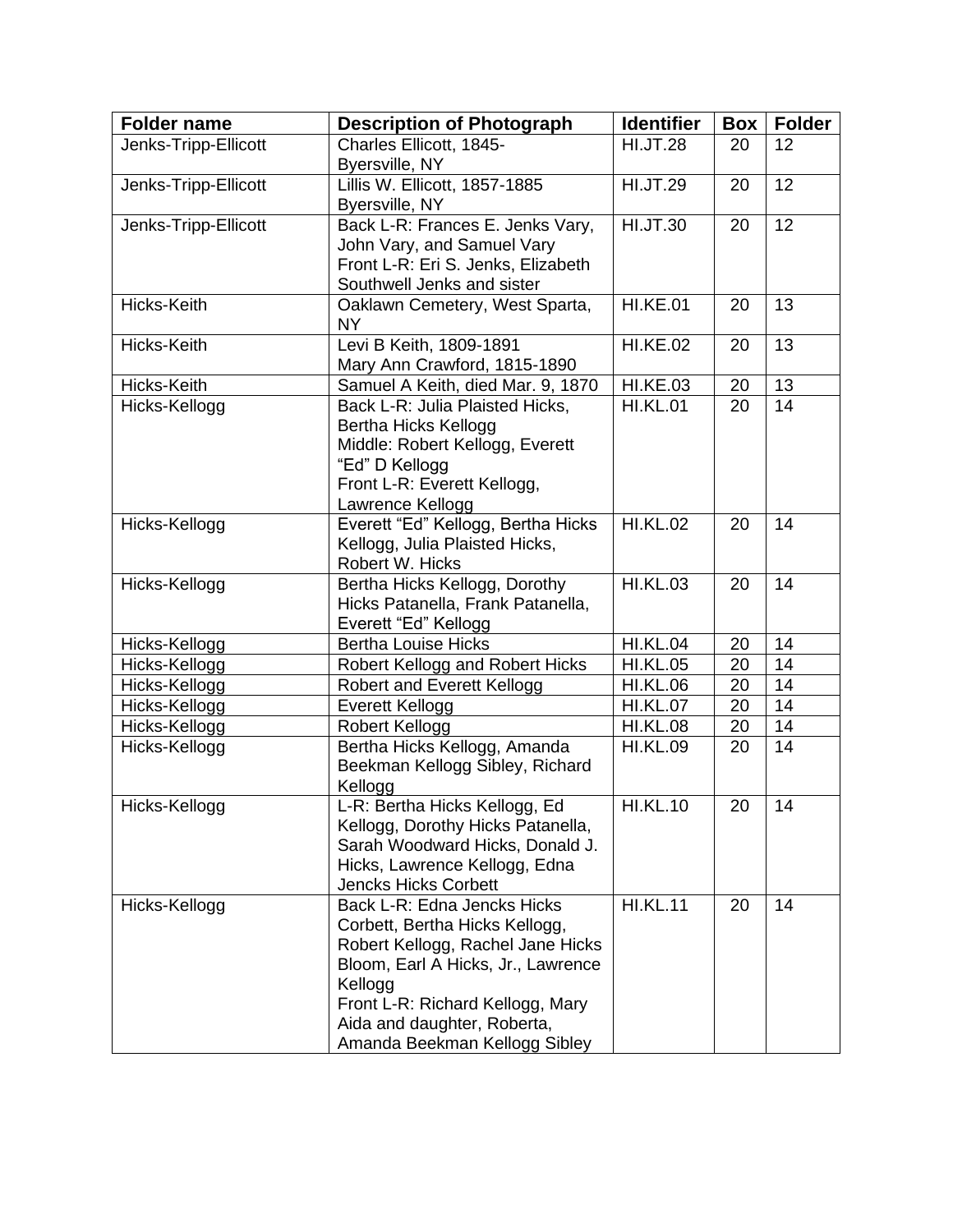| <b>Folder name</b> | <b>Description of Photograph</b>              | <b>Identifier</b> | Box | <b>Folder</b> |
|--------------------|-----------------------------------------------|-------------------|-----|---------------|
| Hicks-Kellogg      | Everett D. Kellogg, 1894-1984                 | <b>HI.KL.12</b>   | 20  | 14            |
|                    | Bertha L. Kellogg, 1898-1980                  |                   |     |               |
|                    | Rural Cemetery, Robertson                     |                   |     |               |
|                    | Section, Hornell, Steuben Co., NY             |                   |     |               |
| Lockwood-Gould     | Emma Jencks Lockwood Gould                    | <b>HI.LG.01</b>   | 20  | 15            |
|                    | and Charles A Gould                           |                   |     |               |
| Lockwood-Gould     | Harold Lockwood and Grace                     | <b>HI.LG.02</b>   | 20  | 15            |
|                    | <b>Bradley Lockwood</b>                       |                   |     |               |
| Lockwood-Gould     | Bernice Lockwood (dau, I) and                 | <b>HI.LG.03</b>   | 20  | 15            |
|                    | Ruth Lockwood (dau, r)                        |                   |     |               |
| Lockwood-Gould     | Harold Lockwood (father, I) and               | <b>HI.LG.04</b>   | 20  | 15            |
|                    | Donald Lockwood (son, r)                      |                   |     |               |
| Lockwood-Gould     | <b>Bernice Lockwood Fraser</b>                | <b>HI.LG.05</b>   | 20  | 15            |
| Lockwood-Gould     | Virgil Fraser                                 | <b>HI.LG.06</b>   | 20  | 15            |
| Lockwood-Gould     | <b>Bonnie Fraser</b>                          | <b>HI.LG.07</b>   | 20  | 15            |
| Lockwood-Gould     | Edward McDonough and Ruth                     | <b>HI.LG.08</b>   | 20  | 15            |
|                    | Lockwood McDonough                            |                   |     |               |
| Lockwood-Gould     | Ruth Lockwood McDonough, May<br>1994          | <b>HI.LG.09</b>   | 20  | 15            |
| Hicks-Peake        | Phyllis Hicks Peake, Connie Lynn              | <b>HI.PE.01</b>   | 20  | 16            |
|                    | Peake, Donna Lou Peake, Kathryn               |                   |     |               |
|                    | Raye Peake, Julia Irene Peake,                |                   |     |               |
|                    | Donald Francis Peake, 1962                    |                   |     |               |
| Hicks-Peake        | Phyllis Hicks and Donald Peake                | <b>HI.PE.02</b>   | 20  | 16            |
| Hicks-Peake        | Phyllis Hicks, c. 1935                        | <b>HI.PE.03</b>   | 20  | 16            |
| Hicks-Peake        | <b>Donald Peake</b>                           | <b>HI.PE.04</b>   | 20  | 16            |
| Hicks-Peake        | Phyllis Hicks, graduation, 1950               | <b>HI.PE.05</b>   | 20  | 16            |
| Hicks-Peake        | Phyllis Hicks Peake, 1998                     | <b>HI.PE.06</b>   | 20  | 16            |
| Hicks-Peake        | Back: Julia Peake, Kathryn Peake              | <b>HI.PE.07</b>   | 20  | 16            |
|                    | Front: Nanette Peake, Donna Lou               |                   |     |               |
|                    | Peake, and Connie Peake, 1973                 |                   |     |               |
| Hicks-Peake        | Phyllis Hicks Peake and Donald<br>Peake, 1972 | <b>HI.PE.08</b>   | 20  | 16            |
| Hicks-Peake        | Back: Connie Peake Little, Kathryn   HI.PE.09 |                   | 20  | 16            |
|                    | Peake Thomas, Julia Peake Lyga,               |                   |     |               |
|                    | Front: Donald Peake, Phyllis                  |                   |     |               |
|                    | Peake, Nanette Peake, Donna Lou               |                   |     |               |
|                    | Peake McColgin                                |                   |     |               |
| Hicks-Peake        | Back: Nanette Peake, Kathryn                  | <b>HI.PE.10</b>   | 20  | 16            |
|                    | Peake Thomas, Donna Lou Peake                 |                   |     |               |
|                    | McColgin, Julia Peake, and Connie             |                   |     |               |
|                    | Peake, 1981                                   |                   |     |               |
| Hicks-Peake        | Back: Kathryn Peake Thomas                    | <b>HI.PE.11</b>   | 20  | 16            |
|                    | Middle: Nanette Peake Doheny                  |                   |     |               |
|                    | and Connie Peake Little                       |                   |     |               |
|                    | Front: Phyllis Hicks Peake, c. 2005           |                   |     |               |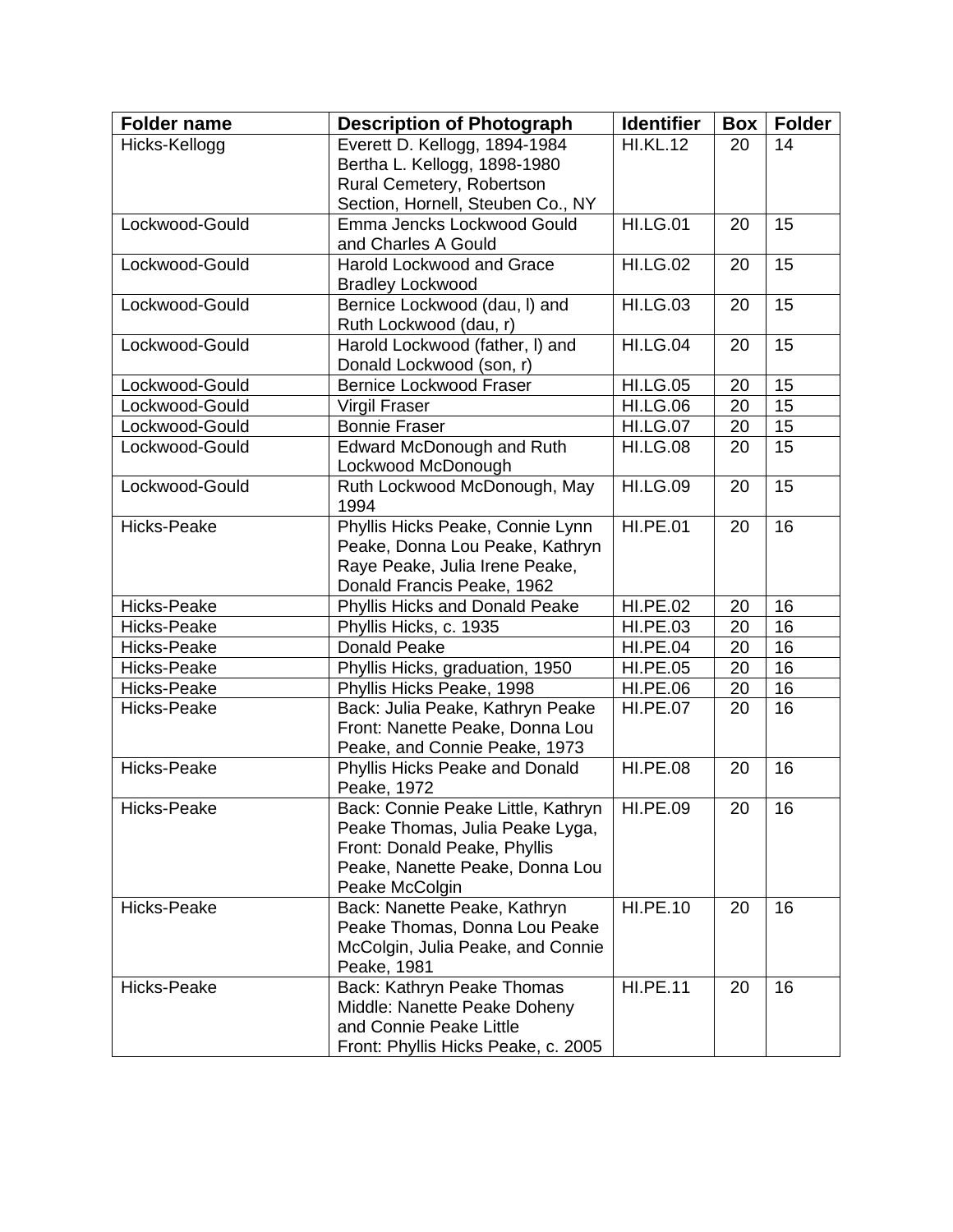| <b>Folder name</b>               | <b>Description of Photograph</b>                                      | <b>Identifier</b>                  | <b>Box</b> | <b>Folder</b> |
|----------------------------------|-----------------------------------------------------------------------|------------------------------------|------------|---------------|
| Hicks-Peake                      | Nanette Peake Doheny, Julia                                           | <b>HI.PE.12</b>                    | 20         | 16            |
|                                  | Peake Lyga, Phyllis Hicks Peake,                                      |                                    |            |               |
|                                  | Kathryn Peake Thomas. Seated:                                         |                                    |            |               |
|                                  | Connie Peake Little, 2017                                             |                                    |            |               |
| Hicks-Peake                      | Mary Hicks Parsons and Phyllis                                        | <b>HI.PE.13</b>                    | 20         | 16            |
| Hicks-Peake                      | <b>Hicks Peake</b><br>Back L-R: Casey Little, 14; Killeen             | <b>HI.PE.14</b>                    |            | 16            |
|                                  | Little, $10$ ;                                                        |                                    | 20         |               |
|                                  | Middle: Danielle Thomas, 10;                                          |                                    |            |               |
|                                  | Elaine Lyga, 6;                                                       |                                    |            |               |
|                                  | Front L-R: Michael Thomas, 12;                                        |                                    |            |               |
|                                  | Jonathan Lyga, 4 mo.; Thomas                                          |                                    |            |               |
|                                  | Lyga, 4, 1995                                                         |                                    |            |               |
| Hicks-Peake                      | Michael Thomas, Danielle                                              | <b>HI.PE.15</b>                    | 20         | 16            |
|                                  | Thomas, Kathryn Thomas, and                                           |                                    |            |               |
|                                  | <b>Michael Thomas</b>                                                 |                                    |            |               |
| Hicks-Peake                      | Thomas Lyga, 14; Jon Lyga, 11;                                        | <b>HI.PE.16</b>                    | 20         | 16            |
|                                  | Elaine Lyga, 17, 2004                                                 |                                    |            |               |
| <b>Hicks-Plaisted</b>            | <b>Robert William Hicks</b>                                           | <b>HI.PH.01</b>                    | 20         | 17            |
| <b>Hicks-Plaisted</b>            | Robert William Hicks with brown                                       | <b>HI.PH.02</b>                    | 20         | 17            |
|                                  | trout, 1955                                                           |                                    |            |               |
| Hicks-Plaisted                   | <b>Robert William Hicks</b>                                           | <b>HI.PH.03</b>                    | 20         | 17            |
| Hicks-Plaisted                   | Julia Plaisted Hicks, c. 1972                                         | <b>HI.PH.04</b>                    | 20         | 17            |
| Hicks-Plaisted                   | Phyllis Hicks and Mary Hicks, 1952                                    | <b>HI.PH.05</b>                    | 20         | 17            |
| <b>Hicks-Plaisted</b>            | Julia Plaisted Hicks, Phyllis Hicks,                                  | <b>HI.PH.06</b>                    | 20         | 17            |
|                                  | and Mary Hicks, 1940                                                  |                                    |            |               |
| <b>Hicks-Plaisted</b>            | Mary Hicks and Phyllis Hicks, c.                                      | <b>HI.PH.07</b>                    | 20         | 17            |
|                                  | 1943                                                                  |                                    |            |               |
| Hicks-Plaisted                   | Phyllis Hicks and Mary Hicks, 1940                                    | <b>HI.PH.08</b>                    | 20         | 17<br>17      |
| Hicks-Plaisted<br>Hicks-Plaisted | Phyllis Hicks and Mary Hicks, 1941<br>Phyllis Hicks, Carry Ann Rundy, | <b>HI.PH.09</b><br><b>HI.PH.10</b> | 20<br>20   | 17            |
|                                  | and Mary Hicks                                                        |                                    |            |               |
| <b>Hicks-Plaisted</b>            | Mary Hicks, Phyllis Hicks, ?, and                                     | <b>HI.PH.11</b>                    | 20         | 17            |
|                                  | Mary Austin                                                           |                                    |            |               |
| Hicks-Plaisted                   | Phyllis Hicks and Julia Plaisted                                      | <b>HI.PH.12</b>                    | 20         | 17            |
|                                  | <b>Hicks</b>                                                          |                                    |            |               |
| Hicks-Plaisted                   | <b>Phyllis Hicks</b>                                                  | <b>HI.PH.13</b>                    | 20         | 17            |
| Hicks-Plaisted                   | West Genesee Street, Hornell, NY,                                     | <b>HI.PH.14</b>                    | 20         | 17            |
|                                  | c. 1928                                                               |                                    |            |               |
| <b>Hicks-Plaisted</b>            | 58 Scott Street, Hornell, NY, 1945-                                   | <b>HI.PH.15</b>                    | 20         | 17            |
|                                  | 1957, owned by Mr. Seaman                                             |                                    |            |               |
| Hicks-Plaisted                   | Kansas Avenue, Hornell, NY,                                           | <b>HI.PH.16</b>                    | 20         | 17            |
|                                  | 1957-1967, owned by Mr. Alfred                                        |                                    |            |               |
|                                  | Kull, torn down when arterial                                         |                                    |            |               |
| <b>Hicks-Plaisted</b>            | highway was built<br>Phyllis Louise Hicks                             | <b>HI.PH.17</b>                    | 20         | 17            |
| Hicks-Plaisted                   | <b>Phyllis Hicks Peake</b>                                            | <b>HI.PH.18</b>                    | 20         | 17            |
|                                  |                                                                       |                                    |            |               |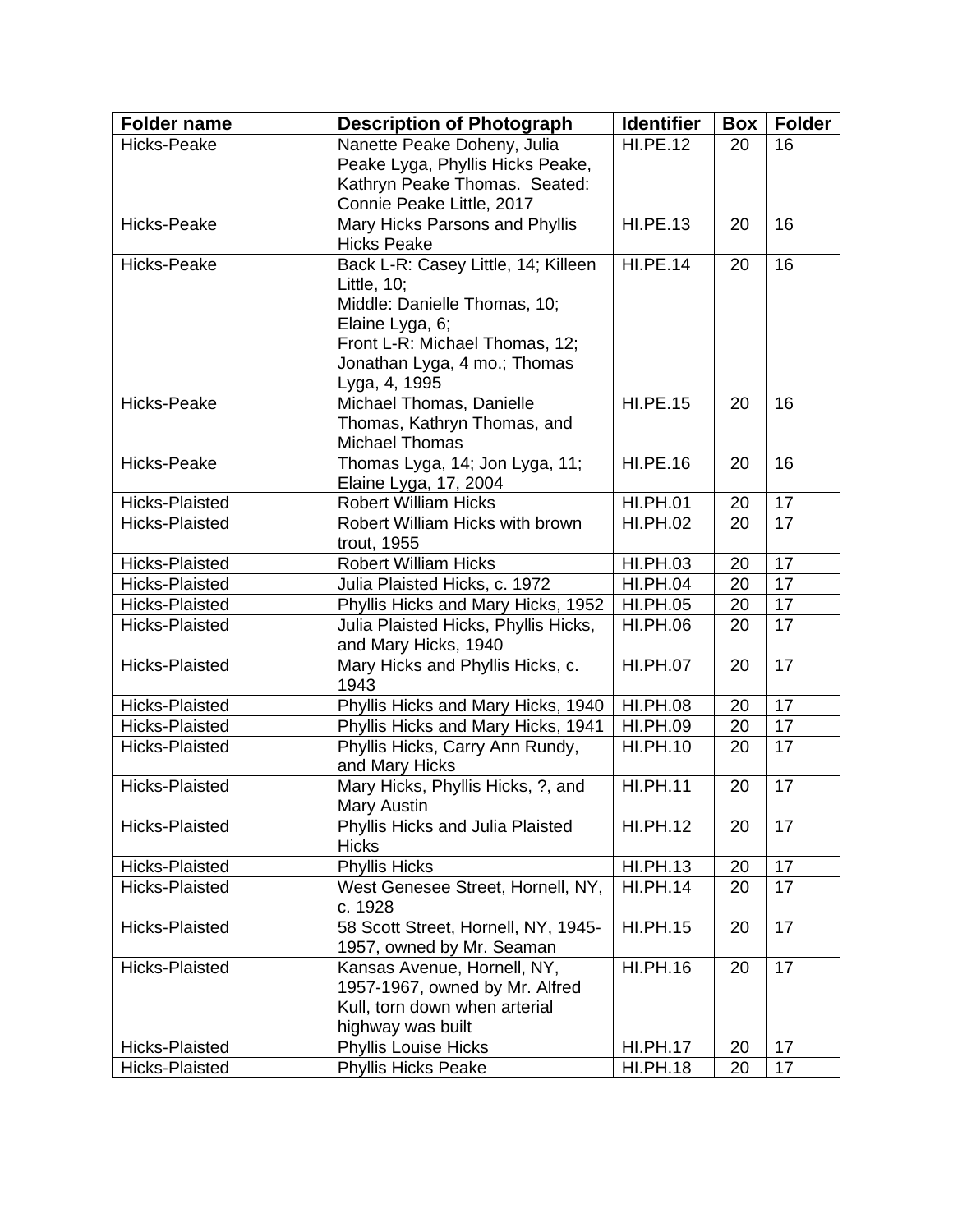| <b>Folder name</b>     | <b>Description of Photograph</b>                              | <b>Identifier</b> | Box      | <b>Folder</b> |
|------------------------|---------------------------------------------------------------|-------------------|----------|---------------|
| <b>Hicks-Plaisted</b>  | Earl Hicks, Bertha Hicks, Robert                              | <b>HI.PH.19</b>   | 20       | 17            |
|                        | Hicks, and Donald Hicks                                       |                   |          |               |
| <b>Hicks-Plaisted</b>  | (photocopy)<br>Robert Hicks (photocopy)                       | <b>HI.PH.20</b>   |          | 17            |
| Terry-Trenchard-Arwine | Terry Monument, Lots 145-147                                  | <b>HI.TT.01</b>   | 20<br>20 | 18            |
|                        | Hope Cemetery, Hornell, Steuben                               |                   |          |               |
|                        | Co., NY                                                       |                   |          |               |
| Terry-Trenchard-Arwine | George D Terry, 1850-1901                                     | <b>HI.TT. 02</b>  | 20       | 18            |
|                        | Hope Cemetery, Hornell, Steuben                               |                   |          |               |
|                        | Co., NY                                                       |                   |          |               |
| Terry-Trenchard-Arwine | Rebecca V. (Valnett Arwine), his                              | <b>HI.TT. 03</b>  | 20       | 18            |
|                        | wife, 1851-1893<br>Hope Cemetery, Hornell, Steuben            |                   |          |               |
|                        | Co., NY                                                       |                   |          |               |
| Terry-Trenchard-Arwine | Samuel A. Terry, 1879-1943                                    | <b>HI.TT. 04</b>  | 20       | 18            |
| Terry-Trenchard-Arwine | Nell (Ellen Houlihan) Terry, 1869-                            | <b>HI.TT. 05</b>  | 20       | 18            |
|                        | 1952                                                          |                   |          |               |
|                        | Hope Cemetery, Hornell, Steuben                               |                   |          |               |
|                        | Co., NY<br>Ethel M. (Adamy McCollum) Terry,                   | <b>HI.TT.06</b>   | 20       | 18            |
| Terry-Trenchard-Arwine | 1880-1939                                                     |                   |          |               |
|                        | Hope Cemetery, Hornell, Steuben                               |                   |          |               |
|                        | Co., NY                                                       |                   |          |               |
| Terry-Trenchard-Arwine | Guy Terry, 1880-1945                                          | <b>HI.TT. 07</b>  | 20       | 18            |
|                        | Hope Cemetery, Hornell, Steuben                               |                   |          |               |
|                        | Co., NY                                                       |                   |          |               |
| Terry-Trenchard-Arwine | Wayne Adamy Terry, NY WT2 US                                  | <b>HI.TT. 08</b>  | 20       | 18            |
|                        | Navy WWII, Nov 10, 1908-Oct. 8,<br>1973                       |                   |          |               |
| Terry-Trenchard-Arwine | <b>Terry Monument</b>                                         | <b>HI.TT.09</b>   | 20       | 18            |
|                        | Clearview Cemetery, N. Cohocton,                              |                   |          |               |
|                        | Steuben Co., NY                                               |                   |          |               |
| Terry-Trenchard-Arwine | Fred W. Terry, 1873-1928                                      | <b>HI.TT. 10</b>  | 20       | 18            |
|                        | Clearview Cemetery, N. Cohocton,                              |                   |          |               |
|                        | Steuben Co., NY                                               | <b>HI.TT. 11</b>  |          |               |
| Terry-Trenchard-Arwine | Leona C. Terry, 1885-1937<br>Clearview Cemetery, N. Cohocton, |                   | 20       | 18            |
|                        | Steuben Co., NY                                               |                   |          |               |
| Terry-Trenchard-Arwine | Izelda W. Terry, 1911-1952                                    | <b>HI.TT. 13</b>  | 20       | 18            |
|                        | Clearview Cemetery, N. Cohocton,                              |                   |          |               |
|                        | Steuben Co., NY                                               |                   |          |               |
| Terry-Trenchard-Arwine | Frances T. Fox, 1915-1945                                     | <b>HI.TT. 14</b>  | 20       | 18            |
|                        | Clearview Cemetery, N. Cohocton,                              |                   |          |               |
| Terry-Trenchard-Arwine | Steuben Co., NY<br>Helen G. and George E Terry                | <b>HI.TT.12</b>   | 20       | 18            |
|                        | Hornell Cemetery, Steuben Co.,                                |                   |          |               |
|                        | NY                                                            |                   |          |               |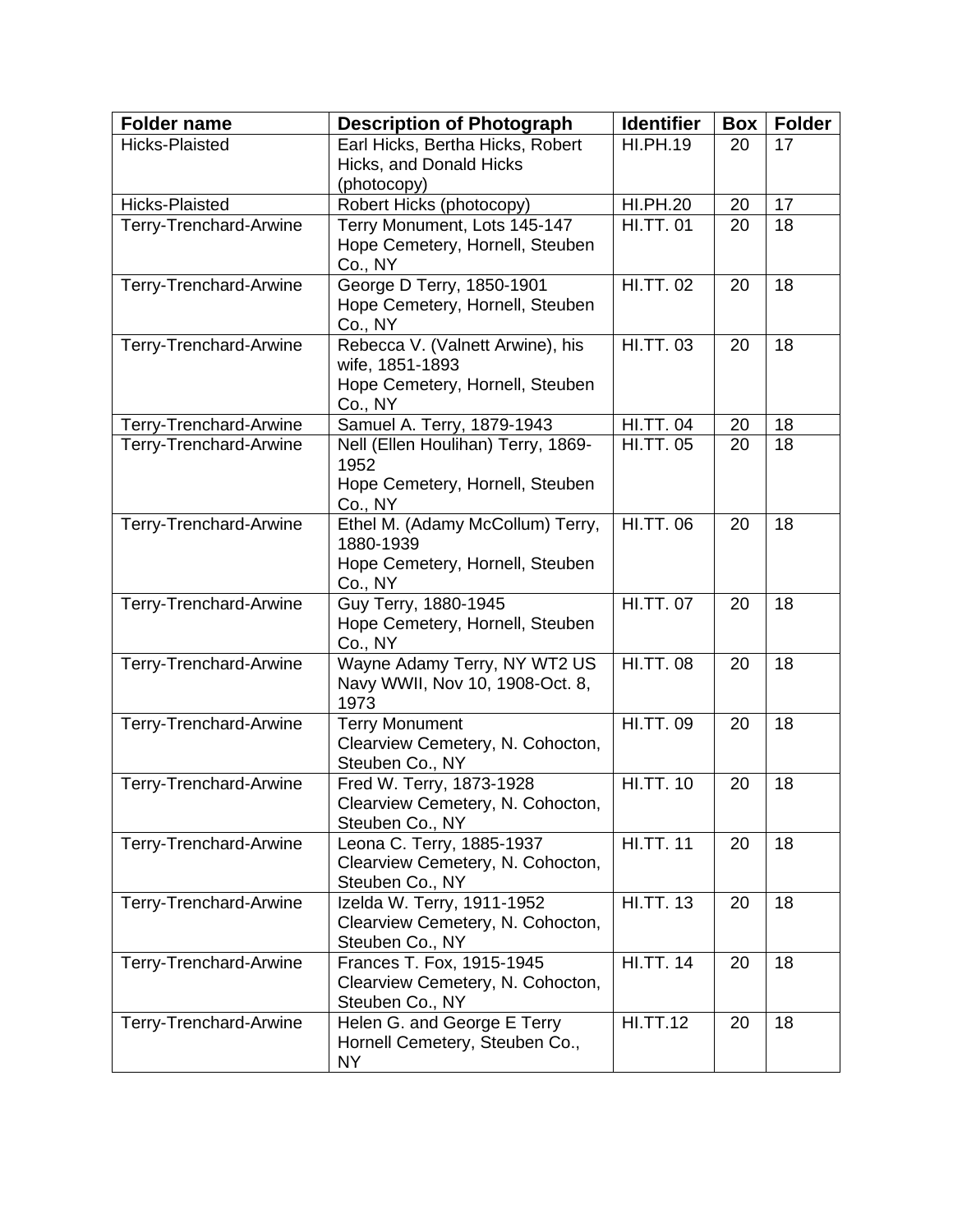| <b>Folder name</b> | <b>Description of Photograph</b>  | <b>Identifier</b> | <b>Box</b> | <b>Folder</b> |
|--------------------|-----------------------------------|-------------------|------------|---------------|
| Hicks-Woodward-    | Earl Hicks and Robert Hicks, NY   | <b>HI.WH.01</b>   | 20         | 19            |
| Hutchinson         | City                              |                   |            |               |
| Hicks-Woodward-    | Robert Hicks and Donald Hicks, 44 | <b>HI.WH.02</b>   | 20         | 19            |
| Hutchinson         | Hill Street, Tonawanda, NY, c.    |                   |            |               |
|                    | 1912                              |                   |            |               |
| Hicks-Woodward-    | Jack C. Hicks, son of Donald and  | <b>HI.WH.03</b>   | 20         | 19            |
| Hutchinson         | Sarah, 1927-1930                  |                   |            |               |
| Hicks-Woodward-    | Jack C. Hicks, son of Donald and  | <b>HI.WH.04</b>   | 20         | 19            |
| Hutchinson         | Sarah, 1927-1930                  |                   |            |               |
| Hicks-Woodward-    | Back L-R: Robert Hicks, Donald    | <b>HI.WH.05</b>   | 20         | 19            |
| Hutchinson         | Hicks, Juanita Hicks              |                   |            |               |
|                    | Front: Joseph Hicks, Joan Susan   |                   |            |               |
|                    | <b>Hicks</b>                      |                   |            |               |
| Hicks-Woodward-    | Juanita Hicks, ?, ?, Joan Susan   | <b>HI.WH.06</b>   | 20         | 19            |
| Hutchinson         | <b>Hicks</b>                      |                   |            |               |
| Hicks-Woodward-    | L-R: Deborah Hutchinson, Juanita  | <b>HI.WH.07</b>   | 20         | 19            |
| Hutchinson         | Hicks Hutchinson, Joan Susan      |                   |            |               |
|                    | Hicks, Donald Hicks, Joseph       |                   |            |               |
|                    | Hicks, Sarah Hicks, Shirley       |                   |            |               |
|                    | Hutchinson                        |                   |            |               |
| Hicks-Woodward-    | Juanita Hicks, Joseph Hicks, Joan | <b>HI.WH.08</b>   | 20         | 19            |
| Hutchinson         | <b>Susan Hicks</b>                |                   |            |               |
| Hicks-Woodward-    | Sarah Woodward Hicks, 1907-       | <b>HI.WH.09</b>   | 20         | 19            |
| Hutchinson         | Donald J. Hicks, 1906-1978        |                   |            |               |
|                    | Rural Cemetery, Robertson         |                   |            |               |
|                    | Section, Hornell, Steuben Co, NY  |                   |            |               |
| Hicks-Woodward-    | Jack, son of Donald and Sarah,    | <b>HI.WH.10</b>   | 20         | 19            |
| Hutchinson         | 1927-1930                         |                   |            |               |
|                    | Rural Cemetery, Jencks-Corbett    |                   |            |               |
|                    | Lot, Hornell, Steuben Co, NY      |                   |            |               |
| Hicks-Woodward-    | <b>Colleen Robinson and Kate</b>  | <b>HI.WH.11</b>   | 20         | 19            |
| Hutchinson         | Woodward                          |                   |            |               |
| Hicks-Woodward-    | Juanita Hicks (photocopy)         | <b>HI.WH.12</b>   | 20         | 19            |
| Hutchinson         |                                   |                   |            |               |
| Hicks-Woodward-    | Jack and Juanita Hicks            | <b>HI.WH.13</b>   | 20         | 19            |
| Hutchinson         | (photocopy)                       |                   |            |               |
| Hicks-Woodward-    | Joseph and Susan Hicks            | <b>HI.WH.14</b>   | 20         | 19            |
| Hutchinson         | (photocopy)                       |                   |            |               |
| Hicks-Woodward-    | Joseph and Susan Hicks            | <b>HI.WH.15</b>   | 20         | 19            |
| Hutchinson         | (photocopy)                       |                   |            |               |
| Hicks-Woodward-    | Juanita, Joseph, Susan Hicks      | <b>HI.WH.16</b>   | 20         | 19            |
| Hutchinson         | (photocopy)                       |                   |            |               |
| Hicks-Woodward-    | Sarah M. Woodward Hicks, 1953     | <b>HI.WH.17</b>   | 20         | 19            |
| Hutchinson         | (photocopy)                       |                   |            |               |
| Hicks-Woodward-    | Juanita Hicks (photocopy)         | <b>HI.WH.18</b>   | 20         | 19            |
| Hutchinson         |                                   |                   |            |               |
| Hicks-Woodward-    | Kenneth Hutchinson and Juanita    | <b>HI.WH.19</b>   | 20         | 19            |
| Hutchinson         | Hicks wedding, 1950 (photocopy)   |                   |            |               |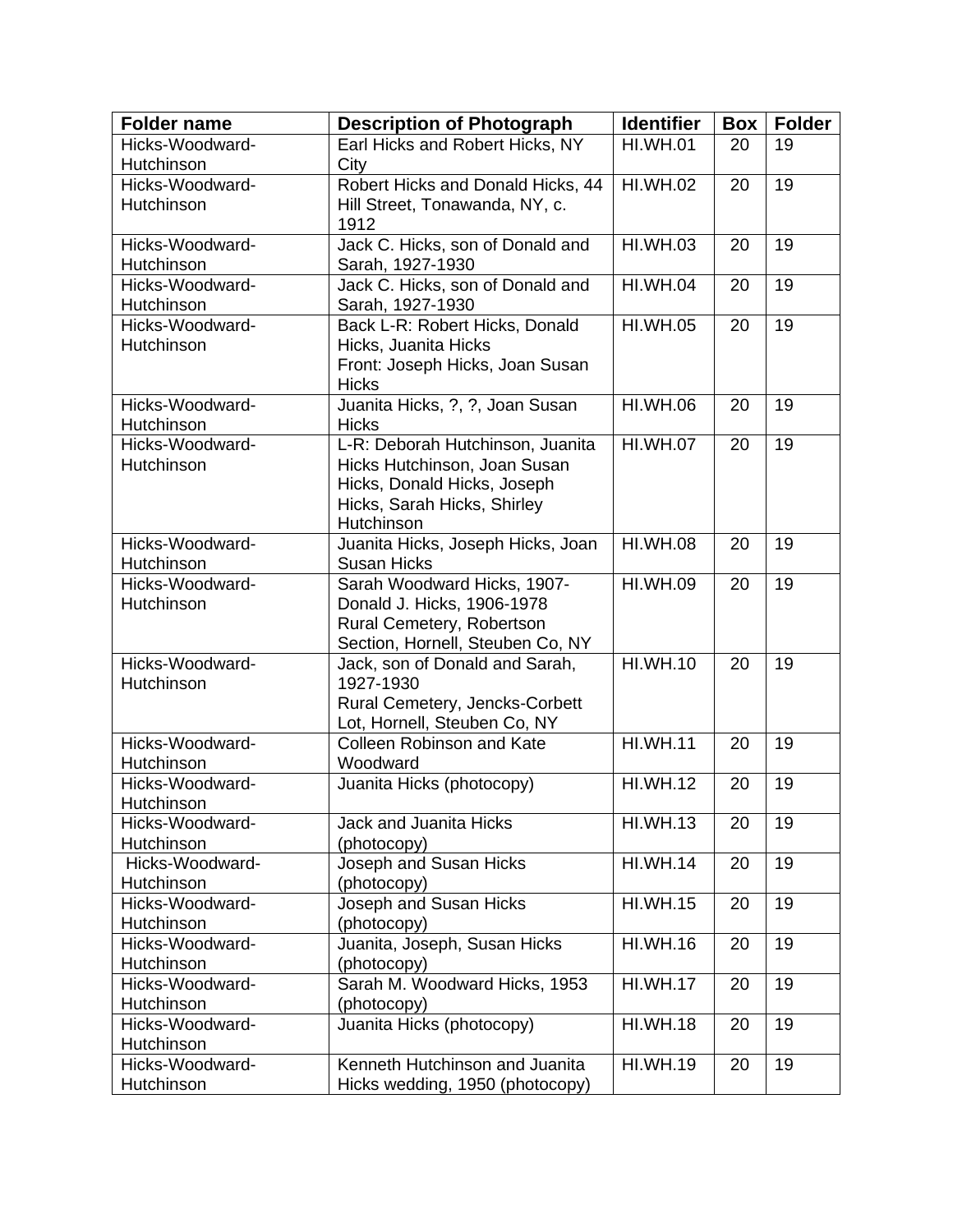| <b>Folder name</b>      | <b>Description of Photograph</b>                        | <b>Identifier</b> | Box | <b>Folder</b> |
|-------------------------|---------------------------------------------------------|-------------------|-----|---------------|
| Hicks-Woodward-         | Kenneth and Juanita Hutchinson                          | <b>HI.WH.20</b>   | 20  | 19            |
| Hutchinson              | and Edith Hutchinson and Steve                          |                   |     |               |
|                         | Simms (photocopy)                                       |                   |     |               |
| Hicks-Woodward-         | Donald John Kelly, 3 mos.                               | <b>HI.WH.21</b>   | 20  | 19            |
| Hutchinson              | (photocopy)                                             |                   |     |               |
| Hicks-Woodward-         | James Kelly, son of Joan and                            | <b>HI.WH.22</b>   | 20  | 19            |
| Hutchinson              | James Kelly (photocopy)                                 |                   |     |               |
| Parsons-Bradley-Arnold  | Richard Parsons born Mar 22,<br>1818, died Jan 25, 1887 | <b>PA.BR.01</b>   | 20  | 20            |
|                         | Mary Ann, His Wife, born August                         |                   |     |               |
|                         | 12, 1823, died April 27, 1908                           |                   |     |               |
|                         | Barker's Cemetery, Italy, Yates,                        |                   |     |               |
|                         | Co., NY                                                 |                   |     |               |
| Parsons-Bradley-Arnold  | William Parsons born Sept 15,                           | <b>PA.BR.02</b>   | 20  | 20            |
|                         | 1851, died Jan. 25, 1880 Barker's                       |                   |     |               |
|                         | Cemetery, Italy, Yates, Co., NY                         |                   |     |               |
| Parsons-Bradley-Arnold  | Richard Parsons, 1862                                   | <b>PA.BR.03</b>   | 20  | 20            |
|                         | Carrie- wife, 1864-1893                                 |                   |     |               |
|                         | Mary- wife, 1896-1920 Barker's                          |                   |     |               |
|                         | Cemetery, Italy, Yates, Co., NY                         |                   |     |               |
| Parsons-Bradley-Arnold  | <b>Richard and Carrie Arnold Parsons</b>                | <b>PA.BR.04</b>   | 20  | 20            |
|                         | Grandma and Grandpa Parsons                             |                   |     |               |
|                         | (poor scan)                                             |                   |     |               |
| Parsons-Bradley-Arnold  | <b>Lavina Harter McDowell Parsons</b>                   | <b>PA.BR.05</b>   | 20  | 20            |
| Parsons-Bradley-Arnold  | Lavina Parsons and Husband                              | <b>PA.BR.06</b>   | 20  | 20            |
| Gilbert-Brink-Whitlow   | Cora Viola Gilbert Brink and Myron                      | <b>PA.GB.01</b>   | 20  | 21            |
|                         | Jerome Brink                                            |                   |     |               |
| Gilbert-Brink-Whitlow   | Inez Brink Whitlow, 1946                                | <b>PA.GB.02</b>   | 20  | 21            |
| Gilbert-Brink-Whitlow   | <b>Gould Children</b>                                   | <b>PA.GB.03</b>   | 20  | 21            |
| Gilbert-Brink-Whitlow   | Inez Brink Whitlow and Virgil "Ben"<br>Whitlow          | <b>PA.GB.04</b>   | 20  | 21            |
| Gilbert-Brink-Whitlow   | Back L-R: ?                                             | <b>PA.GB.05</b>   | 20  | 21            |
|                         | Front L-R: Laura Brink Fulford,                         |                   |     |               |
|                         | boy, Oscar Fulford                                      |                   |     |               |
|                         | dated Nov. 23, 1943                                     |                   |     |               |
| Parsons-Gilbert         | Herbert "Bert" Parsons and Sarah                        | <b>PA.GI.02</b>   | 20  | 22            |
|                         | Ann Gilbert Parsons, 1951-1956                          |                   |     |               |
| Parsons-Gilbert         | Sarah Ann Gilbert Parsons and                           | <b>PA.GI.02</b>   | 20  | 22            |
|                         | <b>Herbert "Bert" Parsons</b>                           |                   |     |               |
| Parsons-Gilbert         | Herbert "Bert" Parsons, 1880-1968                       | <b>PA.GI.03</b>   | 20  | 22            |
|                         | Sarah Gilbert parsons, 1888-1957                        |                   |     |               |
|                         | Greenmount cemetery, Dansville,                         |                   |     |               |
|                         | Livingston Co., NY                                      |                   |     |               |
| Parsons-Gigee-Rothermel | <b>Reva Elaine Parsons</b>                              | <b>PA.GR.01</b>   | 20  | 23            |
| Parsons-Gigee-Rothermel | Reva Parsons Gigee Rothermel                            | <b>PA.GR.02</b>   | 20  | 23            |
| Parsons-Gigee-Rothermel | Home of Raymond and Reva                                | <b>PA.GR.03</b>   | 20  | 23            |
|                         | Gigee, Lindley, NY, 1946-1956                           |                   |     |               |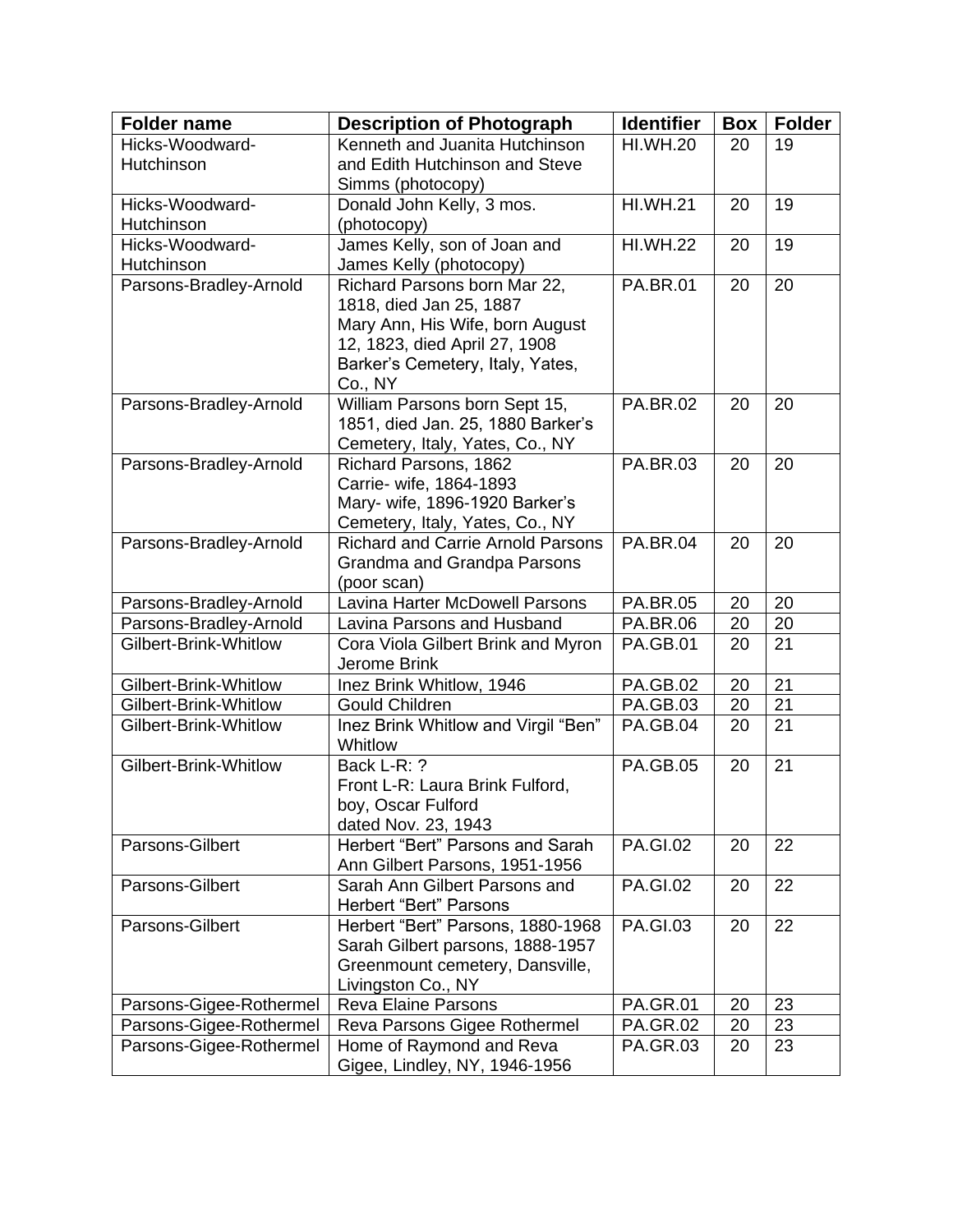| <b>Folder name</b>      | <b>Description of Photograph</b>                         | <b>Identifier</b> | Box | <b>Folder</b>   |
|-------------------------|----------------------------------------------------------|-------------------|-----|-----------------|
| Parsons-Gigee-Rothermel | Back L-R: Naomi Johnson, Reva                            | <b>PA.GR.04</b>   | 20  | 23              |
|                         | Gigee, Raymond Gigee                                     |                   |     |                 |
|                         | Front L-R: George Rook, Carroll                          |                   |     |                 |
|                         | Johnson, Jean Johnson in center                          |                   |     |                 |
| Parsons-Gigee-Rothermel | <b>Clifford Gigee</b>                                    | <b>PA.GR.05</b>   | 20  | 23              |
| Parsons-Gigee-Rothermel | <b>Gary Gigee</b>                                        | <b>PA.GR.06</b>   | 20  | 23              |
| Parsons-Gigee-Rothermel | Gigee Family Photo: Gary, Clifford,<br>Reva, and Raymond | <b>PA.GR.07</b>   | 20  | 23              |
| Parsons-Gigee-Rothermel | Clyde Parsons, Paul Rothermel,                           | <b>PA.GR.08</b>   | 20  | 23              |
|                         | Reva Rothermel, Peggy Rook                               |                   |     |                 |
|                         | Williams and Johnnie S. Williams                         |                   |     |                 |
| Parsons-Gigee-Rothermel | Home of Paul and Reva                                    | <b>PA.GR.09</b>   | 20  | 23              |
|                         | Rothermel, Temple, PA, 2002                              |                   |     |                 |
| Parsons-Gigee-Rothermel | Ross Gigee, 1997                                         | <b>PA.GR.10</b>   | 20  | 23              |
| Parsons-Goho-Wheeler    | Melva Goho Parsons and Herbert                           | <b>PA.GW.01</b>   | 20  | 24              |
|                         | <b>Gordon Parsons</b>                                    |                   |     |                 |
| Parsons-Goho-Wheeler    | <b>Herbert Gordon Parsons and</b>                        | <b>PA.GW.02</b>   | 20  | 24              |
|                         | Melva Goho Parsons                                       |                   |     |                 |
| Parsons-Goho-Wheeler    | <b>Esther Stewart and Margaret</b>                       | <b>PA.GW.03</b>   | 20  | 24              |
|                         | Parsons                                                  |                   |     |                 |
| Parsons-Goho-Wheeler    | <b>Margaret Parsons</b>                                  | <b>PA.GW.04</b>   | 20  | 24              |
| Parsons-Goho-Wheeler    | <b>Edna Parsons</b>                                      | <b>PA.GW.05</b>   | 20  | 24              |
| Parsons-Goho-Wheeler    | <b>Frederick Gordon Parsons</b>                          | <b>PA.GW.06</b>   | 20  | 24              |
| Parsons-Goho-Wheeler    | <b>Shirley Ann Parsons</b>                               | <b>PA.GW.07</b>   | 20  | 24              |
| Parsons-Goho-Wheeler    | LeRoy Parsons                                            | <b>PA.GW.08</b>   | 20  | 24              |
| Parsons-Goho-Wheeler    | <b>Carol Parsons</b>                                     | PA.GW.09          | 20  | 24              |
| Parsons-Goho-Wheeler    | <b>Gordon Parsons</b>                                    | <b>PA.GW.10</b>   | 20  | 24              |
| Parsons-Goho-Wheeler    | Melvin Jay Parsons and Caroline<br><b>Mower Frank</b>    | <b>PA.GW.11</b>   | 20  | 24              |
| Parsons-Goho-Wheeler    | <b>Shirley Parsons Norton</b>                            | <b>PA.GW.12</b>   | 20  | 24              |
| Parsons-Goho-Wheeler    | <b>Teresa Parsons</b>                                    | PA.GW.13          | 20  | 24              |
| Parsons-Goho-Wheeler    | Karen Parsons, 1973                                      | <b>PA.GW.14</b>   | 20  | 24              |
| Parsons-Goho-Wheeler    | Rose Parsons                                             | <b>PA.GW.15</b>   | 20  | 24              |
| Parsons-Goho-Wheeler    | Karen and Rose Parsons                                   | PA.GW.16          | 20  | $\overline{24}$ |
| Parsons-Goho-Wheeler    | Dwayne Parsons Blanchard                                 | <b>PA.GW.17</b>   | 20  | 24              |
|                         | (adopted by Paul and Gertrude<br>Blanchard               |                   |     |                 |
| Parsons-Goho-Wheeler    | Parsons Reunion, 2001                                    | <b>PA.GW.18</b>   | 20  | 24              |
| Parsons-Goho-Wheeler    | Julie Ann Parsons, 1992                                  | PA.GW.19          | 20  | 24              |
| Parsons-Goho-Wheeler    | Melvin Jay Parsons, Jr.                                  | <b>PA.GW.20</b>   | 20  | 24              |
| Parsons-Goho-Wheeler    | Melvin Jay Parsons, Jr., 1991                            | <b>PA.GW.21</b>   | 20  | 24              |
| Parsons-Goho-Wheeler    | Melvin Jay Parsons, Jr., 2001                            | <b>PA.GW.22</b>   | 20  | 24              |
| Parsons-Goho-Wheeler    | Gordon M Parsons, 1910-1962                              | <b>PA.GW.23</b>   | 20  | 24              |
|                         | and Marker for Tina Marie                                |                   |     |                 |
|                         | Parsons, 1971                                            |                   |     |                 |
|                         | Greenmount Cemetery, Dansville,<br>Livingston Co., NY    |                   |     |                 |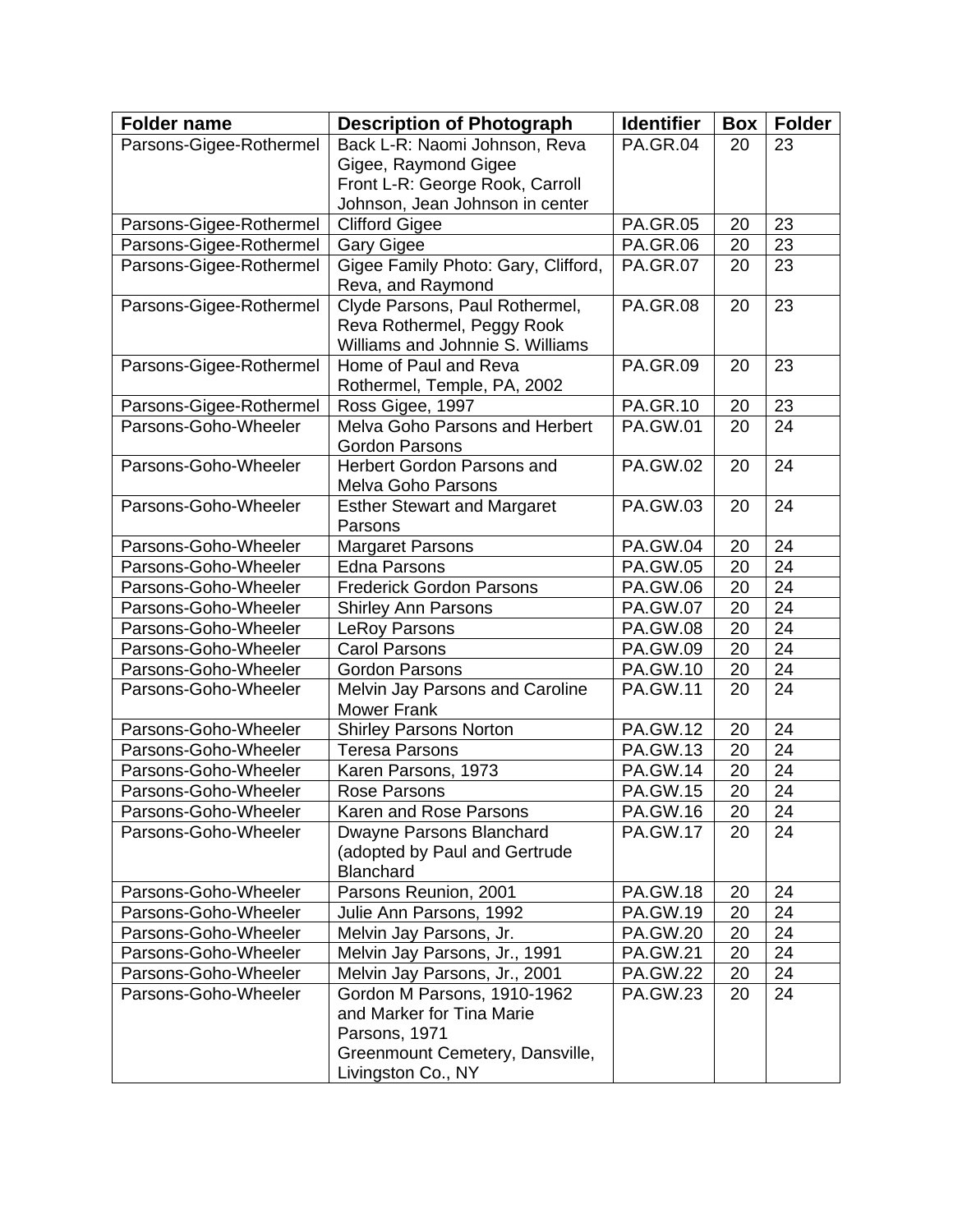| <b>Folder name</b>     | <b>Description of Photograph</b>                                                                                                      | <b>Identifier</b> | <b>Box</b> | <b>Folder</b>   |
|------------------------|---------------------------------------------------------------------------------------------------------------------------------------|-------------------|------------|-----------------|
| Parsons-Hicks          | Mary Hicks and Clyde Parsons,<br>Sept. 15, 1955                                                                                       | <b>PA.HI.01</b>   | 20         | 25              |
| Parsons-Hicks          | Clyde Parsons with Anne Parsons,<br>Mary Parsons with Patricia<br>Parsons, 1965                                                       | <b>PA.HI.02</b>   | 20         | 25              |
| Parsons-Hicks          | Clyde Parsons in army uniform,<br>1952                                                                                                | PA.HI.03          | 20         | 25              |
| Parsons-Hicks          | Clyde Parsons in army uniform,<br>1953                                                                                                | <b>PA.HI.04</b>   | 20         | 25              |
| Parsons-Hicks          | Clyde Parsons, 1951                                                                                                                   | <b>PA.HI.05</b>   | 20         | $\overline{25}$ |
| Parsons-Hicks          | Richard Zigenfus and Patricia<br>Parsons, 1979                                                                                        | PA.HI.06          | 20         | 25              |
| Parsons-Hicks          | Clyde Parsons, 1941                                                                                                                   | <b>PA.HI.07</b>   | 20         | 25              |
| Parsons-Hicks          | No photograph                                                                                                                         | <b>PA.HI.08</b>   | 20         | 25              |
| Parsons-Hicks          | Patricia Parsons, 1978                                                                                                                | PA.HI.09          | 20         | 25              |
| Parsons-Hicks          | Anne Parsons, 1987                                                                                                                    | <b>PA.HI.10</b>   | 20         | 25              |
| Parsons-Hicks          | Anne Parsons, 1982                                                                                                                    | <b>PA.HI.11</b>   | 20         | 25              |
| Parsons-Hicks          | Anne Parsons, 1996                                                                                                                    | <b>PA.HI.12</b>   | 20         | 25              |
| Parsons-Hicks          | Patricia Parsons, 1996                                                                                                                | <b>PA.HI.13</b>   | 20         | 25              |
| Parsons-Hicks          | Russell Thompson, 1996                                                                                                                | <b>PA.HI.14</b>   | 20         | 25              |
| Parsons-Hicks          | Jennifer Zigenfus and date for Jr.<br>Prom                                                                                            | <b>PA.HI.15</b>   | 20         | 25              |
| Parsons-Hicks          | Jennifer Zigenfus, graduation                                                                                                         | PA.HI.16          | 20         | 25              |
| Parsons-Hicks          | Mary Parsons, Anne Parsons,<br>Clyde Parsons, 1999                                                                                    | <b>PA.HI.17</b>   | 20         | 25              |
| Parsons-Nicholson      | <b>Hazel Parsons</b>                                                                                                                  | <b>PA.NI.01</b>   | 20         | 26              |
| Parsons-Nicholson      | Inez Brink, Francis Nicholson,<br><b>Hazel Parsons Nicholson</b>                                                                      | <b>PA.NI.02</b>   | 20         | 26              |
| Parsons-Nicholson      | Back L-R: George Rook, Clyde<br>Parsons, Joe Rook<br>Front L-R: Jimmy Rook, Ramona<br>Rook (about 1946)                               | <b>PA.NI.03</b>   | 20         | 26              |
| Parsons-Rook-Sylvester | Ruth Parsons Rook Sylvester and<br>Harold Rook, Son                                                                                   | <b>PA.RS.01</b>   | 20         | 27              |
| Parsons-Rook-Sylvester | Lawrence Sylvester and Ruth<br>Parsons Rook Sylvester                                                                                 | <b>PA.RS.02</b>   | 20         | 27              |
| Parsons-Rook-Sylvester | Lawrence C. Sylvester, 1921-1972<br>Ruth M. Parsons Sylvester, 1909-<br>1974<br>Greenmount Cemetery, Dansville,<br>Livingston Co., NY | <b>PA.RS.03</b>   | 20         | 27              |
| Parsons-Rook-Sylvester | Class Picture, June 21, 1923<br>Back L: Ruth Parsons<br><b>Back R: Harold Parsons</b><br>front L: Herbert Gordon Parsons              | <b>PA.RS.04</b>   | 20         | 27              |
| Parsons-Rook-Sylvester | Reva Parsons Gigee, Herbert<br>Arnold Parsons, Ruth Parsons<br>Sylvester, and Raymond Gigee                                           | <b>PA.RS.05</b>   | 20         | 27              |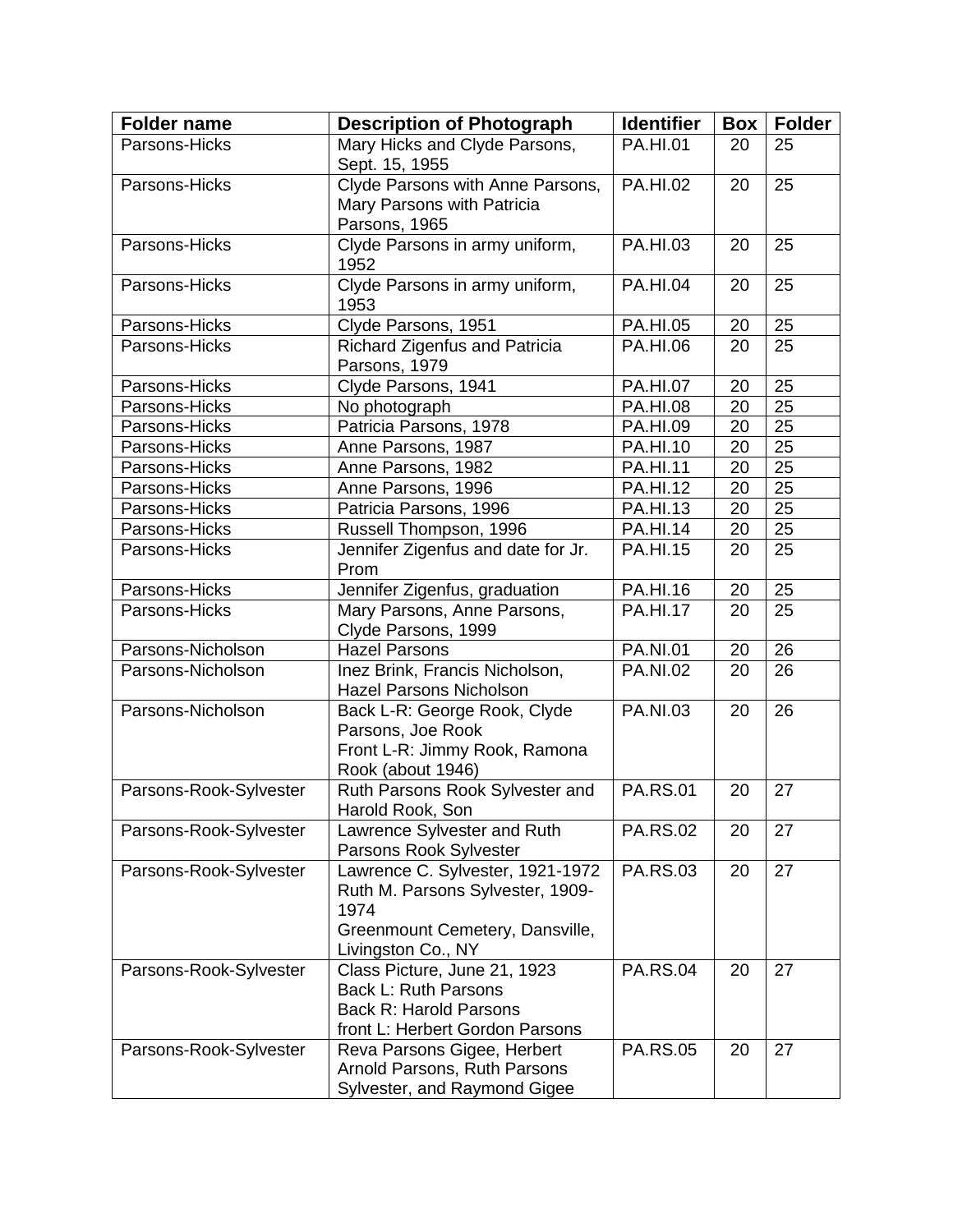| <b>Folder name</b>     | <b>Description of Photograph</b>                      | <b>Identifier</b> | Box | <b>Folder</b> |
|------------------------|-------------------------------------------------------|-------------------|-----|---------------|
| Parsons-Rook-Sylvester | Larry Sylvester (son of Lawrence                      | <b>PA.RS.06</b>   | 20  | 27            |
|                        | and Ruth) and Clyde Arnold                            |                   |     |               |
|                        | Parsons, son of Sarah and Bert                        |                   |     |               |
| Parsons-Rook-Sylvester | Donald and Esther J. parsons<br>Rook and Family, 1999 | <b>PA.RS.07</b>   | 20  | 27            |
| Parsons-Rook-Sylvester | Tamara Jin Suh Rook, age 9                            | <b>PA.RS.08</b>   | 20  | 27            |
| Parsons-Rook-Sylvester | Sharlee Kim Young Rook, age 5                         | <b>PA.RS.09</b>   | 20  | 27            |
| Parsons-Snyder         | Gladys Parsons Snyder, 1981                           | <b>PA.SN.01</b>   | 20  | 28            |
| Parsons-Stewart        | <b>Bertha Laura Parsons</b>                           | <b>PA.ST.01</b>   | 20  | 29            |
| Parsons-Stewart        | Bertha Parsons Stewart and<br>Carlton Stewart, Jr.    | <b>PA.ST.02</b>   | 20  | 29            |
| Parsons-Stewart        | <b>Esther Stewart</b>                                 | <b>PA.ST.03</b>   | 20  | 29            |
| Parsons-Stewart        | Bertha Laura Parsons Stewart and<br>granddaughter     | <b>PA.ST.04</b>   | 20  | 29            |
| Parsons-Stewart        | Carlton Stewart, Jr., 1955                            | <b>PA.ST.05</b>   | 20  | 29            |
| Parsons-Stewart        | <b>Carol Stewart</b>                                  | <b>PA.ST.06</b>   | 20  | 29            |
| Parsons-Stewart        | <b>Esther Stewart</b>                                 | <b>PA.ST.07</b>   | 20  | 29            |
| Parsons-Wheaton-Ward   | Reunion held at Ira Davis Home at                     | PA.WW.01          | 20  | 30            |
|                        | Davis Hollow, 1904                                    |                   |     |               |
|                        | William Wheaton, Susie Parsons                        |                   |     |               |
|                        | Wheaton with baby                                     |                   |     |               |
|                        | Mary Ward                                             |                   |     |               |
|                        | (photocopy)                                           |                   |     |               |
| Parsons-Wheaton-Ward   | Back L-R: Willis Parsons, Kohler                      | PA.WW.02          | 20  | 30            |
|                        | parsons, John Gleason (hus. of                        |                   |     |               |
|                        | Lena)<br>Middle L-R: Will's wife, Lona                |                   |     |               |
|                        | Parsons Gleason, Florence                             |                   |     |               |
|                        | Wheaton Chichester, child is                          |                   |     |               |
|                        | Comeleta Wheaton                                      |                   |     |               |
| Parsons-Wheaton-Ward   | <b>Mittie Parsons Ward</b>                            | PA.WW.03          | 20  | 30            |
| Parsons-Wheaton-Ward   | Susie Wheaton, 1886-1950                              | PA.WW.04          | 20  | 30            |
|                        | William O. Wheaton, 1880-1941                         |                   |     |               |
|                        | Clearview Cemetery, No.                               |                   |     |               |
|                        | Cohocton, Steuben Co., NY                             |                   |     |               |
| Parsons-Wheaton-Ward   | Thomas C. Wheaton, born Feb.                          | PA.WW.05          | 20  | 30            |
|                        | 18, 1822, died Oct. 5, 1884                           |                   |     |               |
|                        | Clearview Cemetery, No.                               |                   |     |               |
|                        | Cohocton, Steuben Co., NY                             |                   |     |               |
| Parsons-Yeomans D      | Irving Glenn Parsons, 21 years old                    | <b>PA.YD.01</b>   | 20  | 31            |
| Parsons-Yeomans D      | Irving Parsons, Esther, and                           | <b>PA.YD.02</b>   | 20  | 31            |
|                        | Dorthea Yeomens Parsons                               |                   |     |               |
| Parsons-Yeomans D      | <b>Esther Jane Parsons</b>                            | <b>PA.YD.03</b>   | 20  | 31            |
| Parsons-Yeomans D      | <b>Nancy Elaine Parsons</b>                           | <b>PA.YD.04</b>   | 20  | 31            |
| Parsons-Yeomans D      | Irving Glenn Parsons, Jr. "Bud"                       | <b>PA.YD.05</b>   | 20  | 31            |
| Parsons-Yeomans D      | Irving Glenn Parsons, Jr. "Bud"                       | PA.YD.06          | 20  | 31            |
| Parsons-Yeomans D      | Patricia A. Parsons, 1948-1953                        | <b>PA.YD.07</b>   | 20  | 31            |
|                        | Greenmount Cemetery, Dansville,                       |                   |     |               |
|                        | Livingston Co., NY                                    |                   |     |               |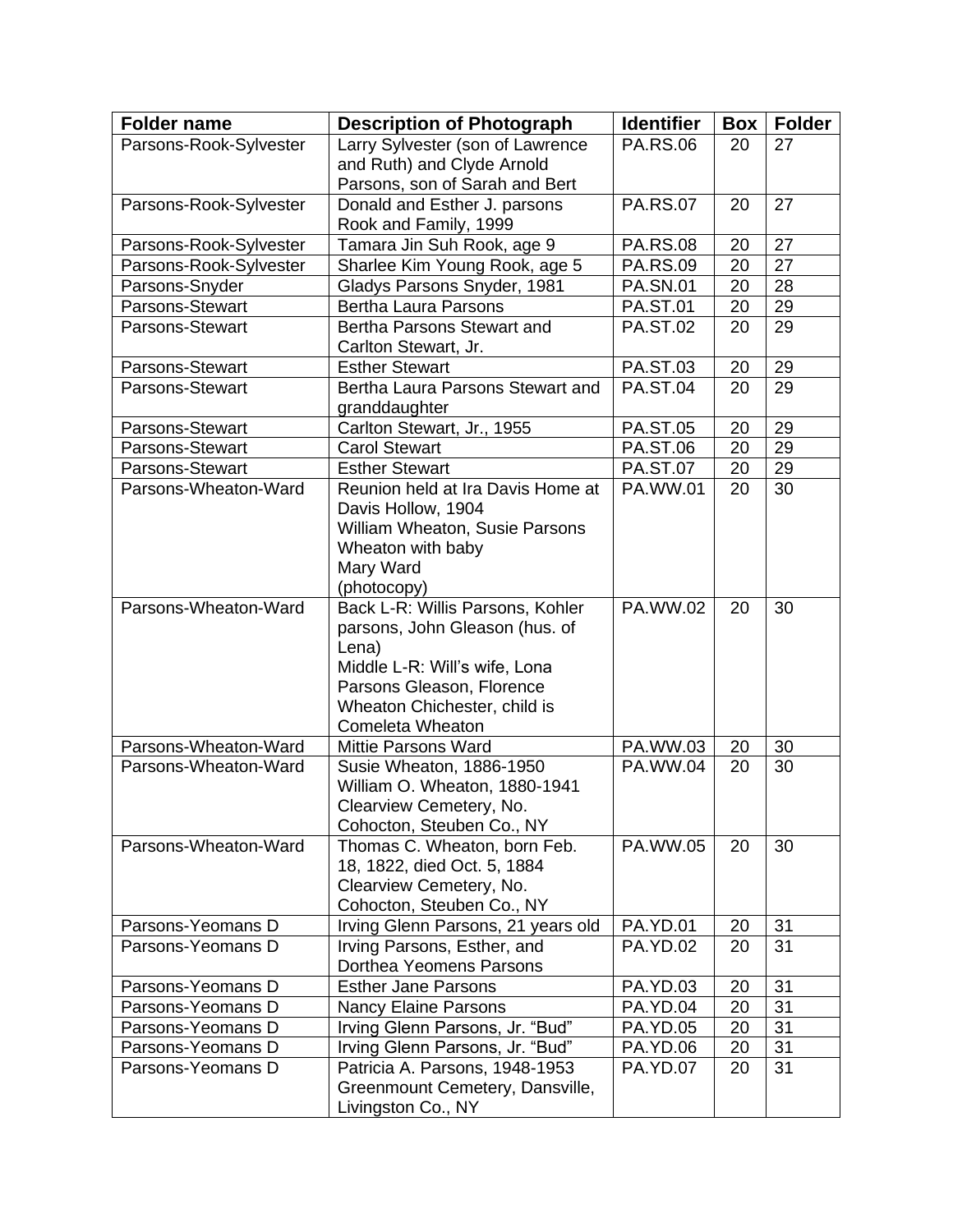| <b>Folder name</b>    | <b>Description of Photograph</b>                         | <b>Identifier</b> | Box | <b>Folder</b> |
|-----------------------|----------------------------------------------------------|-------------------|-----|---------------|
| Parsons-Yeomans D     | Bonnie Lou Parsons, 1953-1956                            | <b>PA.YD.08</b>   | 20  | 31            |
|                       | Greenmount Cemetery, Dansville,                          |                   |     |               |
|                       | Livingston Co., NY                                       |                   |     |               |
| Parsons-Yeomans F     | <b>Earl Parsons</b>                                      | <b>PA.YF.01</b>   | 20  | 32            |
| Parsons-Yeomans F     | Earl Parsons and small child                             | <b>PA.YF.02</b>   | 20  | 32            |
| Parsons-Yeomans F     | Dennis James Parsons, 1972                               | <b>PA.YF.03</b>   | 20  | 32            |
|                       | Greenmount Cemetery, Dansville,<br>Livingston Co., NY    |                   |     |               |
| Parsons-Yeomans F     | Earl Frank Parsons, 1926-1974                            | <b>PA.YF.04</b>   | 20  | 32            |
|                       | Greenmount Cemetery, Dansville,                          |                   |     |               |
|                       | Livingston Co., NY                                       |                   |     |               |
| Parsons-Yeomans F     | Earl Frank Parsons, Jr.                                  | <b>PA.YF.05</b>   | 20  | 32            |
| Plaisted-Hardy        | <b>Leon Albert Plaisted</b>                              | <b>PL.HA.01</b>   | 20  | 33            |
| Plaisted-Hardy        | Mary Lucinda hardy Plaisted and                          | <b>PL.HA.02</b>   | 20  | 33            |
|                       | Leon Albert Plaisted, 1900                               |                   |     |               |
| Plaisted-Hardy        | Cheese Factory workers in Young                          | <b>PL.HA.03</b>   | 20  | 33            |
|                       | Hickory, Steuben Co., NY (Leon                           |                   |     |               |
|                       | Plaisted in tie), 1915                                   |                   |     |               |
| Plaisted-Hardy        | Leon Albert Plaisted, Mary Hardy                         | <b>PL.HA.04</b>   | 20  | 33            |
|                       | Plaisted, Julia Plaisted, Mabel                          |                   |     |               |
|                       | Plaisted, 1913 Postcard                                  |                   |     |               |
| Plaisted-Hardy        | Postcard of Julia and Mabel                              | <b>PL.HA.05</b>   | 20  | 33            |
|                       | Plaisted                                                 |                   |     |               |
| Plaisted-Hardy        | Leon Bert Plaisted, 1915                                 | <b>PL.HA.06</b>   | 20  | 33            |
| Plaisted-Hardy        | Postcard of Mabel Elsie Plaisted,                        | <b>PL.HA.07</b>   | 20  | 33            |
|                       | Leon Plaisted, Julia Plaisted, taken                     |                   |     |               |
| Plaisted-Hardy        | in Wayland, NY<br>Elliott Service Station, Portville, NY | PL.HA.08          | 20  | 33            |
|                       | Charles Elliott, Clyde Flickinger,                       |                   |     |               |
|                       | and Lyle Elliott                                         |                   |     |               |
| Plaisted-Hardy        | Mary Lucinda Plaisted, 1881-1973                         | <b>PL.HA.09</b>   | 20  | 33            |
|                       | Rural Cemetery, Hornellsville,                           |                   |     |               |
|                       | Steuben Co., NY                                          |                   |     |               |
| Plaisted-Hardy        | Unknown 2 men, c. 1913 (Tintype)                         | <b>PL.HA.10</b>   | 20  | 33            |
| Plaisted-Hardy        | ? and Leon Albert Plaisted, c.1913                       | <b>PL.HA.11</b>   | 20  | 33            |
|                       | (Tintype)                                                |                   |     |               |
| Plaisted-Keeler-Moore | Mabel Elsie Plaisted, 8 <sup>th</sup> grade              | <b>PL.KM.01</b>   | 20  | 34            |
|                       | graduation, c. 1920                                      |                   |     |               |
| Plaisted-Keeler-Moore | Albert Ginn, first husband of Mabel                      | <b>PL.KM.02</b>   | 20  | 34            |
| Plaisted-Keeler-Moore | Various small photos of Albert                           | <b>PL.KM.03</b>   | 20  | 34            |
|                       | Ginn                                                     |                   |     |               |
| Plaisted-Keeler-Moore | Mary Hardy Plaisted and Albert<br>Ginn                   | <b>PL.KM.04</b>   | 20  | 34            |
| Plaisted-Keeler-Moore | Mabel Plaisted Keeler and                                | <b>PL.KM.05</b>   | 20  | 34            |
|                       | <b>Clarence Keeler</b>                                   |                   |     |               |
| Plaisted-Keeler-Moore | Postcard from C. Roscoe Plaisted,                        | <b>PL.KM.06</b>   | 20  | 34            |
|                       | 1909                                                     |                   |     |               |
| Plaisted-Keeler-Moore | <b>Mabel Elsie Plaisted</b>                              | <b>PL.KM.08</b>   | 20  | 34            |
| Plaisted-Keeler-Moore | <b>Clarence Keeler</b>                                   | <b>PL.KM.09</b>   | 20  | 34            |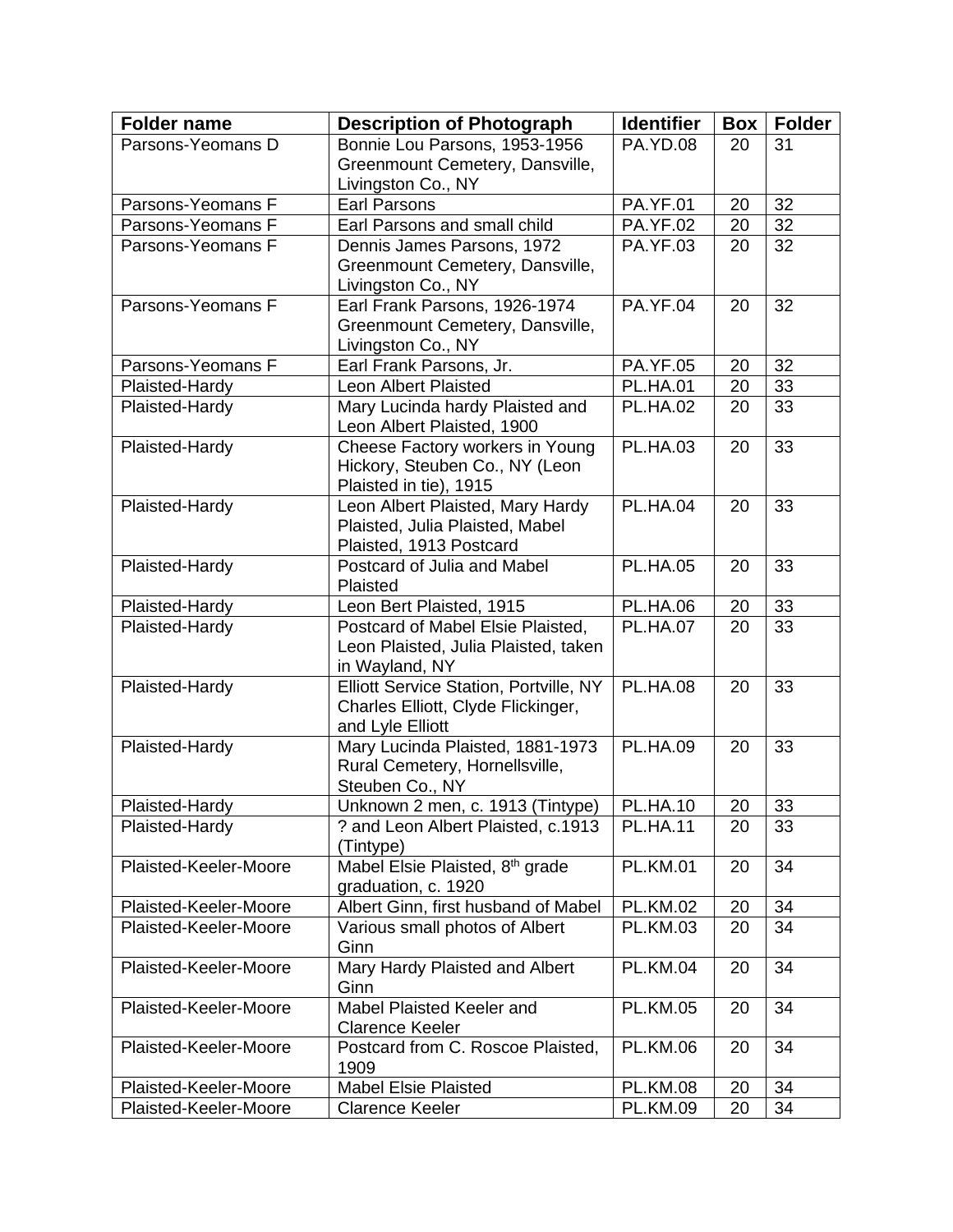| <b>Folder name</b>             | <b>Description of Photograph</b>                                                                                         | <b>Identifier</b> | <b>Box</b> | <b>Folder</b> |
|--------------------------------|--------------------------------------------------------------------------------------------------------------------------|-------------------|------------|---------------|
| Plaisted-Keeler-Moore          | <b>Clarence Frank Keeler</b>                                                                                             | <b>PL.KM.07</b>   | 20         | 34            |
| Plaisted-Keeler-Moore          | <b>Herbert Keeler and Clarence Frank</b><br>Keeler                                                                       | <b>PL.KM.10</b>   | 20         | 34            |
| Plaisted-Keeler-Moore          | Clarence Frank Keeler, 6 months,<br>son of Menzo and Ella Keeler                                                         | <b>PL.KM.11</b>   | 20         | 34            |
| Plaisted-Keeler-Moore          | Mabel Elsie Keeler, 1906-19<br>Clarence F. Keeler, 1902-1967<br>Robertson Cemetery, Hornell,<br>Steuben Co., NY          | <b>PL.KM.12</b>   | 20         | 34            |
| Plaisted-Keeler-Moore          | <b>Erie Railroad Workers</b><br>Ray Van Scoter, ?, ?, Clarence<br>Keeler, ?, Gus Benson                                  | <b>PL.KM.13</b>   | 20         | 34            |
| Plaisted-Keeler-Moore          | Young Hickory School                                                                                                     | <b>PL.KM.14</b>   | 20         | 34            |
| Plaisted-L'Hommedieu-<br>Young | Deborah L'Hommedieu Young,<br>born 30 Jan 1797, died 25 Jun<br>1874<br>(husband Edward Youngs)                           | <b>PL.LY.01</b>   | 20         | 35            |
| Plaisted-L'Hommedieu-<br>Young | Edward Young, born Jan 30, 1793,<br>died Mar 31, 1867<br>West Union Cemetery, Rexville,<br>Steuben Co., NY               | <b>PL.LY.02</b>   | 20         | 35            |
| Plaisted-L'Hommedieu-<br>Young | Deborah L'Hommedieu Young,<br>born 30 Jan 1797, died 25 Jun<br>1874<br>West Union Cemetery, Rexville,<br>Steuben Co., NY | <b>PL.LY.03</b>   | 20         | 35            |
| <b>Plaisted-Cooper</b>         | Julia Plaisted Hicks and Leon<br>Plaisted                                                                                | <b>PL.PC.01</b>   | 20         | 36            |
| Plaisted-Cooper                | Leon Bert Plaisted, school picture                                                                                       | <b>PL.PC.02</b>   | 20         | 36            |
| <b>Plaisted-Cooper</b>         | Leon Bert Plaisted taken at 267<br>Grand Street, Hornell, Steuben<br>Co., NY                                             | <b>PL.PC.03</b>   | 20         | 36            |
| Plaisted-Cooper                | Leah Wanda Cooper Plaisted and<br>Leon Bert Plaisted, 1981                                                               | <b>PL.PC.04</b>   | 20         | 36            |
| Plaisted-Cooper                | Martin Plaisted, Jr. and Leah<br><b>Cooer Plaisted</b>                                                                   | <b>PL.PC.05</b>   | 20         | 36            |
| Plaisted-Cooper                | Martin Plaisted and Mary Hardy<br>Plaisted                                                                               | <b>PL.PC.06</b>   | 20         | 36            |
| Plaisted-Cooper                | Leon Plaisted, Leah Cooper<br>Plaisted and Martin Plaisted, 1969                                                         | <b>PL.PC.07</b>   | 20         | 36            |
| Plaisted-Cooper                | Leah Wanda Cooper Plaisted,<br>1983                                                                                      | <b>PL.PC.08</b>   | 20         | 36            |
| Plaisted-Cooper                | Brenda Wilson Plaisted Hensley,<br>1980                                                                                  | <b>PL.PC.09</b>   | 20         | 36            |
| Plaisted-Cooper                | Leah Cooper Plaisted, Mary Hardy<br>Plaisted, Leon Bert Plaisted,<br><b>Robert William Hicks</b>                         | <b>PL.PC.10</b>   | 20         | 36            |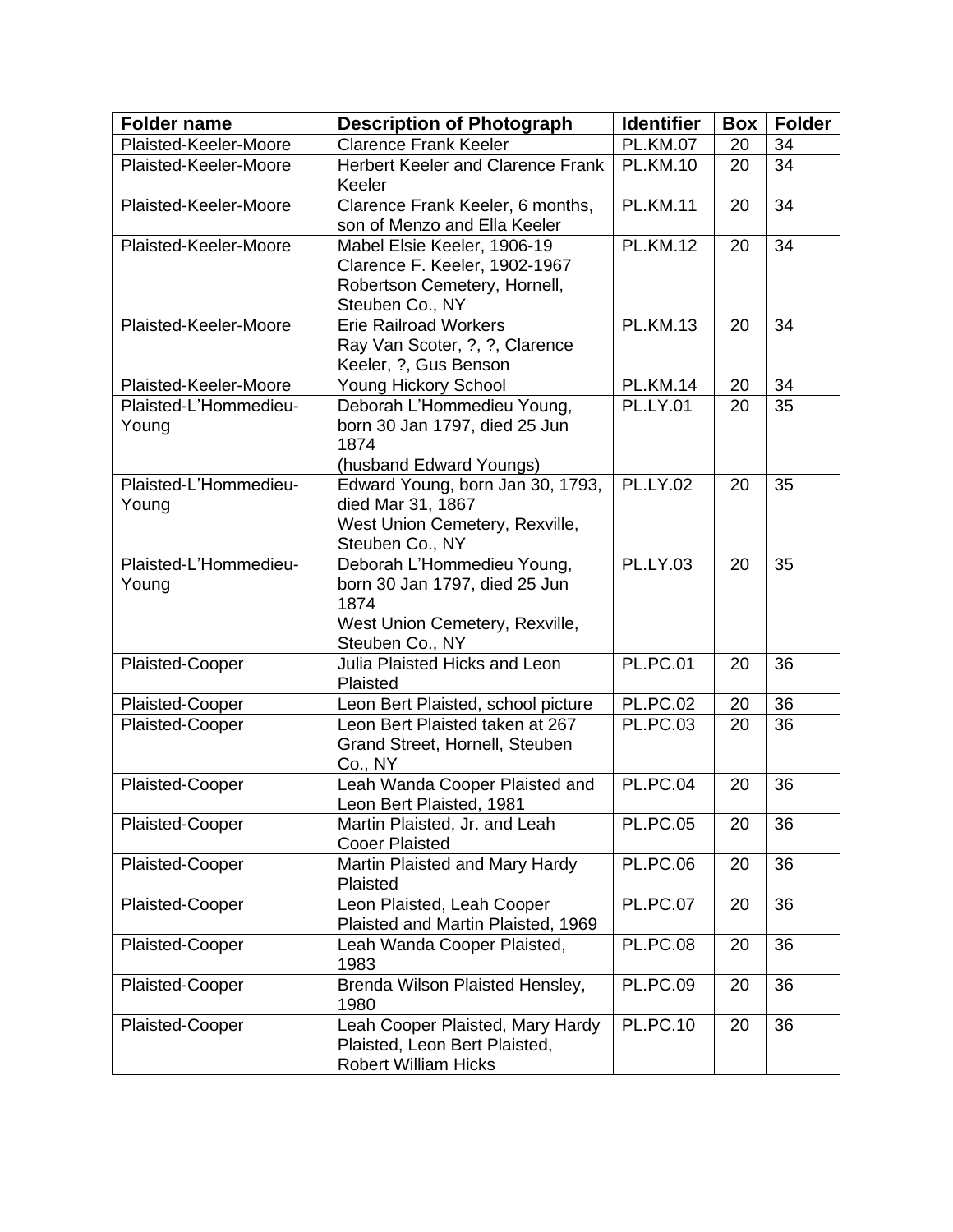| <b>Folder name</b>                | <b>Description of Photograph</b>                                                                                           | <b>Identifier</b> | <b>Box</b> | <b>Folder</b> |
|-----------------------------------|----------------------------------------------------------------------------------------------------------------------------|-------------------|------------|---------------|
| Plaisted-Hicks                    | <b>Julia Plaisted Hicks</b>                                                                                                | <b>PL.PH.01</b>   | 20         | 37            |
| Plaisted-Hicks                    | Julia Plaisted Hicks, c. 1972                                                                                              | <b>PL.PH.02</b>   | 20         | 37            |
| <b>Plaisted-Hicks</b>             | Robert William Hicks, c. 1955                                                                                              | <b>PL.PH.03</b>   | 20         | 37            |
| Plaisted-Hicks                    | Julia Plaisted, 1919                                                                                                       | <b>PL.PH.04</b>   | 20         | 37            |
| <b>Plaisted-Hicks</b>             | Julia Plaisted                                                                                                             | <b>PL.PH.05</b>   | 20         | 37            |
| Plaisted-Hicks                    | Mabel Plaisted and Julia Plaisted                                                                                          | <b>PL.PH.06</b>   | 20         | 37            |
| Plaisted-Hicks                    | <b>Julia Plaisted Hicks and Mabel</b><br>Plaisted Ginn Keeler, 1975                                                        | <b>PL.PH.07</b>   | 20         | 37            |
| Plaisted-Smith-Aber-<br>Colegrove | JH Plaisted, born Jan 3, 1808<br>Mary, wife of JH, born Feb 22,<br>1805<br>Rexville Cemetery, Rexville,<br>Steuben Co., NY | <b>PL.SA.01</b>   | 20         | 38            |
| Plaisted-Smith-Aber-<br>Colegrove | Not identified<br>Rexville Cemetery, Rexville,<br>Steuben Co., NY                                                          | <b>PL.SA.02</b>   | 20         | 38            |
| Plaisted-Smith-Aber-<br>Colegrove | EH Plaisted, 1833-1897<br>Rachel, his wife, 1840-1915<br>Rexville Cemetery, Rexville,<br>Steuben Co., NY                   | <b>PL.SA.03</b>   | 20         | 38            |
| Plaisted-Smith-Aber-<br>Colegrove | EH Plaisted, 1833-1897<br>Rachel, his wife, 1840-1915<br>Rexville Cemetery, Rexville,<br>Steuben Co., NY                   | <b>PL.SA.04</b>   | 20         | 38            |
| Plaisted-Smith-Aber-<br>Colegrove | Plaisted<br>Greenwood Cemetery,<br>Greenwood, Steuben Co., NY                                                              | <b>PL.SA.05</b>   | 20         | 38            |
| Plaisted-Smith-Aber-<br>Colegrove | Edward W Plaisted, 1865-1942<br>Greenwood Cemetery,<br>Greenwood, Steuben Co., NY                                          | <b>PL.SA.06</b>   | 20         | 38            |
| Plaisted-Smith-Aber-<br>Colegrove | Jessie M. Plaisted, 1867-1919<br>Greenwood Cemetery,<br>Greenwood, Steuben Co., NY                                         | <b>PL.SA.07</b>   | 20         | 38            |
| Plaisted-Smith-Aber-<br>Colegrove | Effie A Plaisted, 1863-1943<br>Greenwood Cemetery,<br>Greenwood, Steuben Co., NY                                           | <b>PL.SA.08</b>   | 20         | 38            |
| Plaisted-Smith-Aber-<br>Colegrove | E. LeRoy Plaisted, 1886-1971<br>Alice R., 1885-1977<br>Young Hickory Cemetery, Young<br>Hickory, Steuben Co., NY           | <b>PL.SA.09</b>   | 20         | 38            |
| Plaisted-Skillman                 | Deborah Skillman Plaisted, 1852-<br>1922                                                                                   | <b>PL.SK.01</b>   | 20         | 39            |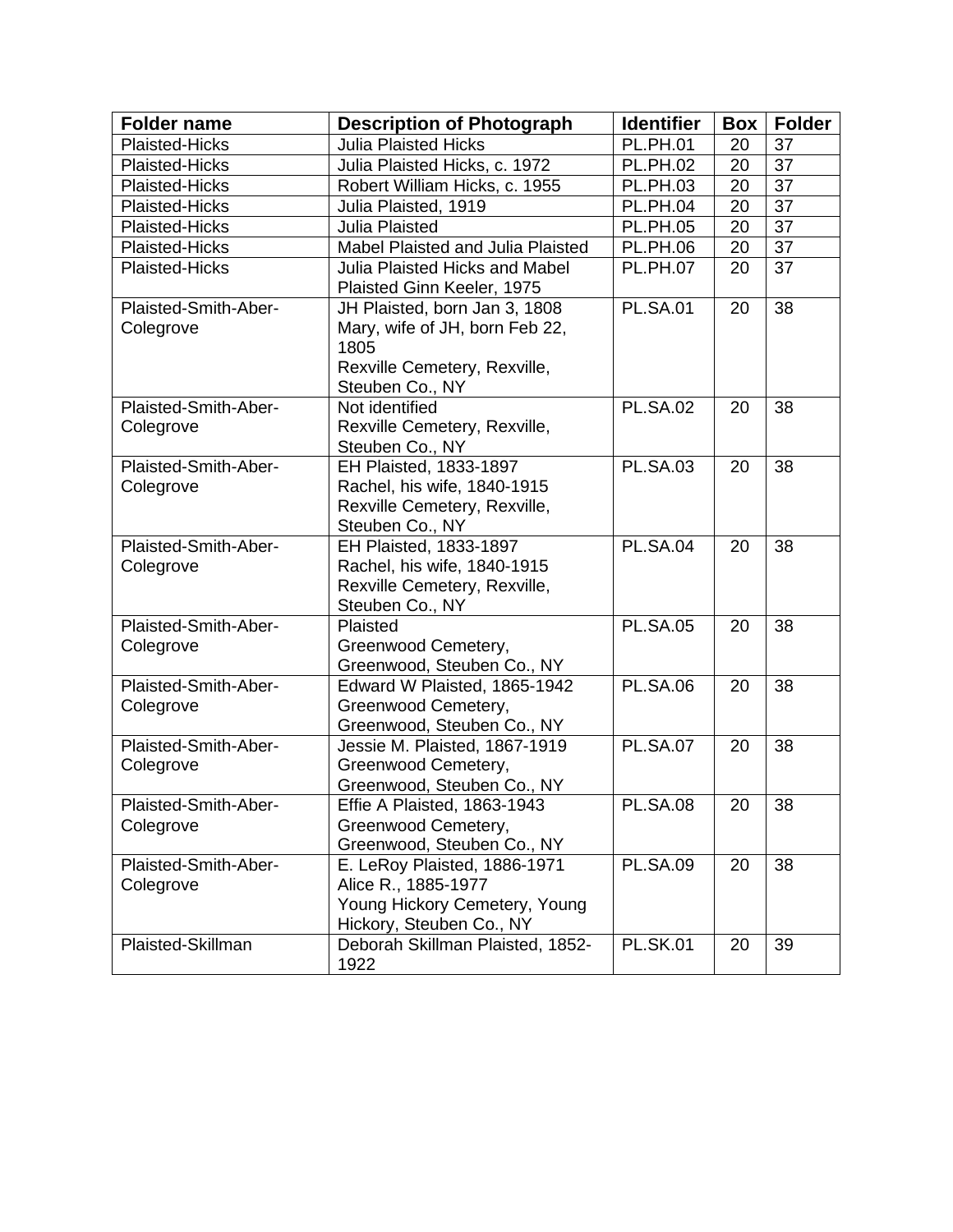| <b>Folder name</b> | <b>Description of Photograph</b>                                     | <b>Identifier</b> | Box | <b>Folder</b> |
|--------------------|----------------------------------------------------------------------|-------------------|-----|---------------|
| Plaisted-Skillman  | Back L-R: George Plaisted, Minnie                                    | <b>PL.SK.02</b>   | 20  | 39            |
|                    | Plaisted Haskins, Fred Plaisted                                      |                   |     |               |
|                    | Center L-R: Ida Plaisted Rude,                                       |                   |     |               |
|                    | Debra Skillman Plaisted, C.                                          |                   |     |               |
|                    | Roscoe Plaisted, Leon Albert                                         |                   |     |               |
|                    | Plaisted<br>Front L-R: Alice Plaisted Wheaton,                       |                   |     |               |
|                    | Herman and Harmon Plaisted on                                        |                   |     |               |
|                    | parent laps                                                          |                   |     |               |
| Plaisted-Skillman  | Back L-R: Herman Plaisted,                                           | <b>PL.SK.03</b>   | 20  | 39            |
|                    | Phoebe Chilson Plaisted, Fred                                        |                   |     |               |
|                    | Plaisted, Mary Hardy Plaisted,                                       |                   |     |               |
|                    | Leon A. Plaisted                                                     |                   |     |               |
|                    | Center L-R: Anna Stiles Plaisted,                                    |                   |     |               |
|                    | George Plaisted, Debra Skillman                                      |                   |     |               |
|                    | Plaisted, C. Roscoe Plaisted, Isaac                                  |                   |     |               |
|                    | <b>Haskins</b>                                                       |                   |     |               |
|                    | Front L-R: Mannie Rude, Lewis                                        |                   |     |               |
|                    | Rude, Ida Plaisted Rude with Mary                                    |                   |     |               |
|                    | Rude, Ester Plaisted, Jesse                                          |                   |     |               |
|                    | Plaisted, Roscoe Haskins, Minnie                                     |                   |     |               |
|                    | <b>Plaisted Haskins</b>                                              |                   |     |               |
|                    | Taken in 1902 on wedding day of                                      |                   |     |               |
|                    | Alice Plaisted and John Wheaton                                      |                   |     |               |
| Plaisted-Skillman  | Back L-R: Julia Plaisted, Anna                                       | <b>PL.SK.04</b>   | 20  | 39            |
|                    | Skillman, Leo Harkenrider,                                           |                   |     |               |
|                    | <b>Teacher Daisy Powers</b>                                          |                   |     |               |
|                    | Front L-R: Josie Day, Angeline, Mc<br>Neil, Bertha Harkenrider, Mira |                   |     |               |
|                    | Cornell, Mary McNeil, Elsie                                          |                   |     |               |
|                    | Skillman, ? Saunders. Third or                                       |                   |     |               |
|                    | Fourth Grade Class at West Union                                     |                   |     |               |
|                    | School, Steuben Co., NY 1912/13                                      |                   |     |               |
|                    | Postcard                                                             |                   |     |               |
| Plaisted-Skillman  | Frank and Mary Achsu Potter Day                                      | <b>PL.SK.05</b>   | 20  | 39            |
| Plaisted-Skillman  | Postcard from Frank Day to Leon                                      | <b>PL.SK.06</b>   | 20  | 39            |
|                    | Plaisted                                                             |                   |     |               |
| Plaisted-Skillman  | Jesse C. Plaisted, Private 1/C San                                   | <b>PL.SK.07</b>   | 20  | 39            |
|                    | Squad 67, 1894-1921                                                  |                   |     |               |
|                    | Nondaga Cemetery, Bath, Steuben                                      |                   |     |               |
|                    | Co., NY                                                              |                   |     |               |
| Plaisted-Skillman  | Jesse Skillman, died 10 Feb 1876                                     | <b>PL.SK.08</b>   | 20  | 39            |
|                    | West Union Cemetery, Rexville,                                       |                   |     |               |
|                    | Steuben CO., NY                                                      |                   |     |               |
| Plaisted-Skillman  | Esther Skillman Day, 1856-1888                                       | <b>PL.SK.09</b>   | 20  | 39            |
|                    | Young Hickory Cemetery,                                              |                   |     |               |
|                    | Troupsburg, Steuben Co., NY                                          |                   |     |               |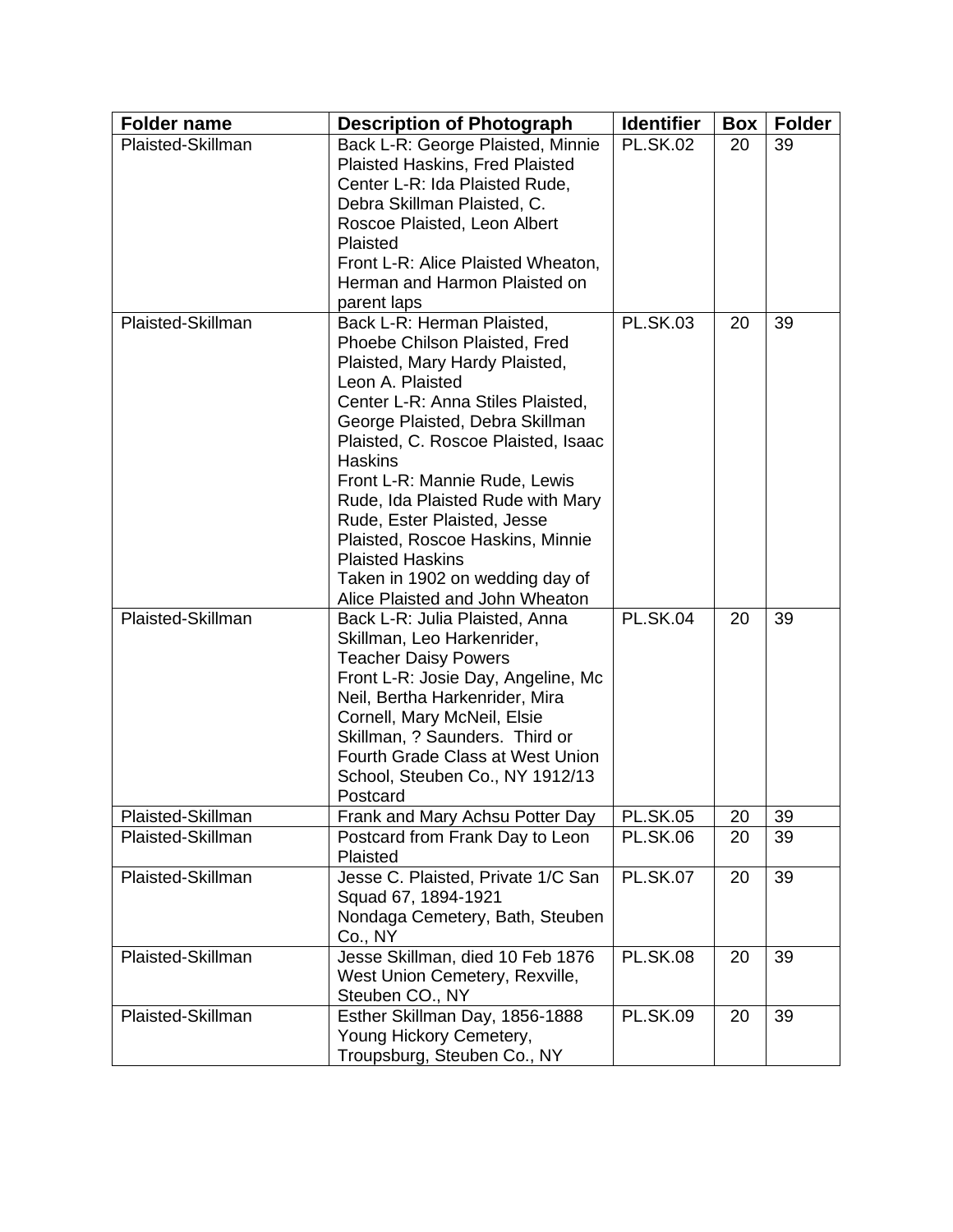| <b>Folder name</b>                 | <b>Description of Photograph</b>                         | <b>Identifier</b> | <b>Box</b> | <b>Folder</b> |
|------------------------------------|----------------------------------------------------------|-------------------|------------|---------------|
| Plaisted-Skillman                  | Thomas H. Day, 1850-1920                                 | <b>PL.SK.10</b>   | 20         | 39            |
|                                    | Young Hickory Cemetery,                                  |                   |            |               |
|                                    | Troupsburg, Steuben Co., NY                              |                   |            |               |
| Plaisted-Skillman                  | Deborah Skillman Plaisted, born                          | <b>PL.SK.11</b>   | 20         | 39            |
|                                    | 1852, died 1922                                          |                   |            |               |
|                                    | Nondaga Cemetery, Bath, Steuben                          |                   |            |               |
|                                    | Co., NY                                                  |                   |            |               |
| Plaisted-Skillman                  | C. Roscoe Plaisted, born 1850,                           | <b>PL.SK.12</b>   | 20         | 39            |
|                                    | died 1928                                                |                   |            |               |
|                                    | Nondaga Cemetery, Bath, Steuben                          |                   |            |               |
|                                    | Co., NY                                                  | <b>PL.SK.13</b>   |            |               |
| Plaisted-Skillman                  | Jesse C. Plaisted, born 1894, died                       |                   | 20         | 39            |
|                                    | 1921, WWI Veteran                                        |                   |            |               |
|                                    | Nondaga Cemetery, Bath, Steuben                          |                   |            |               |
| Plaisted-Stiles-Parker-            | Co., NY<br>Young Hickory, Steuben Co., NY,               | <b>PL.SP.01</b>   | 20         | 40            |
| Wheaton                            | 1907-1911                                                |                   |            |               |
| Plaisted-Stiles-Parker-            | Young Hickory Cheese Factory,                            | <b>PL.SP.02</b>   | 20         | 40            |
| Wheaton                            | 1920                                                     |                   |            |               |
| Plaisted-Stiles-Parker-            | Plaisted Farm, Young Hickory                             | <b>PL.SP.03</b>   | 20         | 40            |
| Wheaton                            | Road, West Union, Steuben Co.,                           |                   |            |               |
|                                    | <b>NY</b>                                                |                   |            |               |
| Plaisted-Stiles-Parker-            | Young Hickory Church, 1983                               | <b>PL.SP.04</b>   | 20         | 40            |
| Wheaton                            |                                                          |                   |            |               |
| Plaisted-Stiles-Parker-            | Young Hickory Church Postcard                            | <b>PL.SP.05</b>   | 20         | 40            |
| Wheaton                            |                                                          |                   |            |               |
| Plaisted-Stiles-Parker-            | Young Hickory Church                                     | <b>PL.SP.06</b>   | 20         | 40            |
| Wheaton                            |                                                          |                   |            |               |
| Plaisted-Stiles-Parker-            | Home of James and Mary Plaisted,                         | <b>PL.SP.07</b>   | 20         | 40            |
| Wheaton                            | 130 E. Washington Street (Lot                            |                   |            |               |
|                                    | #13), Bath, Steuben Co., NY                              |                   |            |               |
| Plaisted-Stiles-Parker-            | Mannie Rude, bon 1870, died July                         | <b>PL.SP.08</b>   | 20         | 40            |
| Wheaton                            | 20, 1907                                                 |                   |            |               |
|                                    | Ida M., his wife, born Jan 1, 1880                       |                   |            |               |
|                                    | Young Hickory Cemetery, Young                            |                   |            |               |
|                                    | Hickory, Steuben Co., NY                                 |                   |            |               |
| Plaisted-Stiles-Parker-            | Alice Stiles Plaisted and George                         | <b>PL.SP.09</b>   | 20         | 40            |
| Wheaton                            | Plaisted                                                 |                   |            |               |
| Plaisted-Stiles-Parker-            | Back: Anna Day, Alice Plaisted                           | <b>PL.SP.10</b>   | 20         | 40            |
| Wheaton<br>Plaisted-Stiles-Parker- | Seated: Fred Plaisted                                    | <b>PL.SP.11</b>   | 20         | 40            |
| Wheaton                            | Walter Plaisted, born Apr 18, 1858,<br>died Nov 11, 1891 |                   |            |               |
|                                    | Mary A. Plaisted, 1859-1945                              |                   |            |               |
|                                    | Young Hickory Cemetery, Young                            |                   |            |               |
|                                    | Hickory, Steuben Co., NY                                 |                   |            |               |
| Plaisted-Stiles-Parker-            | WS and MA Plaisted, born Sept. 1,                        | <b>PL.SP.12</b>   | 20         | 40            |
| Wheaton                            | 1891, died Feb 14, 1897                                  |                   |            |               |
|                                    | Young Hickory Cemetery, Young                            |                   |            |               |
|                                    | Hickory, Steuben Co., NY                                 |                   |            |               |